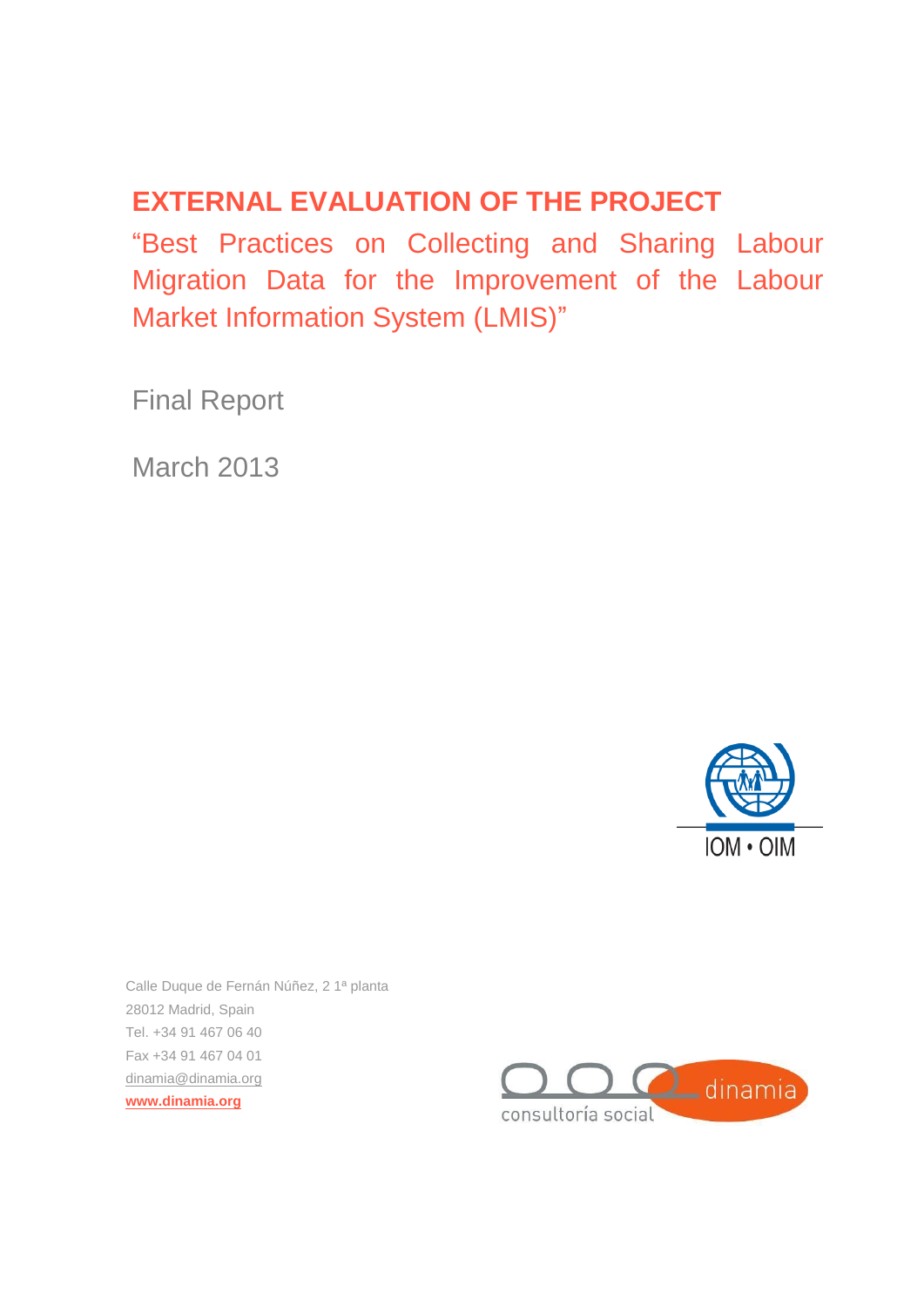#### **EXTERNAL EVALUATION OF THE PROYECT**

"Best Practices on Collecting and Sharing Labour Migration Data for the Improvement of the Labour Market Information System (LMIS)"

Final Report

March 2013

Original version in Spanish. The English version is not official.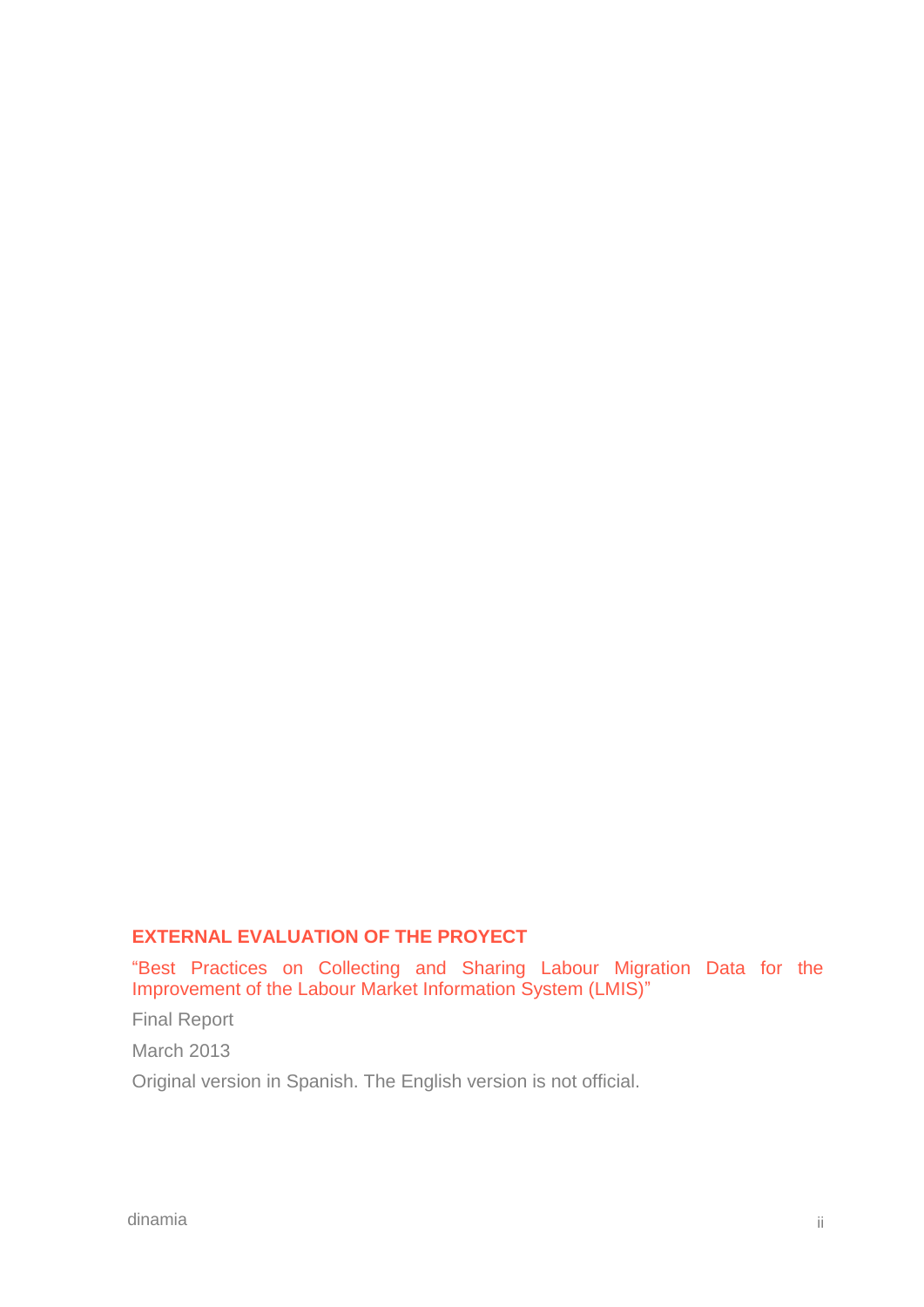# **Table of Contents**

| 2 <sup>1</sup> |                                                                         |  |  |
|----------------|-------------------------------------------------------------------------|--|--|
|                |                                                                         |  |  |
|                |                                                                         |  |  |
|                |                                                                         |  |  |
|                |                                                                         |  |  |
|                |                                                                         |  |  |
|                |                                                                         |  |  |
|                |                                                                         |  |  |
|                |                                                                         |  |  |
|                | 3 Results of the analysis by dimensions: design, structure, process and |  |  |
|                |                                                                         |  |  |
|                |                                                                         |  |  |
|                |                                                                         |  |  |
|                |                                                                         |  |  |
|                |                                                                         |  |  |
|                | 4 Answers to the external evaluation questions by criteria  23          |  |  |
|                |                                                                         |  |  |
|                |                                                                         |  |  |
|                |                                                                         |  |  |
|                |                                                                         |  |  |
|                |                                                                         |  |  |
|                |                                                                         |  |  |
|                |                                                                         |  |  |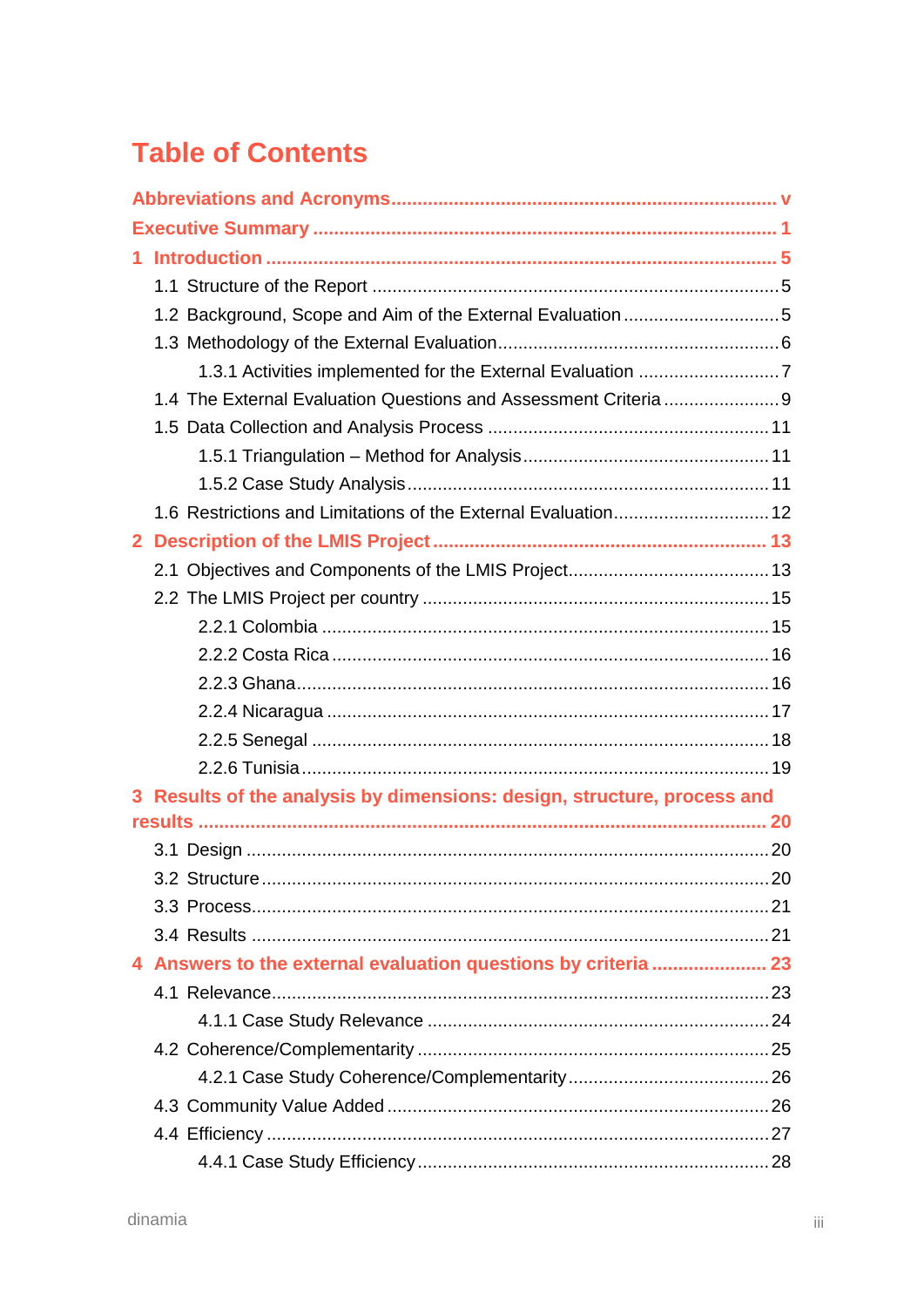| 5.           |                                                                       |  |
|--------------|-----------------------------------------------------------------------|--|
| 6            |                                                                       |  |
|              |                                                                       |  |
|              |                                                                       |  |
| $\mathbf{7}$ |                                                                       |  |
|              |                                                                       |  |
|              | Annex 2: Summary table of the activities implemented for the External |  |
|              | Annex 3: List of Documents used in the External Evaluation45          |  |
|              |                                                                       |  |
|              |                                                                       |  |
|              | Annex 6: Participants of the Contrast Workshop in Nicaragua 48        |  |
|              |                                                                       |  |
|              | Annex 8: Management response to the recommendations made in the       |  |
|              |                                                                       |  |
|              |                                                                       |  |
|              |                                                                       |  |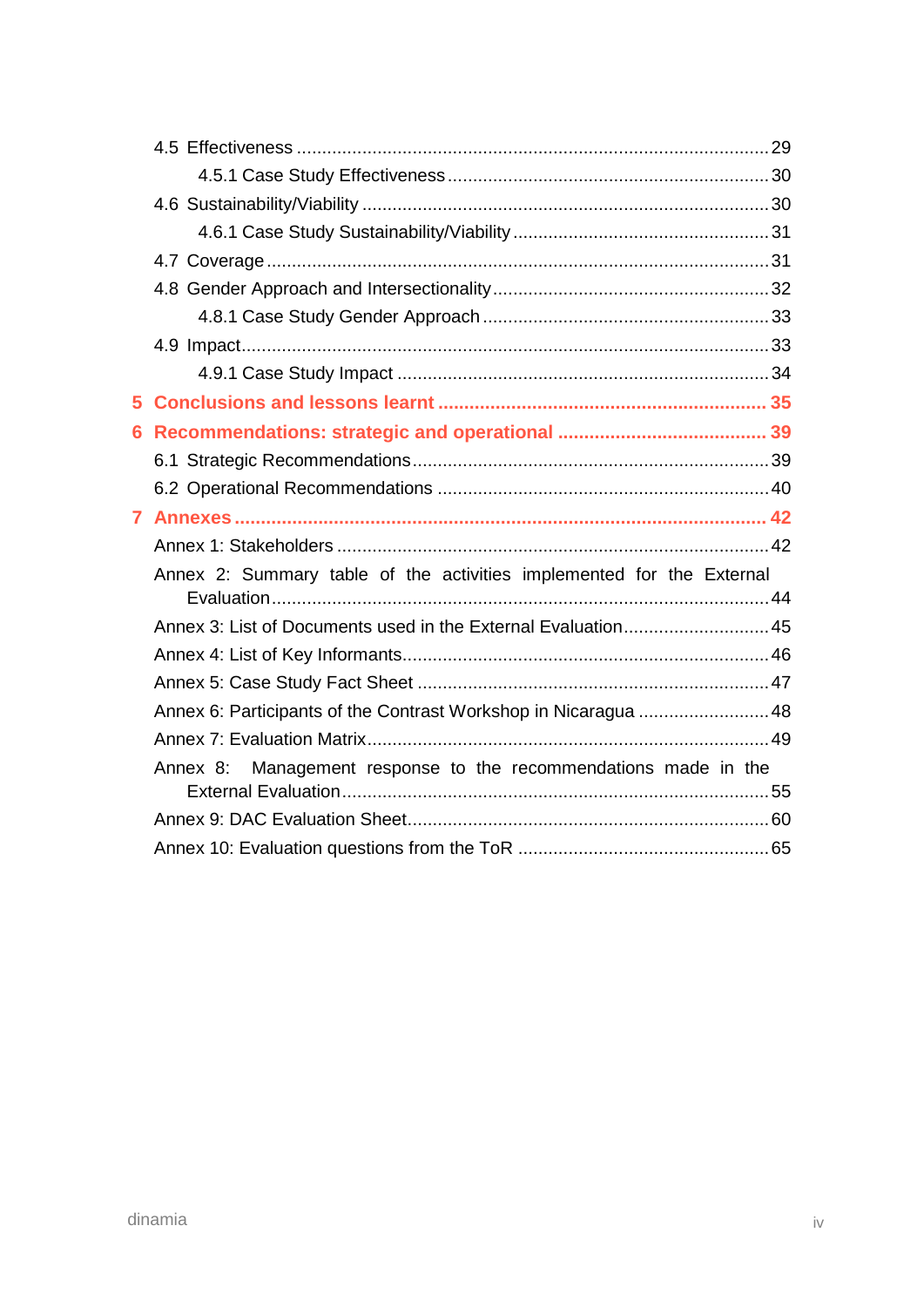# <span id="page-4-0"></span>**Abbreviations and Acronyms**

| <b>AECID</b>  | Agencia Española de Cooperación Internacional para el Desarrollo -<br><b>Spanish Development Cooperation Agency</b> |
|---------------|---------------------------------------------------------------------------------------------------------------------|
| <b>ANEJ</b>   | Agence Nationale pour l'Emploi des Jeunes - National Agency for Youth                                               |
|               | Employment                                                                                                          |
| <b>ANETI</b>  | Agence Nationale de l'Emploi et du Travail Indépendant – National Agency                                            |
|               | for Employment and Independent Work, Tunisia                                                                        |
| <b>ATCT</b>   | Agence Tunisienne de Coopération Technique, Tunisian Agency for                                                     |
|               | <b>Technical Cooperation</b>                                                                                        |
| <b>CIDA</b>   | Canadian International Development Agency                                                                           |
| <b>DAC</b>    | <b>Development Aid Committee</b>                                                                                    |
| <b>DANE</b>   | Departamento Administrativo Nacional de Estadística (Colombia)<br><b>National Statistics Office</b>                 |
| <b>DAS</b>    | Departamento Administrativo de Seguridad (Colombia) - National Border                                               |
|               | <b>Control Office</b>                                                                                               |
| <b>DEVCO</b>  | Directorate for Development Cooperation - European Commission                                                       |
| <b>DGME</b>   | Dirección General de Migración y Extranjería (Costa Rica y Nicaragua)                                               |
|               | Directorate of Migration and Foreign Services                                                                       |
| EC            | <b>European Commission</b>                                                                                          |
| <b>EIB</b>    | <b>Employment Information Bureau (Ghana)</b>                                                                        |
| <b>ENMIR</b>  | Encuesta Nacional de Migraciones Internacionales y Remesas de                                                       |
|               | Colombia - Colombia's National Survey on International Migration and                                                |
|               | Remittances                                                                                                         |
| <b>GIS</b>    | <b>Ghana Immigration Service</b>                                                                                    |
| <b>GSS</b>    | <b>Ghana Statistical Service</b>                                                                                    |
| <b>ICT</b>    | Information and communications technology                                                                           |
| <b>INA</b>    | Instituto Nacional de Aprendizaje de Costa Rica - National Institute for                                            |
|               | Learning                                                                                                            |
| <b>INEC</b>   | Instituto Nacional Estadística y Censos (Costa Rica) - National Institute of                                        |
|               | <b>Statistics and Census</b>                                                                                        |
| <b>INIDE</b>  | Instituto Nacional de Información de Desarrollo - National Statistical                                              |
|               | Institute of Nicaragua                                                                                              |
| <b>IOM</b>    | International Organisation for Migration                                                                            |
| <b>LFS</b>    | <b>Labour Force Survey</b>                                                                                          |
| <b>LMIS</b>   | Labour Market Information System                                                                                    |
| <b>LMO</b>    | Labour Market Observatory                                                                                           |
| MC            | <b>Monitoring Committee</b>                                                                                         |
| <b>MESW</b>   | Ministry of Employment and Social Welfare (Ghana)                                                                   |
| <b>MIREX</b>  | Ministerio de Relaciones Exteriores (Nicaragua) - Ministry of Foreign                                               |
|               | <b>Relations</b>                                                                                                    |
| <b>MITRAB</b> | Ministerio del Trabajo (Nicaragua) - Ministry of Labour                                                             |
| <b>MMSS</b>   | Member States of the European Union                                                                                 |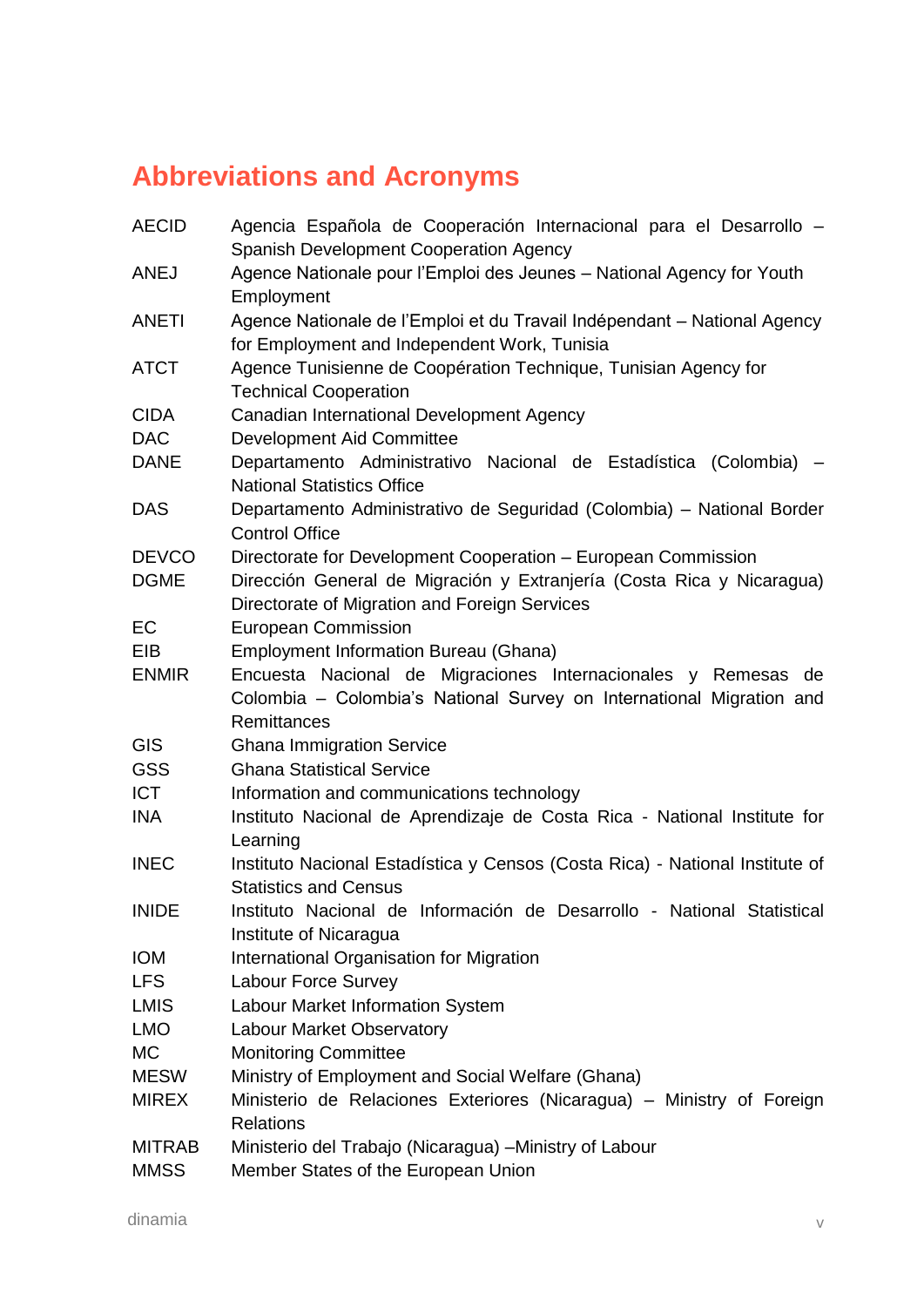| <b>MTSS</b>    | Ministerio Trabajo y Seguridad Social (Costa Rica) - Ministry of Labour<br>and Social Security |  |  |  |
|----------------|------------------------------------------------------------------------------------------------|--|--|--|
| MU             | Management Unit                                                                                |  |  |  |
| <b>OCDE</b>    | Organisation for Economic Co-operation and Development                                         |  |  |  |
| <b>OCM</b>     | Observatorio Colombiano de Migraciones - Colombian<br>Migrations                               |  |  |  |
|                | Observatory                                                                                    |  |  |  |
| <b>OFEJBAN</b> | Office pour l'Emploi des Jeunes de la Banlieue de Dakar, Senegal                               |  |  |  |
| <b>ONEQ</b>    | National Observatory for Employment and Qualifications (Tunisia)                               |  |  |  |
| <b>PEC</b>     | <b>Public Employment Centre (Ghana)</b>                                                        |  |  |  |
| <b>SENA</b>    | Servicio Nacional de Aprendizaje de Colombia - National Service for                            |  |  |  |
|                | <b>Vocational Training</b>                                                                     |  |  |  |
| <b>SICA</b>    | Sistema de la Integración Centroamericana - Centro-American Integration                        |  |  |  |
|                | System                                                                                         |  |  |  |
| <b>SIMICA</b>  | Sistema de Información sobre Migración Internacional de la Comunidad                           |  |  |  |
|                | Andina – International Migration Information System of the Andean                              |  |  |  |
|                | Community                                                                                      |  |  |  |
| <b>SIMLA</b>   | Sistema de Información sobre Migración Laboral (Costa Rica and                                 |  |  |  |
|                | Nicaragua) - Labour Migration Information System                                               |  |  |  |
| <b>SIOIE</b>   | Sistema Nacional de Intermediación, Orientación e Información de Empleo                        |  |  |  |
|                | de Costa Rica - National System for Employment Intermediation,                                 |  |  |  |
|                | Orientation and Information                                                                    |  |  |  |
| <b>ToR</b>     | <b>Terms of Reference</b>                                                                      |  |  |  |
| <b>UAEMC</b>   | Migración Colombia<br>Administrativa Especial<br>Unidad<br>Special<br>$\overline{\phantom{m}}$ |  |  |  |
|                | <b>Administrative Unit for Migration</b>                                                       |  |  |  |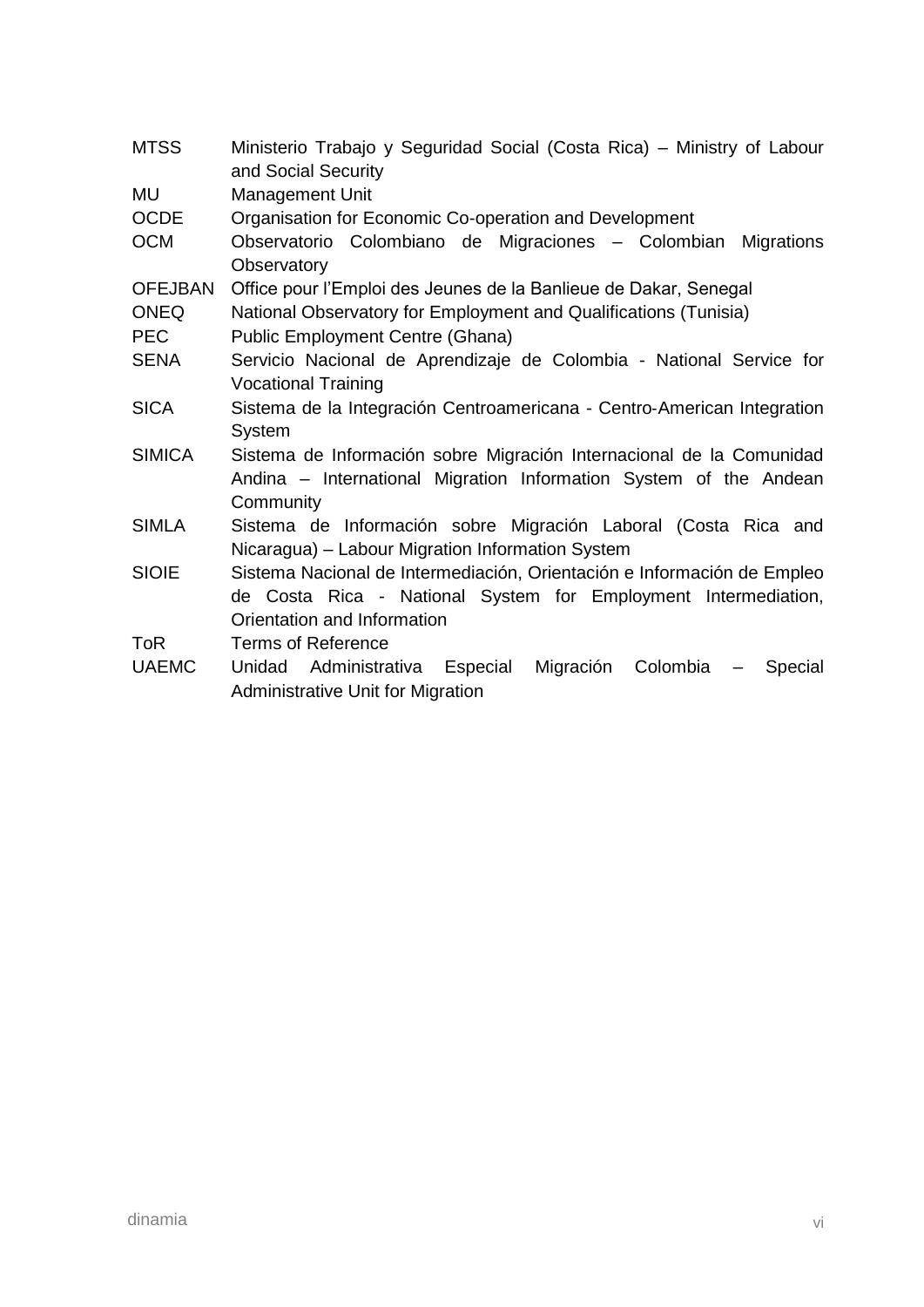# <span id="page-6-0"></span>**Executive Summary**

The current **Final Report**, elaborated by **Dinamia S.Coop.**, presents the results of the **external evaluation** of the IOM project "*Best Practices on Collecting and Sharing Labour Migration Data for the Improvement of the Labour Market Information System (LMIS)*".

The LMIS Project, financed by the EC, was implemented by the IOM in six countries: Colombia, Costa Rica, Ghana, Nicaragua, Senegal and Tunisia, with an implementation period of 36 months (initiated in January 2010). The Project aimed at improving the capacities of the six countries selected in Maghreb, Latin America and West Africa to collect and share information about labour migration and include it in the labour migration policy process. The Project has, more specifically, supported the integration and adequate management of labour migration information in LMISs.

The Project was designed in response to the EC "*Investing in People*" call for proposals. The thematic programme had in 2008 defined *the improvement of the labour market information systems* a priority. It sought to contribute to improving the capacities of the six countries to collect and share labour migration information, with the purpose of including this information in the process and definition of public policies.

The project contained **three overall objectives** and one **specific objective**:

- OO 1: To support the inclusion and proper management of labour migration data in LMISs;
- OO 2: To contribute to policymaking, with a view to fostering greater intraregional labour mobility and international dialogue and cooperation;
- OO 3: To enhance the positive effect of migration on the economic development of the 6 countries.
- **o** SO 1: To strengthen the capacities of the target countries to collect and share labour migration data and feed it into the LMIS and labour migration policy process via mutual learning and exchange of best practices.

The project consisted of **four components**: Comparative Study, International Workshops, National Trainings and Pilot Initiatives, with a specific correlation between them, and a logical order that permitted the use of information and recommendations from the first component: Comparative Study, to develop the rest of the activities.

The External Evaluation has been focused on the **results**, taking into account the **processes** and the **design** of the different actions and activities that have made up each one of the four components, as well as their interaction and synergies.

The **methodology** used throughout the assessment process is eminently participative. This approach includes the collection and analysis of all the qualitative information that has been produced throughout the project and a compound of evaluation techniques (documental revision, interviews, case study and contrast workshop) where different stakeholders and key informants participate.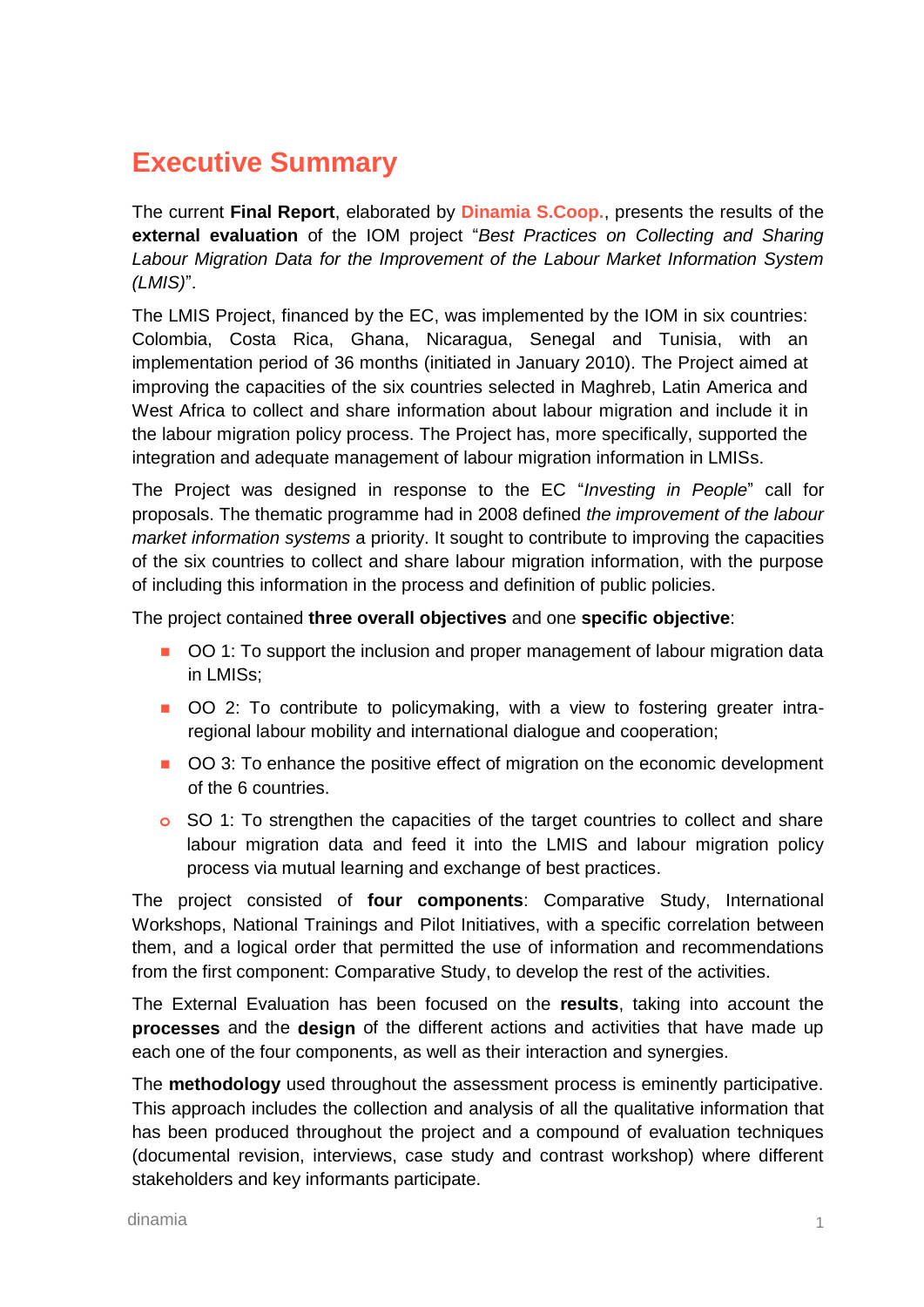The project is **coherent** with EC priorities; it emerged from the need detected by the EC thematic programme '*Investing in People*' of improving labour market information systems. It approached this need combining labour elements with migratory ones, corresponding to the requirements of improving databases and the administrative capacities to support them. In this sense, the Project starts off from the detection of a structural problem, although its scope of intervention is, logically, restricted.

The project as a whole can be considered relevant and adequate for the needs of the beneficiary countries. Even though the start of the project met with certain limitations in the identification of the problem, it later on, as a consequence of the Comparative Study and the high level of stakeholder participation, strengthened **relevance** in relation to the context.

The proposal and design of the project was adapted and readjusted throughout the implementation process, showing methodological and conceptual flexibility, particularly among stakeholders, improving the possibilities of successful outputs. In this way, it can be said that **the project has made an important contribution to the management of labour migration** in all the countries where it has been implemented, confirming the need and relevance of including migration aspects in labour policies.

The specific objective of the Project was to "*strengthen the capacities of the target countries to collect and share labour migration data and feed it into the LMIS and labour migration policy process via mutual learning and exchange of best practices".*  Although it is possible to observe a strengthening of the institutional capacities to collect and share data on labour migration, it is not clear that this capacity building is a direct result of mutual learning and exchange of best practices among countries. It would rather seem that it is due to the strong collaboration of government counterparts in the development of the project and their ownership of the results. The exchange of best practices was a means, or a strategy, to reach the objective of capacity building. The international workshops provided a space for mutual learning and exchange of ideas, but it was not followed by a systematization that could have provided tools to assess the degree of knowledge and best practices assimilated. There have been difficulties for the exchange of best practices, such as the language differences and the diversity LMIS developments in each country (a weakness determined by the requirements of the call for proposals).

Consequently, it has been difficult to reach some of the objectives established in the Project, but this limitation seems to have been an outcome of a flaw in the design, rather than in the implementation of the activities. While one of the main objectives was to include labour migration data in the LMIS, reality proved that most of the project countries did not have an information system stable enough to include migration data in it. The central idea of the project had to be adapted and readjusted. The aim at a national level was either modified towards the improvement of the LMIS in itself, or towards the creation and perfection of a labour migration database. Bearing these limiting elements in mind, we consider that the project has managed, to some extent, to solve the initial difficulties, recovering the key aspects that **correspond** to the needs of each country and the relevance of the activities carried out.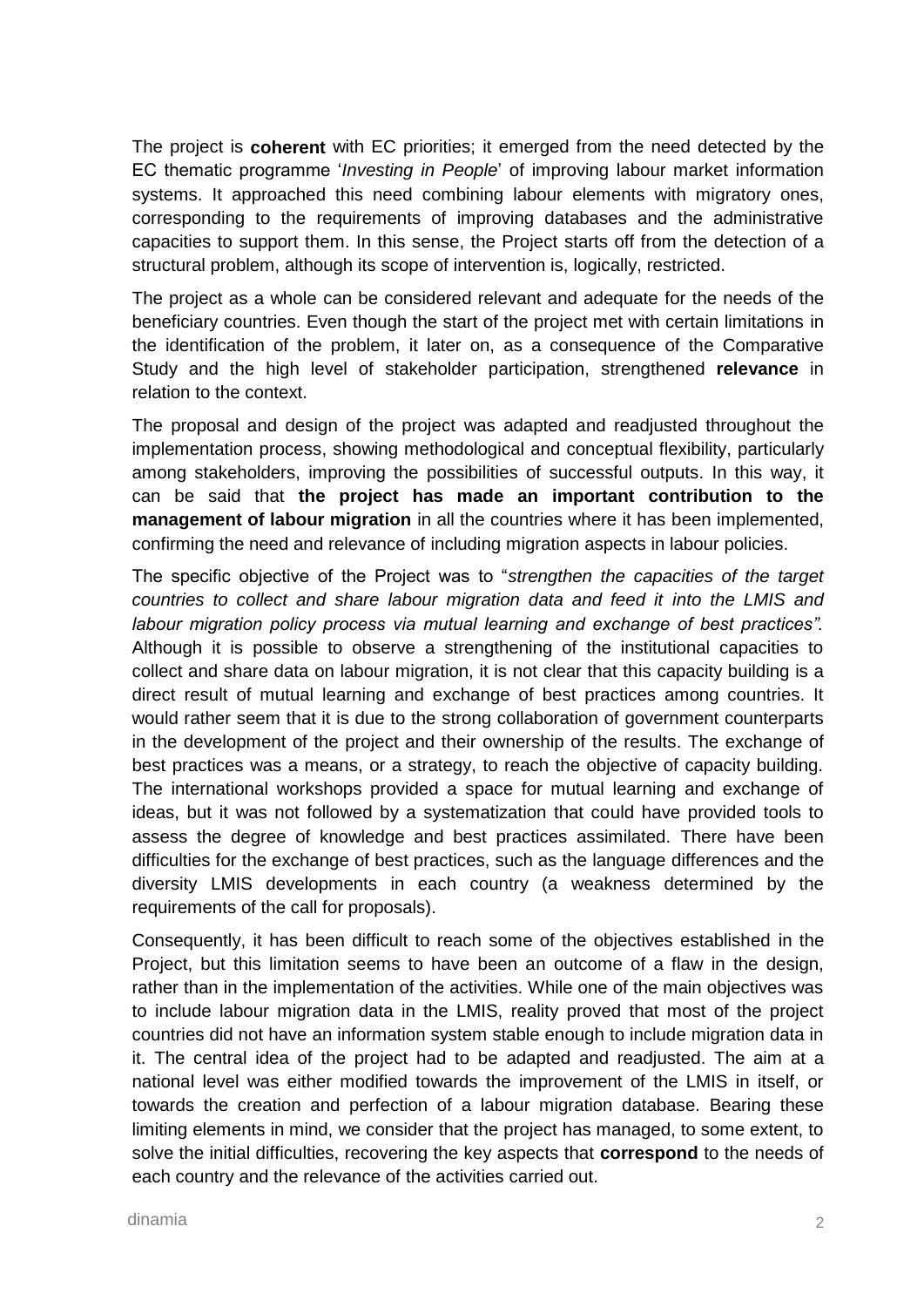As identified above, it was not possible to completely accomplish the expected results (mainly due to the deficiencies of the LMIS), but there have on the other hand been **relevant impacts** detected. Examples include increased awareness and interinstitutional cooperation, the incorporation of tools and strategies for comprehensive systems of labour and migration information, as well as the establishment of a Road Map in each country, for which we can say that the Project in general terms has been **effective**.

Regarding **efficiency**, there have been modification in some of the inputs (particularly component 1: Comparative Study) and the schedule, but these changes do not seem to have been excessively harmful for the accomplishment of expected results. The delay did however affect the time available for the last component (Pilot Phase).

There is circumstantial evidence of a high **sustainability**. The partner countries have each developed a Road Map for the future. The Road Maps are mainly based on the Pilot Initiatives but take on other aspects, such as the strengthening of regional information systems, the elaboration of Strategic Plans or the creation of procedure manuals for inter-institutional cooperation.

Concerning the **gender approach**, it should be said that the perspective has been limited in the Project. There seems to be a complete shortage of gender mainstreaming, mainly observed by the lack of a gender perspective in all the relevant documents of the Project. Most of the LMIS have disaggregated data by sex, but the specific needs of migrant women are not addressed exclusively.

If we consider the LMIS Project to be a pilot experience, where the migratory component has been approached in correlation with the labour component, then we can extract interesting lessons learnt for the development of future projects in the same thematic line. Even though the degree of accomplishment of results may be lower than what was expected (caused fundamentally by the deficiencies in the different LMISs), it is necessary to keep in mind that we are dealing with a project of experimental character where it is necessary to make use of the lessons learnt and the recommendations put forward.

The evaluation process has (among others) advanced the following **recommendations:** 

- $\Rightarrow$  **Maintain ownership and a high participation among participants.** The level of ownership among beneficiary institutions and their high participation in all four components is an important accomplishment of the project, a strategy that should be secured in the future.
- **Facilitate, support and strengthen the exchange and the cooperation between countries with prior migration relations and agreements.** Favour, in the country selection, those potential participants with previous relations and migration agreements among them, in order to support and strengthen the existing exchange mechanisms. If this aspect does not exist, then it is recommended to select **countries that belong to the same region or subregions with similar migratory dynamics and contexts.**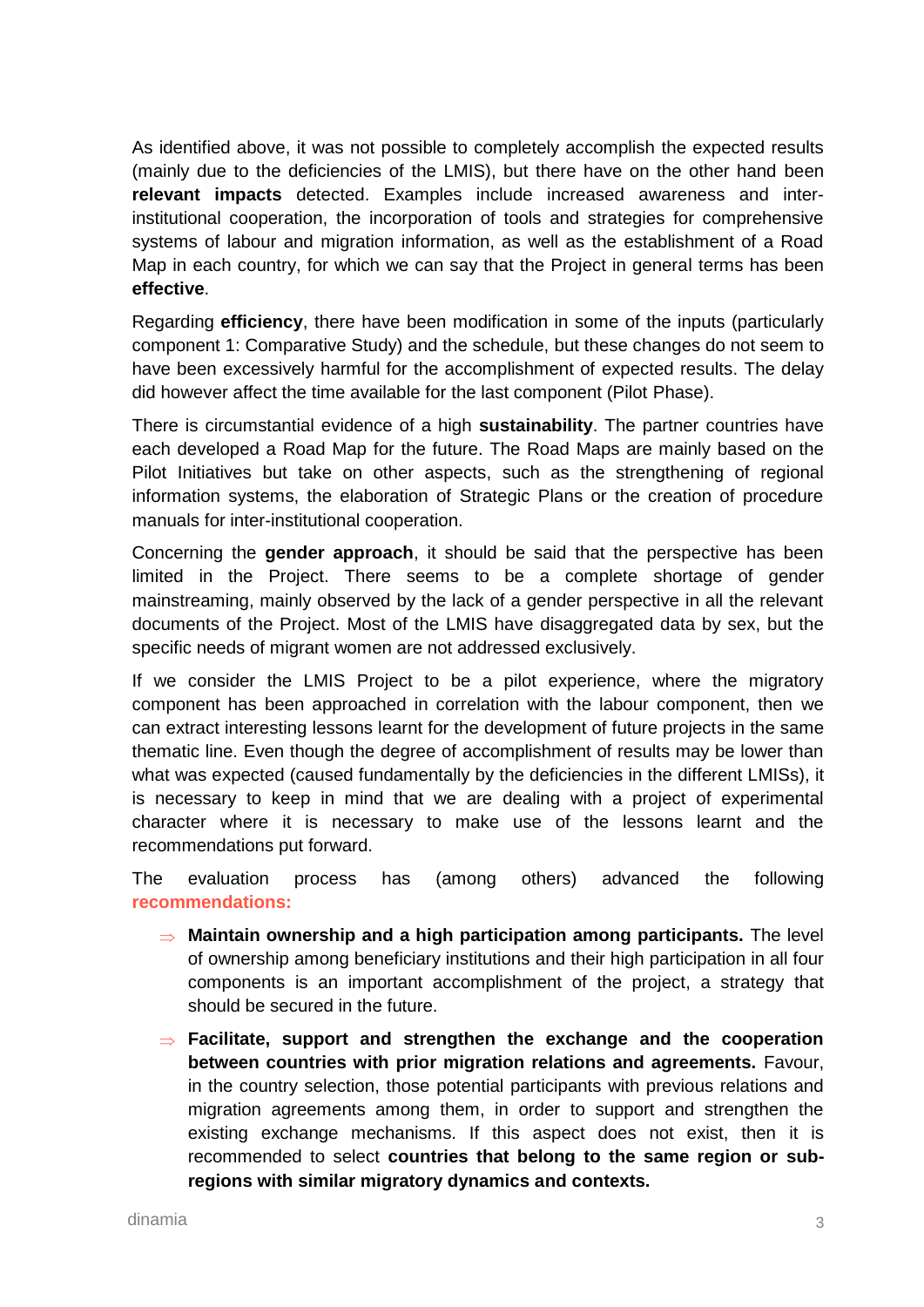- **⇒ The gender aspect should be intersectional.** This is to say, that even though it involves a data information system, this data is not neutral and should include the realities which they try to "read": gender, socio-cultural and socioeconomic realities, class, legality and legal framework.
- $\Rightarrow$  **Harmonize efforts with other project.** An added value of the EC is the variety and extension of its projects. It would be interesting to reinforce synergies and complementarities that can be produced between similar projects that operate in the same region or sub-region. In relation to this, it would be recommendable **to favour a more fluid dialogue between the EC and the beneficiary countries,** overcoming the distances between the two. Explore possible alignments of the objectives pursued by the EC and the beneficiary countries, establishing common Road Maps, so that the needs and migratory "culture" of the EU finds an echo in others, and vice-versa, generating mutual benefit.
- **Carry out prior identifications or provide a space for methodological readjustment.** It is necessary to open up a wider space for initial readjustment that may allow for a redefinition, if necessary, of the initial objectives of the intervention. The active participation of the stakeholders is very important in the identification process (participative diagnosis). It should be possible to reconstruct components that diagnose the situation (such as the LMIS Project's Comparative Study) into a real base-line study that can make space for needs identification, readjust the principal objectives and guide the process towards the reality of each country.
- **Establish an action plan for mutual learning and exchange of best practices**. To guarantee transference of good practices and applicability of the knowledge obtained. It is recommended to **make use of ICTs (new technologies) to guarantee the exchange of information**. This constantly updated instrument brings along the possibility to learn and catch both practical and conceptual models and establish mechanisms for replicability and transference.
- $\Rightarrow$  **Including systems for linear measurements in the LMISs** would permit for the establishment of standardized processes that make space for greater knowledge, access to data and transparency, thus improving the quality of migration and labour policies.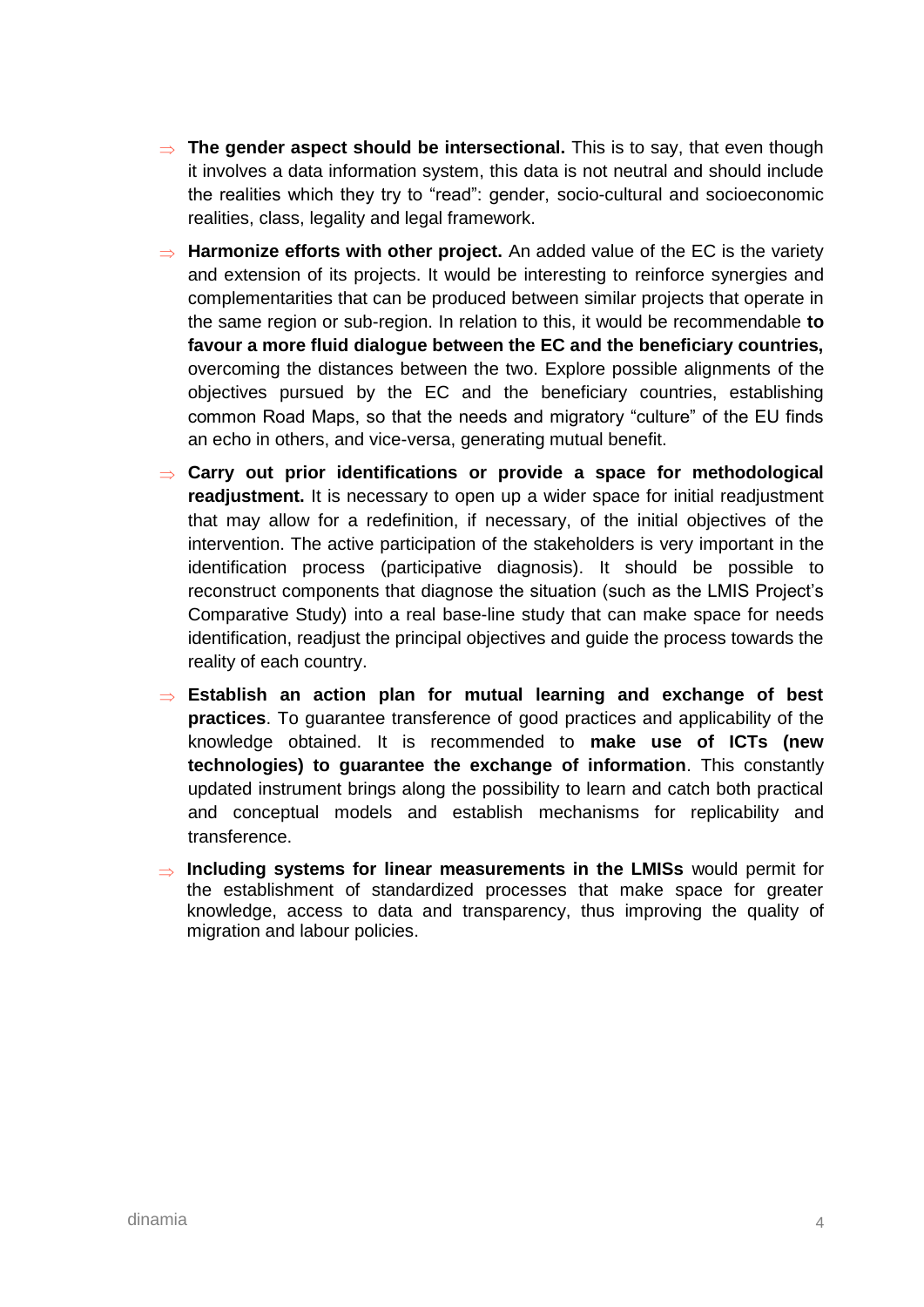# <span id="page-10-0"></span>**1 Introduction**

The current **Final Report**, elaborated by **Dinamia S.Coop.**, presents the results of the **external evaluation** of the IOM project "*Best Practices on Collecting and Sharing Labour Migration Data for the Improvement of the Labour Market Information System (LMIS)*". The LMIS Project, financed by the EC was implemented by the IOM between January 2010 and March 2013 in six countries: Colombia, Costa Rica, Ghana, Nicaragua, Senegal and Tunisia.

#### <span id="page-10-1"></span>1.1 Structure of the Report

The first part of the report contains a summary of the methodology used in the external evaluation, going over the activities that have been carried out throughout the assessment: documental revision, semi-structured interviews, Case Studies in Nicaragua and Ghana and a Contrast Workshop in Nicaragua. It is followed by a short description on how the Project has been developed in each one of the six countries, bringing forward the particularities of each case.

The third section presents the results of the information analysis by dimensions: design, structure, process and results. The answers to the evaluation questions are then answered, according to the assessment criteria, in the forth section. It is in this forth section that the Case Study takes form, providing concrete examples for the evaluation criteria.

The Final Report ends with the conclusions and recommendations elaborated by the assessment team, presenting a table of Management Recommendations in Annex 8.

### <span id="page-10-2"></span>1.2 Background, Scope and Aim of the External Evaluation

The LMIS Project has aimed at improving the capacities of the six countries selected in Maghreb, Latin America and West Africa to collect and share information about labour migration with the means of including it in the labour migration policy process. The Project has, more specifically, supported the integration and adequate management of labour migration information in LMIS.

The Project had three overall objectives and one specific objective:

#### **Overall objectives:**

- To support the inclusion and proper management of labour migration data in LMISs.
- **To contribute to policymaking, with a view to fostering greater intra-regional** labour mobility and international dialogue and cooperation
- To enhance the positive effect of migration on the economic development of the 6 countries.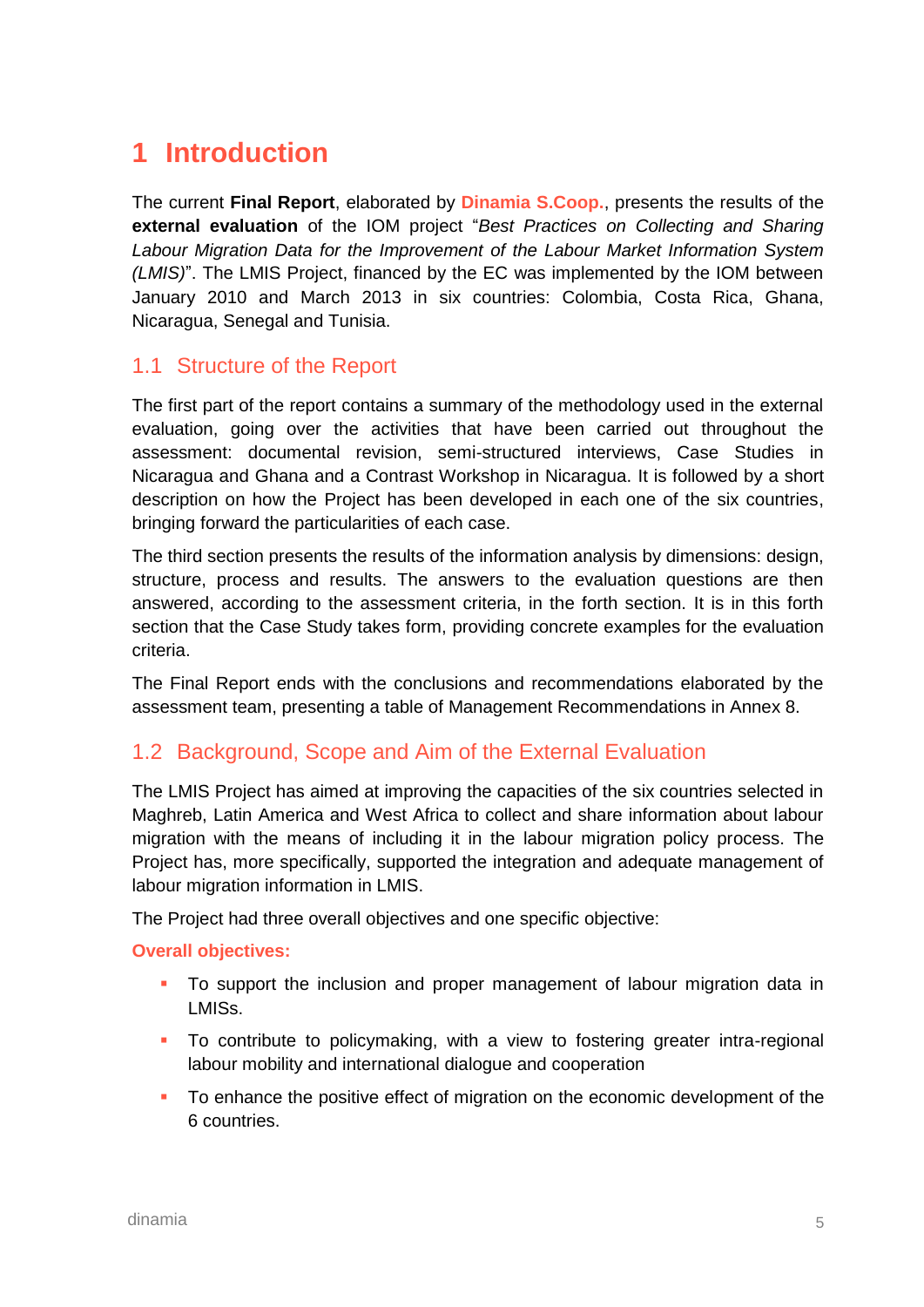#### **Specific objective:**

1. To strengthen the capacities of the target countries to collect and share labour migration data and feed it into the LMIS and labour migration policy process via mutual learning and exchange of best practices.

The External Evaluation has focused on the **results**, taking into account the **processes** and the **design** of the different actions and activities that have made up each one of the four components (Comparative Study, International Workshops, National Trainings and Pilot Phases), as well as their interaction and synergies.

The LMIS Project budget amounted to a total of 2.093.082 EUR, of which 90% (**1.883.774 EUR**) was obtained through the EC financial tool "Investing in People", with an execution period of 36 months (starting January 2010).

In what regards the geographical scope of the evaluation; all of the Project's countries have been analysed. In this sense, throughout the assessment process, special care has been taken to **participation** and **ownership** of the activities, on behalf of the countries.

### <span id="page-11-0"></span>1.3 Methodology of the External Evaluation

The methodology used throughout the assessment process is eminently participative. This approach includes the collection and analysis of all the qualitative information that has been produced throughout the project and a compound of evaluation techniques (documental revision, interviews, case study and contrast workshop) where different stakeholders and key informants participate $^1$ .

The general aspects that have oriented the External Evaluation, in coherence with the Terms of Reference (ToR), are:

- $\triangleright$  Examine the totality of the Project as a whole
- Particularly, the degree of **advancement in complying with the expected results** in relation to the **obtained results** has been valued.
- The **planning, management and execution processes** of each action and activity that make up each one of the four components, have been taken into consideration.
- The **adequacy of the methodology** used to carry out the different actions
- The **participation** and **ownership** of the countries' relevant institutions, in each one of the activities.
- An assessment was made on whether the **training activities** responded to the purpose of strengthening the institutions' capacities on labour migration.
- In what regards the **contents of the activities**, special attention has been put on comprehending whether the selected topics have been relevant in the

<sup>&</sup>lt;sup>1</sup> Annex 1 presents a list of the Key Stakeholders identified for this evaluation.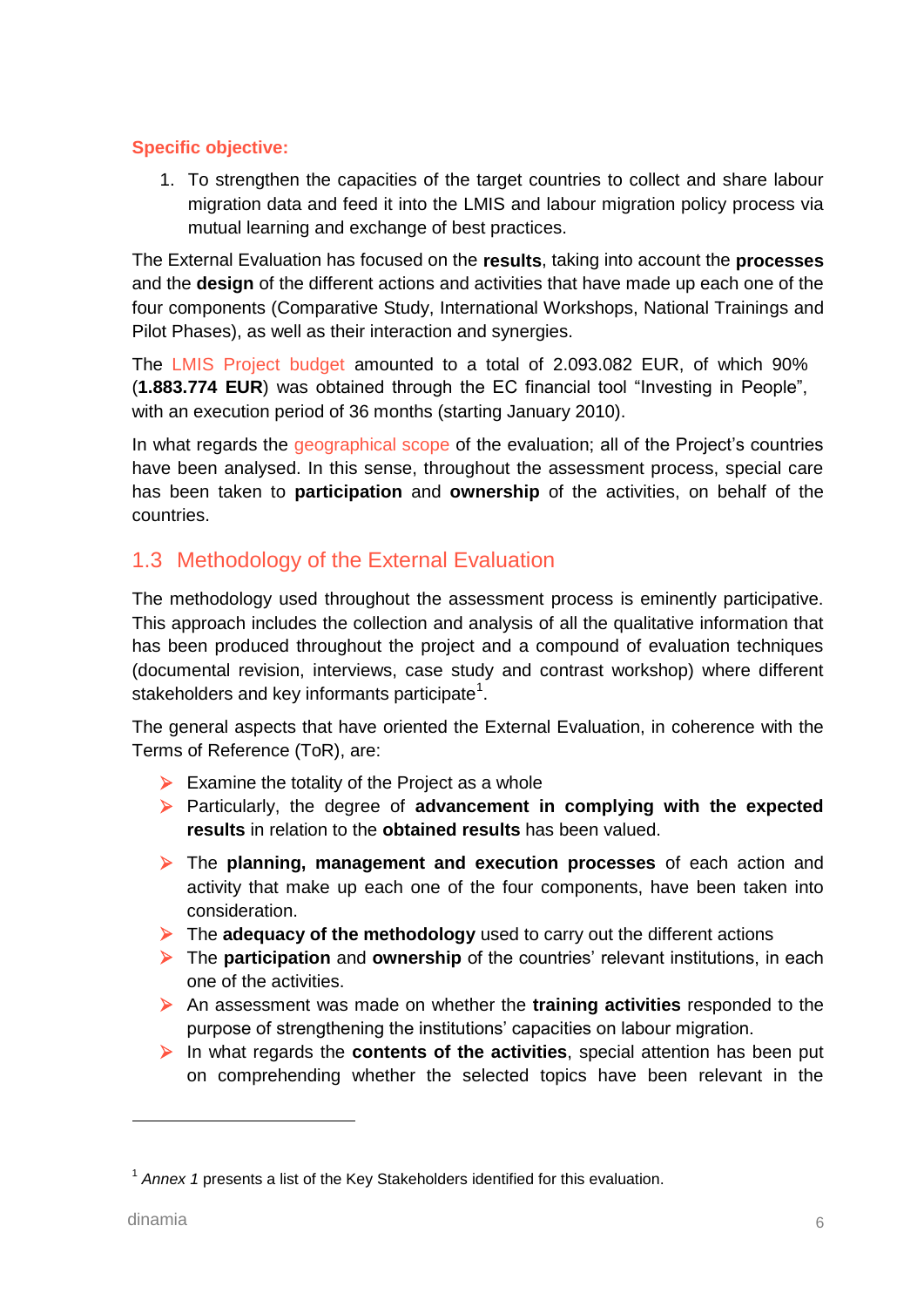**Migration and Development agenda** in the framework of the EC and in relation to the development strategies of each one of the participant countries.

 $\triangleright$  The space for dialogue and exchange of best practices created between stakeholders has been analyzed.

#### <span id="page-12-0"></span>**1.3.1 Activities implemented for the External Evaluation<sup>2</sup>**

#### **1) Documental Revision and Analysis**

The documental revision and analysis has been implemented throughout the whole assessment process, with the purpose of approaching the evaluation object, uniting and analyzing all primary and secondary data available, in order to respond to the assessment questions<sup>3</sup>. This process has contributed to the comprehension and reconstruction of all the elements of the project, as well as facilitated the evaluation of the obtained results.

#### **2) In-depth, semi-structured interviews - online**

The use of this qualitative technique has provided a great deal of diverse information, allowing the assessment team to go in depth, confirm and interpret the data obtained by other means. Due to its semi-structured condition, the interviews have been accompanied by a guide of 5 thematic blocks that have aided in the acquirement of all information needed.

The 5 thematic blocks are:

- 1. Planning and Design of the LMIS Project
- 2. Management, Execution and Results of the LMIS Project
- 3. Institutional Strengthening on labour migration in each country
- 4. Complementarity with European policies and Harmonization with national strategies
- 5. Synergies, Transferability and Exchange of Best Practices. Bilateral Cooperation. Sustainability

The interviews have been carried out with a total of 16 key informants<sup>4</sup>, carefully selected to secure the best possible collection of information, taking care to their variety in knowledge and content. Interviews were carried out, in each one of the countries, with the person or people in charge at IOM's national office as well as with the focal point at the national administration. In addition, interviews have been made with the project coordinator at IOM and the responsible for the project at the EC.

<sup>&</sup>lt;sup>2</sup> Annex 2 presents a Summary table of all the activities implemented for the External Evaluation.

<sup>3</sup> Consult *Annex 3* for a detailed list of the documents revised.

<sup>4</sup> Consult *Annex 4* for a detailed list on the key stakeholders interviewed for the External Evaluation.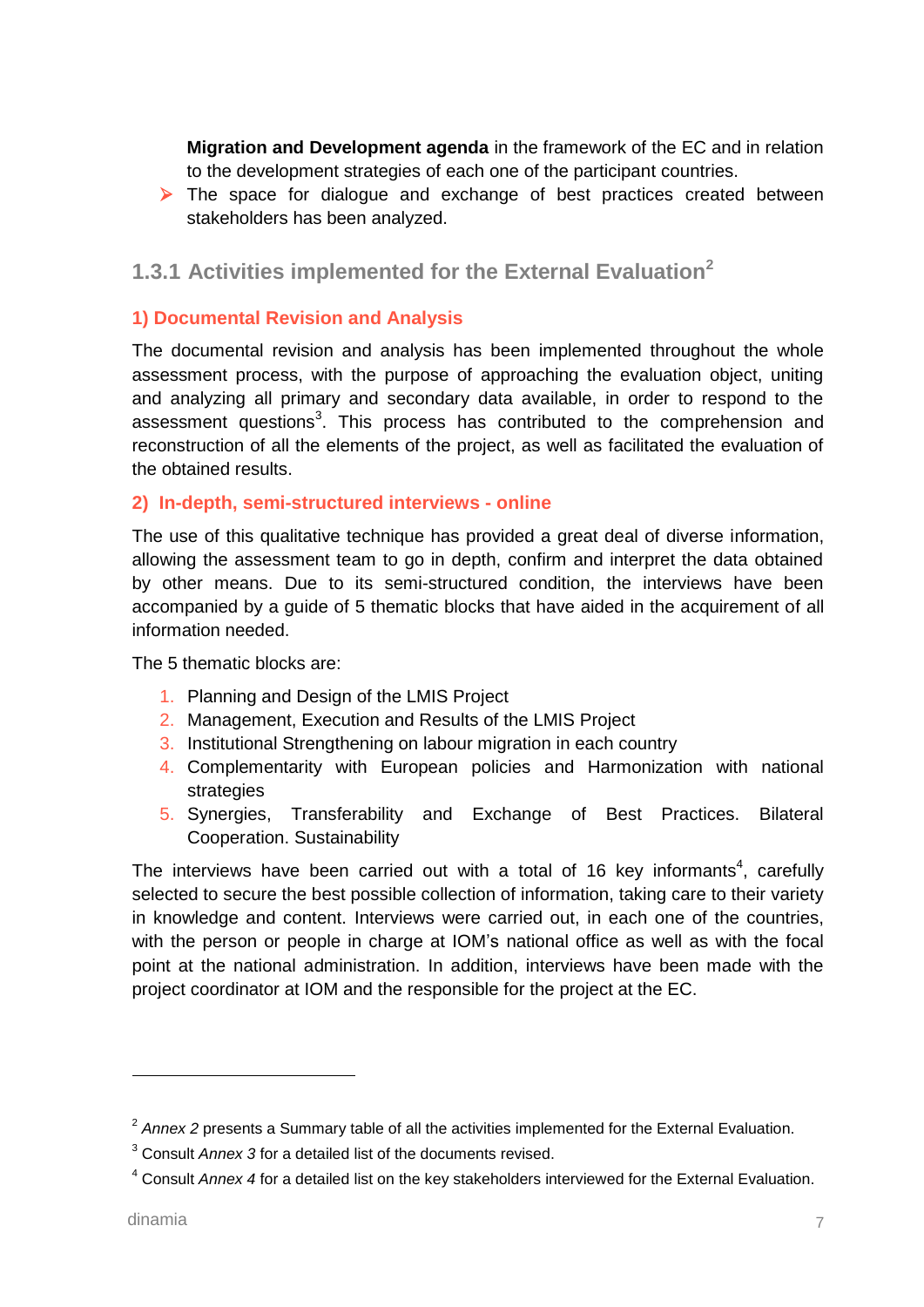#### **3) Comparative Case Study: Pilot Phases in Ghana and Nicaragua**

Given the magnitude and the geographical and institutional diversity of the fourth component (pilot phases), the assessment team has considered it necessary to centre the study in a specific geographical space and analyze the development of the fourth component, Pilot Phases, in the two selected countries.

A Comparative Case Study was used as assessment tool for the Pilot Phases, carrying it out in two separate regions of the project: Ghana in West Africa and Nicaragua in Latin America.

These Case Studies have served to contrast and compare the implementation and development of the Pilot Phases, giving information about their development in each one of the two countries studied. It has particularly made it easier to understand the relevance and efficiency of this type of Project structure. One of the main purposes of this process is to consolidate a collective learning that can serve the rest of the project stakeholders and give recommendations for future projects.

The Case Study has made use of the same qualitative techniques as the rest of the evaluation (in-depth interviews and a comprehensive documental review of the countries studied).<sup>5</sup> The analysis has provided examples for the fourth section of this Final Report "Answers to the evaluation questions by assessment criteria", where the answers to the questions are visualized with examples from the Case Study.

#### **4) Contrast Workshops in the Field: Nicaragua**

**Concept:** *Contrast Workshops of the External Evaluation of the Project* "*Best Practices on Collecting and Sharing Labour Migration Data for the Improvement of the Labour Market Information System (LMIS)*"

**Place:** *Managua, Nicaragua*

**Date:** *21st of February 2013*

**Length:** *2 hours*

**Coordinator:** *Juan Carlos Gutiérrez Soto*

**Nr. Of Participants:** *5*

The aim of the workshops was to assess and contrast the main elements of the Project, providing a few preliminary results for the evaluation. In addition, the workshop has provided a set of recommendations from the participants*<sup>6</sup>* that have contributed to the elaboration of the external evaluation's recommendations.

<sup>5</sup> See *Annex 5* for the Case Study Fact Sheet

<sup>&</sup>lt;sup>6</sup> See *Annex 6* for a detailed list of the workshop participants.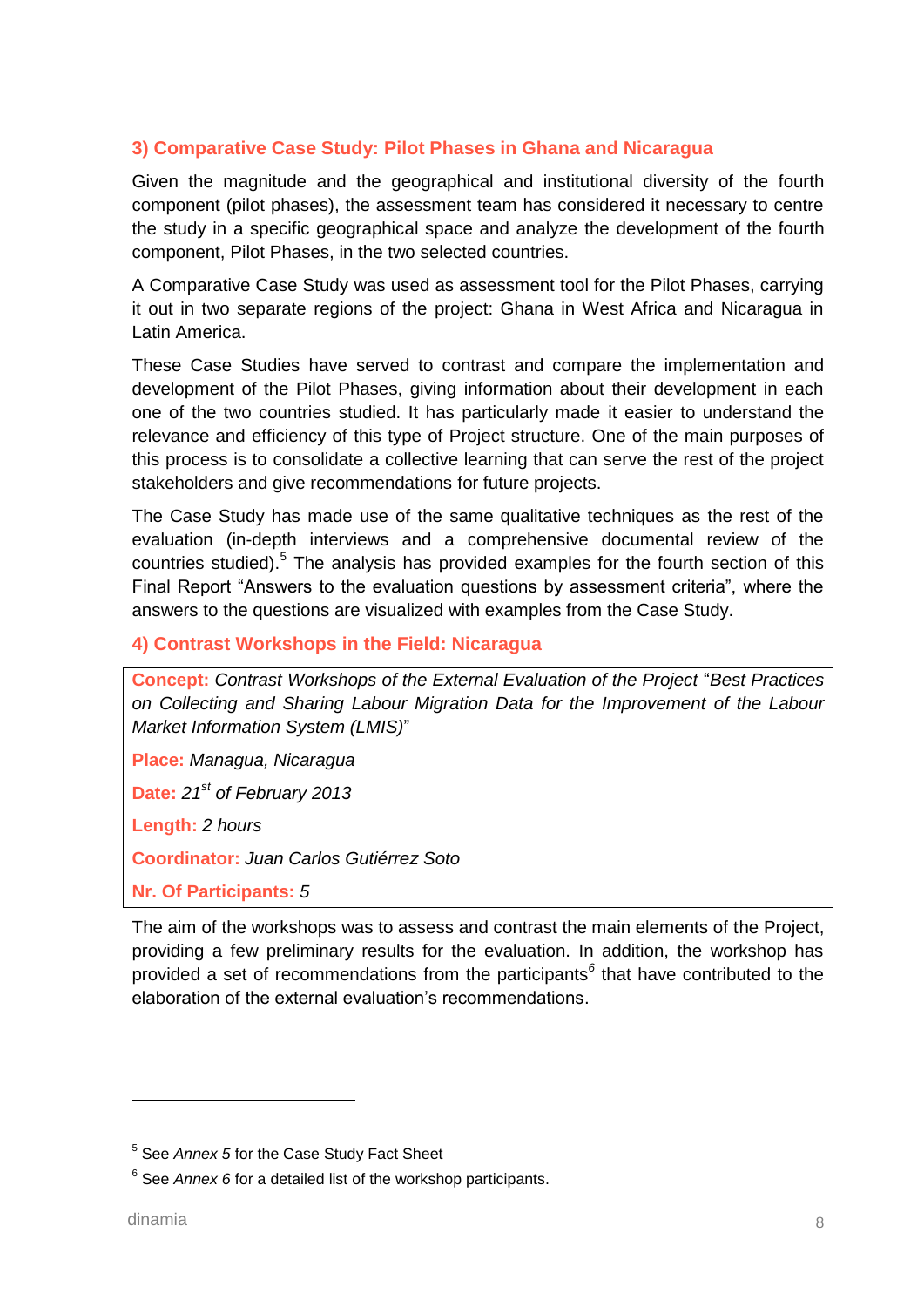The workshop has assessed:

- **The increase of capacities on migration data management and their contribution** to the national LMIS.
- **The contribution to an improvement of the dialogue and exchange of best** practices on migration.
- **Advocacy capacities**
- **The added value of the LMIS Project in the institutions with competences in** labour migration

The workshops has allowed for the establishment of a descriptive assessment of the Project, in relation to the situation of labour migration in the country and data systematization, defining a framework of suggestions and lessons learnt. It has also, to some extent, provided recommendations for improvement.

Apart from providing specific recommendations, the workshop has responded to the following questions:

- 1. Has the project supported the inclusion and management of labour migration data in the LMIS?
- 2. In what way has the EC been present in the Project? Can we observe its presence in any of the activities?
- 3. In what way does the Project adapt to the country's own strategies and priorities? What thematic areas were lacking in the Project?
- 4. What was the main contribution of each one of the components? What results were lacking in each one of the components?
- 5. How has the Project affected the daily work of the participants?
- 6. Can we identify a minimum of three concrete cases of exchange of best practiced? If so, what have they consisted of?
- 7. Can we identify a minimum of three cases where the exchange of best practices has not been successful?
- 8. Based on the Road Map elaborated in the third international workshop in Tunisia, what agreements or activities have been developed to secure the sustainability of the Project?

### <span id="page-14-0"></span>1.4 The External Evaluation Questions and Assessment Criteria

An Evaluation Matrix was developed for the assessment, organized by evaluation criteria, taking into account the four dimensions used in this evaluation: Design, Structure, Process and Results<sup>7</sup>.

The 10 evaluation questions<sup>8</sup>, established by the ToR, were used as a basis in the elaboration of the Matrix. Questions were added and adjusted according to the assessment needs detected in the initial phase of the evaluation.

<sup>7</sup> The Assessment Matrix is found in *Annex 7*.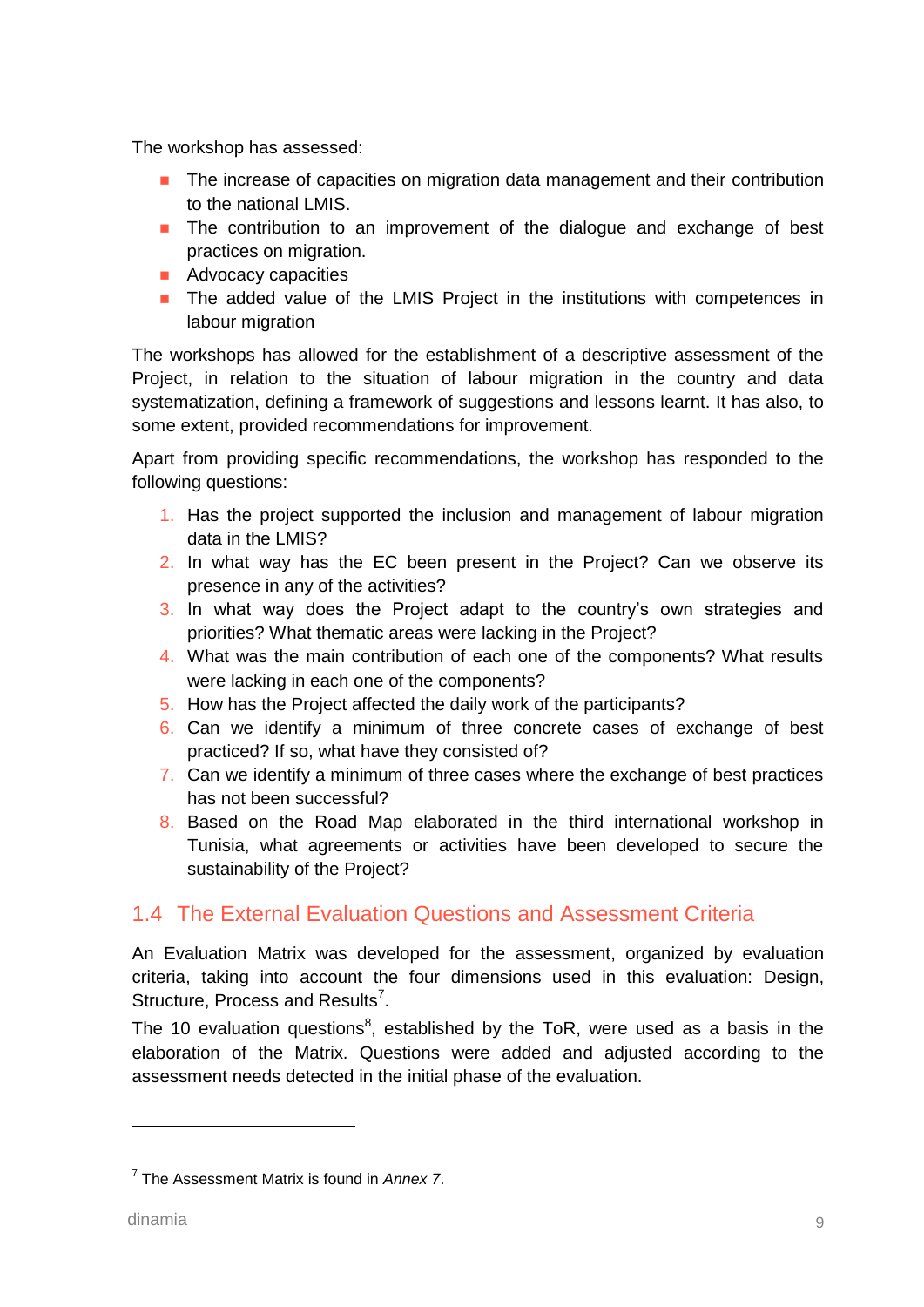The evaluation criteria, as defined below, have guided the analysis of the information that was gathered during the fieldwork:

| <b>Relevance:</b>                               | Assessing the adequacy of the Project objectives and results to<br>the context where it is implemented.                                                                                                                                                                                                                      |
|-------------------------------------------------|------------------------------------------------------------------------------------------------------------------------------------------------------------------------------------------------------------------------------------------------------------------------------------------------------------------------------|
| <b>Coherence/</b><br><b>Complementarity:</b>    | Assessment of the degree to which the activities have allowed<br>the achievement of objectives and the degree of complementarity<br>with country policy as well as with other Community policies.                                                                                                                            |
| <b>Community Value</b><br>Added:                | The extent to which the development intervention adds benefits<br>to what would have resulted from Member States' interventions<br>only in the partner country.                                                                                                                                                              |
| <b>Effectiveness:</b>                           | Measures the degree to which the objectives and results are<br>achieved or are expected to be achieved.                                                                                                                                                                                                                      |
| <b>Efficiency:</b>                              | Assesses the relation between the obtained results and the<br>resources used (monetary, human and time resources). It thus<br>considers the use of the resources to carry out the activities and<br>the quality of the achieved results.                                                                                     |
| <b>Coverage:</b>                                | Given the nature of the Project and the differential features found<br>in each country and region, it has been considered relevant to<br>include Coverage, as a criterion. It measures the degree to which<br>the beneficiary population has access to the activities, and<br>detects possible bias towards specific groups. |
| <b>Sustainability</b><br>(Viability):           | Analyses the key factors that affect the viability and assure the<br>continuation of long-term benefits, once the intervention is over.                                                                                                                                                                                      |
| <b>Gender Approach</b><br>and Intersectionality | This criterion allows for the analysis of the social relations<br>between sexes, showing the inequities and injustices that derive<br>from cultural patterns regarding women. These patterns have<br>historically determined female subordination and limited their<br>possibility of fulfilment and autonomy.               |
| Impact:                                         | Predicts the possibility of reaching the desired effects, through<br>the advances reached to date. Identifies possible unintended<br>effects, positive or negative.                                                                                                                                                          |
|                                                 |                                                                                                                                                                                                                                                                                                                              |

Apart from the above, and complying with the recommendations established by the **Paris Declaration** on Aid Effectiveness from March 2005, elements related to **ownership**, **alignment and harmonization** have been taken into account.

<sup>&</sup>lt;sup>8</sup> See *Annex 10* for the questions from the ToR and their answers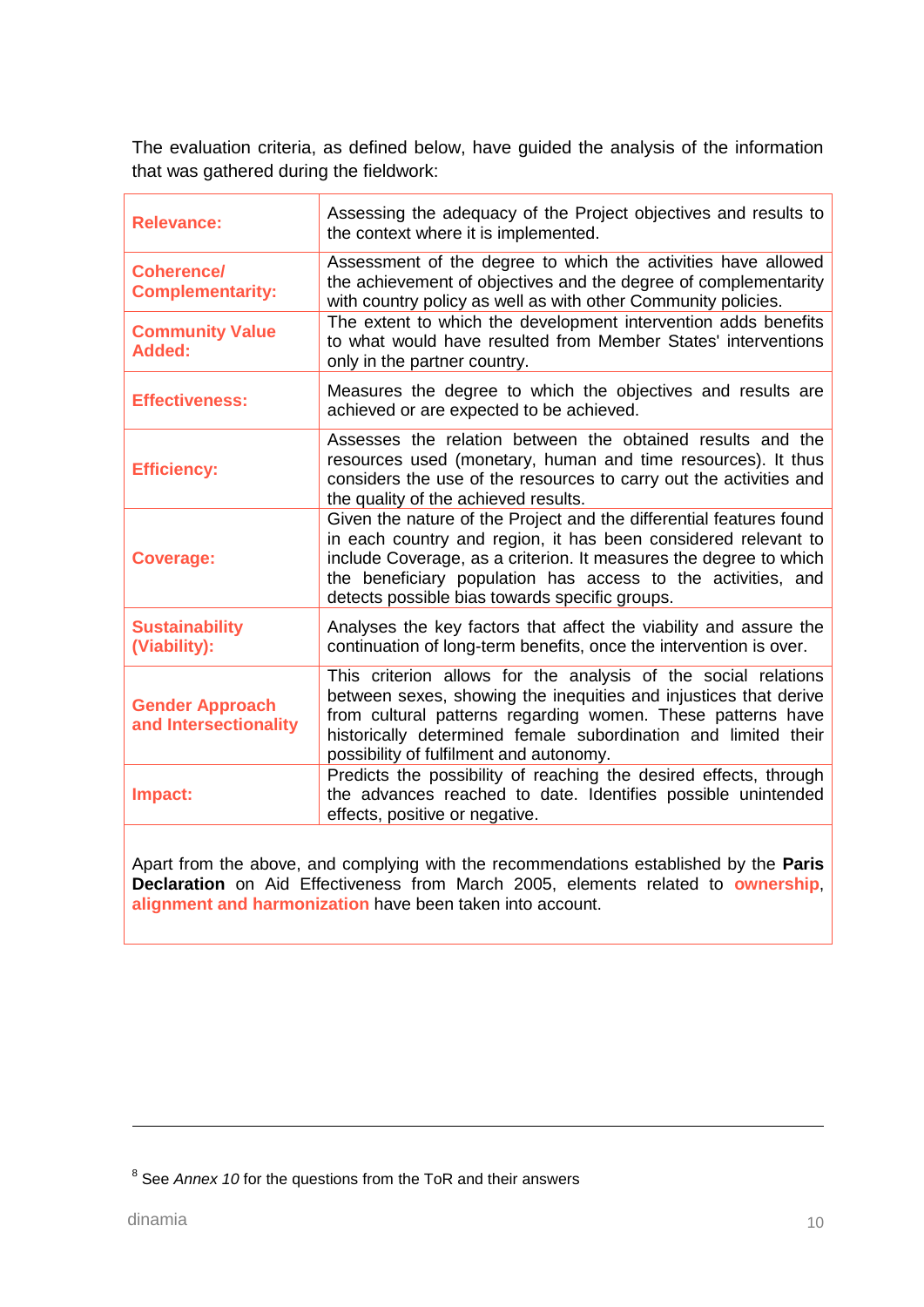### <span id="page-16-0"></span>1.5 Data Collection and Analysis Process

**Data collection** was carried out in close relation with the IOM office in Brussels and with each one of the national offices in the participant countries. The offices have provided all the relevant information and have supported the assessment team in the selection of key informants.

The **methodology** used has consisted of an **explorative analysis** that has aimed at going beyond the description of a phenomenon, without having a preconceived idea of its causes and consequences.



### <span id="page-16-1"></span>**1.5.1 Triangulation – Method for Analysis**

Once the information was collected and systematised, the evaluation team has carried out the relevant analysis of each one of the sources -primary and secondary- in order to extract conclusions and elaborate recommendations. These measures aspire to improve the actions developed within the framework of the Project, making it possible to apply the generated knowledge to future Projects, converting the evaluation results into long-term improvements.

Finally, it should be emphasised that the evaluation results, in terms of learning, come from a collective fact. The evaluation process should for this matter be a shared space for reflection and analysis, where their protagonists are its participants at all levels.

All lessons learnt and recommendations that have been extracted from the evaluation are presented and synthesised through the Management Response Matrix (*Annex 8*), following the model proposed in the ToR.

### <span id="page-16-2"></span>**1.5.2 Case Study Analysis**

The case study has made use of the qualitative techniques presented above (in-depth interviews and a comprehensive documental review of the countries studied). The typology of the case study is:

**Put into action study**: Conceived to answer the evaluation questions related to the implementation (in particular the ones related to efficiency and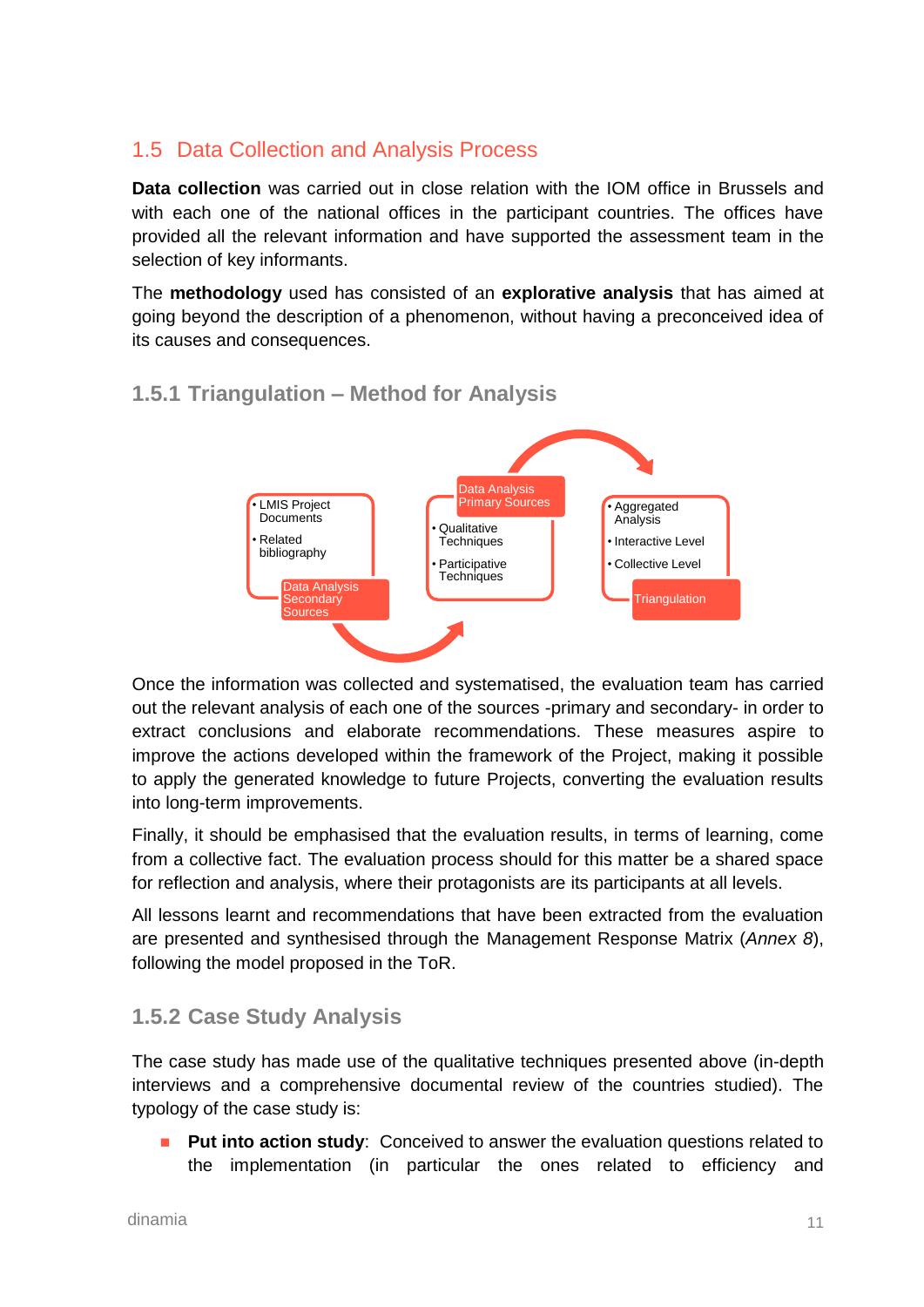effectiveness). We have, in its design, taken into account that they should aim at a possible generalization of the results.

**Effect Study**: Is the case study that best adapts to the analysis of effects and strategies that result from the LMIS Project. The purpose of this type of study is to analyse the observed effects (positive, negative, expected or unexpected) and to verify if they are related to the LMIS Project and to the migration management strategies and models that are implemented.

#### <span id="page-17-0"></span>1.6 Restrictions and Limitations of the External Evaluation

The limitations or restrictions of the external evaluation have been pinpointed within four spheres:

- **The first is related to the difficulty of contacting some of the Project members,** which in some cases have delayed the data collection process and in others may have affected the data analysis capacities. These obstacles were nevertheless overcome before the end of the evaluation process.
- **The second limitation has to do with the high level of rotation among IOM** personnel. Many of the people responsible of the initial management, implementation and design of the LMIS project, are not available anymore. It has for this matter been difficult to make contact with someone that was present at the identification and design of the Project. Most of the present project managers started working on the Project once it was already being implemented. This situation has complicated the possibility of obtaining an accurate image of the Project design.
- **The political situation in Tunisia has complicated the contact with institutional** partners of the Project. The interview with the focal point at the administration could finally take place, but with limitations and abbreviations in relation to other interviews. The contact with the IOM in Tunisia has on the other hand been very fluid, with no complications. They provided all the additional documents needed.
- **Finally, it should be mentioned that the lack of a baseline has supposed a** restriction for the external evaluation, given the difficulty of establishing the point of departure of the project. The Comparative Study was in some way used in its place, but, although it does describe the situation in the countries, it does not provide all the information that a baseline could, nor is it its purpose.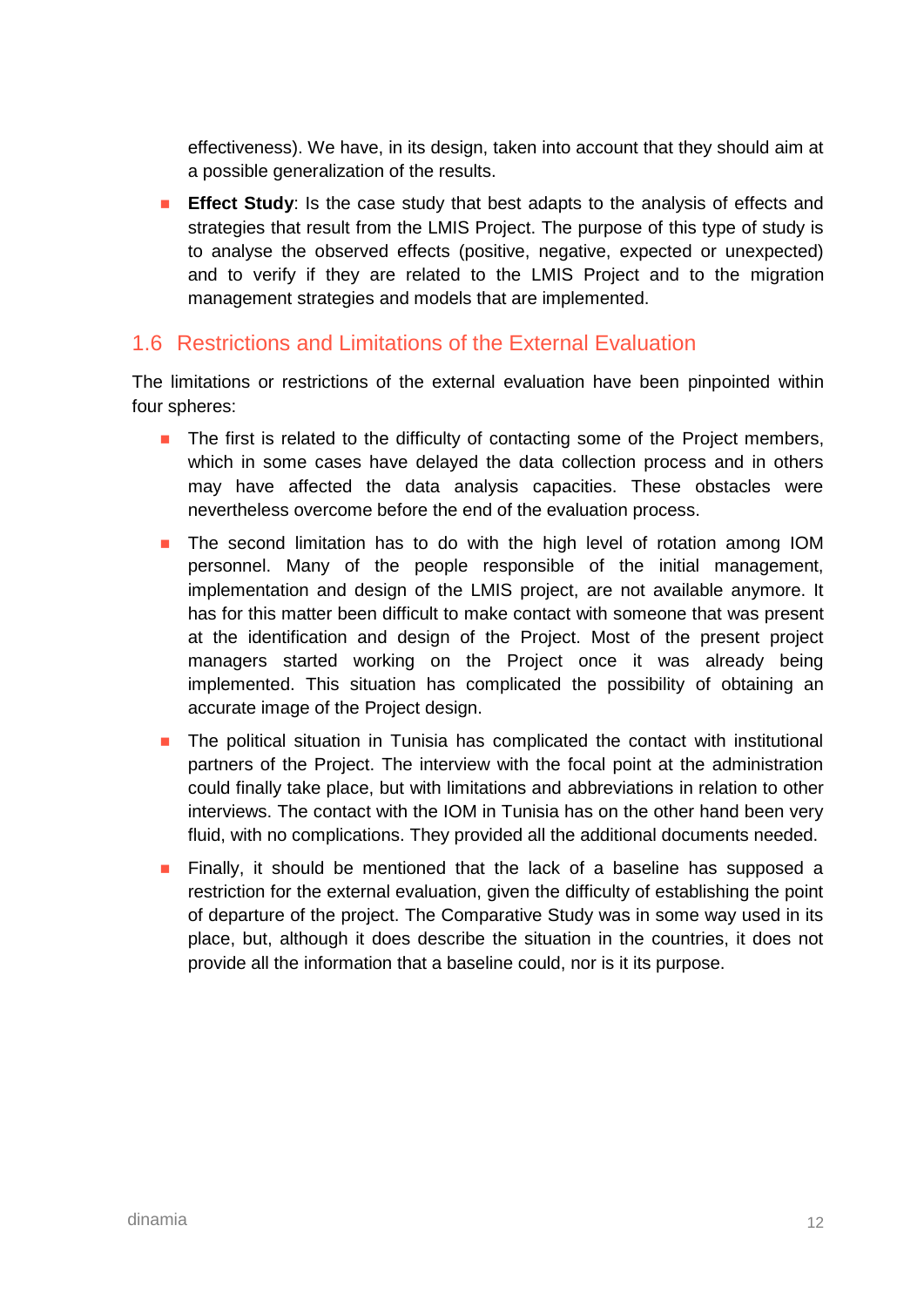## <span id="page-18-0"></span>**2 Description of the LMIS Project**

The LMIS Project was designed in response to the EC "*Investing in People*" call for proposals. The thematic programme had in 2008 defined *the improvement of the labour market information systems* to be a priority field. The Project sought to contribute to improving the capacities of the six countries to collect and share labour migration information, with the purpose of including this information in the process and definition of public policies.

#### <span id="page-18-1"></span>2.1 Objectives and Components of the LMIS Project

The project contained **three overall objectives** and one **specific objective**:

- OO 1: To support the inclusion and proper management of labour migration data in LMISs;
- OO 2: To contribute to policymaking, with a view to fostering greater intraregional labour mobility and international dialogue and cooperation;
- OO 3: To enhance the positive effect of migration on the economic development of the 6 countries.
- **o** SO 1: To strengthen the capacities of the target countries to collect and share labour migration data and feed it into the LMIS and labour migration policy process via mutual learning and exchange of best practices.

The project consisted of **four components**: Comparative Study, International Workshops, National Trainings and Pilot Initiatives, with a specific correlation between them, and a logical order that permitted the use of information and recommendations from the first component: Comparative Study, to develop the rest of the activities.

#### **1. Comparative Study**

The objective of the Comparative Study was to present the situation of the LMISs in each one of the 6 countries, analyzing their capacity to include migration data in the information system and establish recommendations for each one of the cases.

A Key Expert (Iván Martín) was hired for the elaboration of the study, along with six national experts. Each national expert drew up a national report on the situation of the LMIS in their country. These national reports were not published, but made up the basic structure of the Comparative Study.

The study was carried out with national visits of the Key Expert to each one o the countries, where interviews were made with relevant institutions, along with seminars and study trips in each country.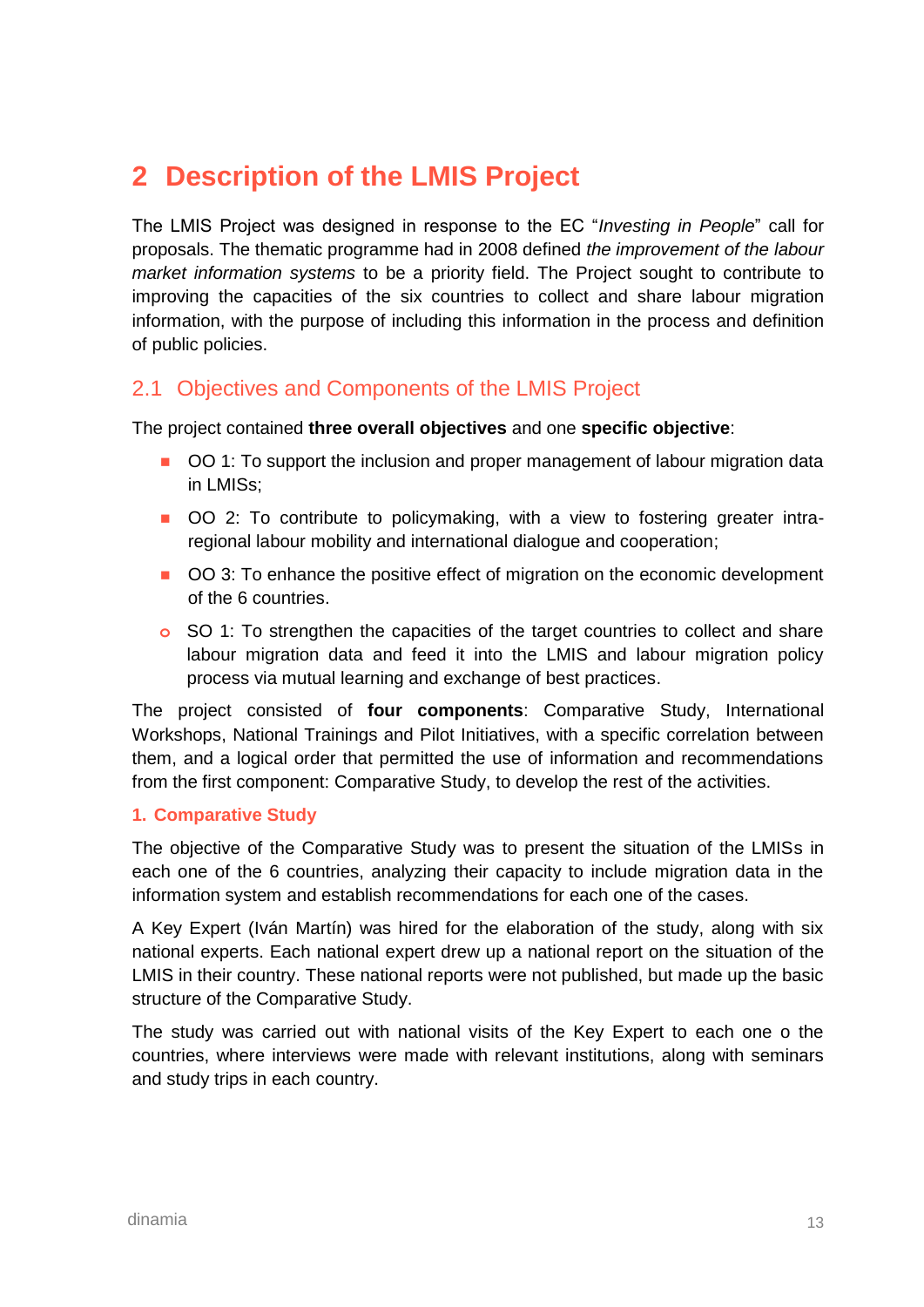#### **2. International Workshops**

The objective of these workshops was to create a space for exchange of best practices, carrying out workshops with topics that were of high relevance to all the countries involved in the project. The contents of the workshops changed throughout the project, coming down to the following:

- o **Colombia (June 2011)** "Information Needs in support of bilateral labour agreements, with specific attention given to the creation and management of labour migration data-bases"
- o **Ghana (September 2011)** "How to integrate labour migration into the Labour Market Observatories (LMOs) with specific attention given to the creation and management of labour migration data-bases"
- o **Tunisia (November 2012)** "Impact of projects integrating labour migration data in the labour market information systems: Global experiences and findings"

#### **3. National Trainings**

The initial idea was to carry out the same national trainings in each one of the six countries. This aspect was changes throughout the project, giving more power of decision to the national IOM offices and the partner institutions, the main actors in the design and execution of the trainings. Although some of the countries held several trainings, the following list presents only the main national trainings, in chronological order:

- o **Senegal (9-13 Jul. 2012)** "Training seminar on the development of technical tools for the elaboration of a LMIS that integrates labour migration"
- o **Tunisia (24-26 Sep. 2012)** "Strengthening the competences and the technical tools for the integration of labour migration data in LMIS"
- o **Nicaragua – Costa Rica (25-26 Sep. 2012)** Bilateral Training: "Labour Migration Information Systems"
- o **Ghana (8-12 Oct. 2012)** "Promoting Efficient Labour Migration Data Collection & Sharing Mechanisms"
- o **Costa Rica (22-24 Oct. 2012)** "Effective consular assistance for labour migrants"
- o **Nicaragua (28-29 Nov. 2012)** "Labour Migration Management based on the collection and exchange of data"
- o **Colombia (29-31 Dec. 2012)** "Best Practices in the collection and exchange of labour migration data for the improvement of LMIS"

#### **4. Pilot Phases**

The original objective of the Pilot Phase was to reproduce good practices and try out new mechanisms for data exchange, according to the specific needs of each country. This objective was modified for reasons discussed in the analysis of this final report.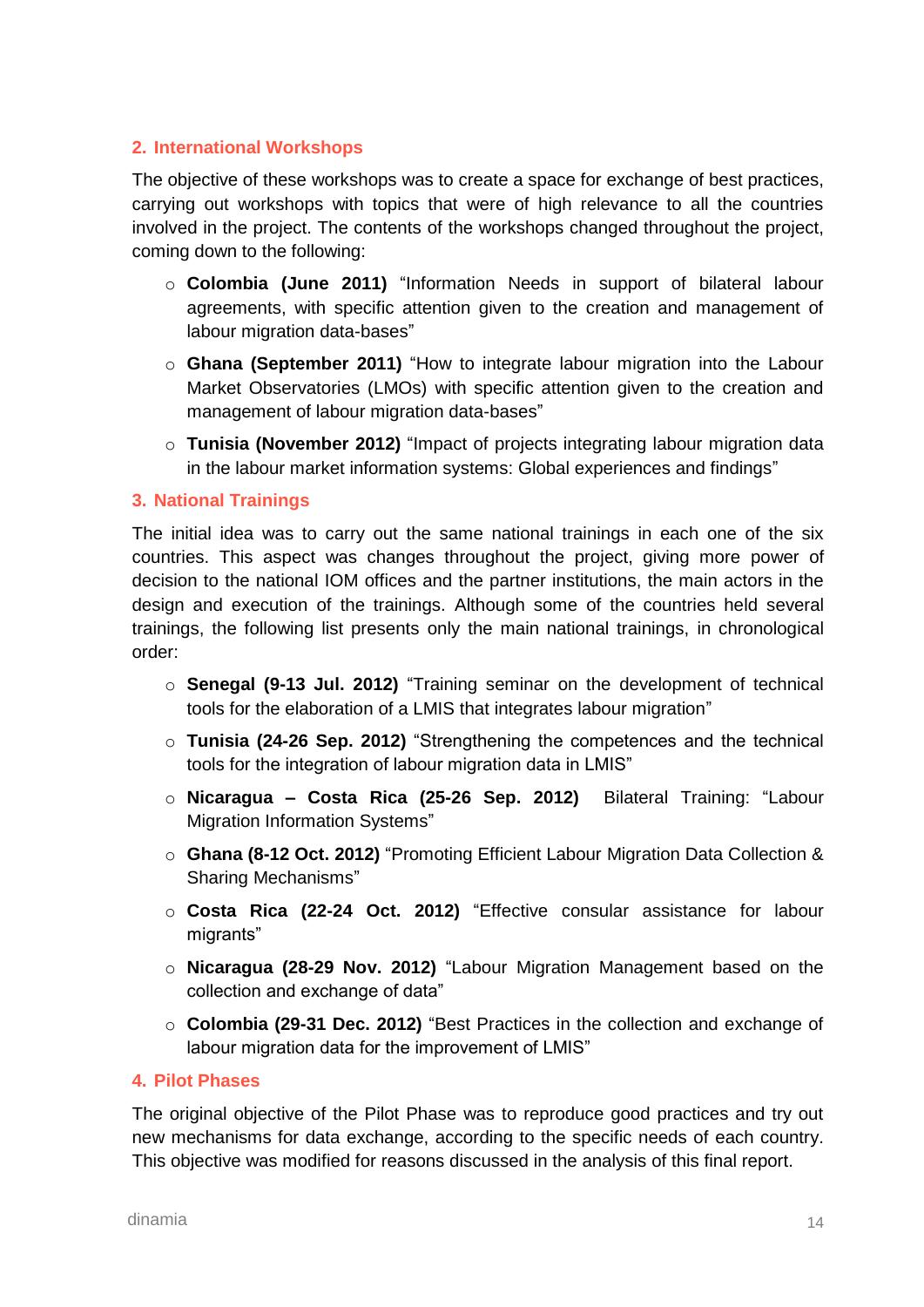The Pilot Projects were drawn up by the IOM in each country together with the partner institutions, in relation to the specific needs of each case and taking into account the recommendations established by the Comparative Study. The proposals were then revised and modified by the EC delegations in each country, to secure the correlation with the general aim of the Project.

### <span id="page-20-0"></span>2.2 The LMIS Project per country

Given the differences in each one of the six countries of the Project, and the way in which it has been implemented in each one of them, it seems relevant to make a brief summary on the key aspects of each case.

#### <span id="page-20-1"></span>**2.2.1 Colombia**

The Comparative Study detected a lack of integration of migration in the policy and planning of economic and social development with a deficiency in the coordination among competent institutions. It also identified the small amount of labour migration data available.

The development of the project in Colombia had a particular evolution, with a low interest shown from the partner institutions, who were more interested in actions with Colombian migrants in other countries (such as the "Colombia nos une" programme). Once the LMIS project had already started, a management group on labour migration from the Labour Ministry, identified on its own the need of a Labour Migration Information System, and made contact with the IOM asking for their support. This is how the Labour Ministry turned out to be the main partner of the project in Colombia.

The Pilot Phase was consequently carried out together with the Labour Ministry with the aim of strengthening the institutional capacities on labour market and labour migration analysis and to establish de basis for a Labour Migration Observatory. An agreement was signed between the three relevant institutions (Special Administrative Unit for Migration -UAMC- from the Foreign Ministry, the National Statistics Office - DANE- and the Labour Ministry) for the exchange of labour migration data. At present they find themselves in the phase of elaborating the indicators that will guide the Observatory.

The process of awareness raising was important for the civil servants and the entities participating in the pilot project. The most valued activity in Colombia was in fact the Pilot Phase, given that it managed to be included in the governments own actions and strategies. In what regards the exchange of best practices, the informants have considered that there has been an exchange of ideas, but they have not been put into action.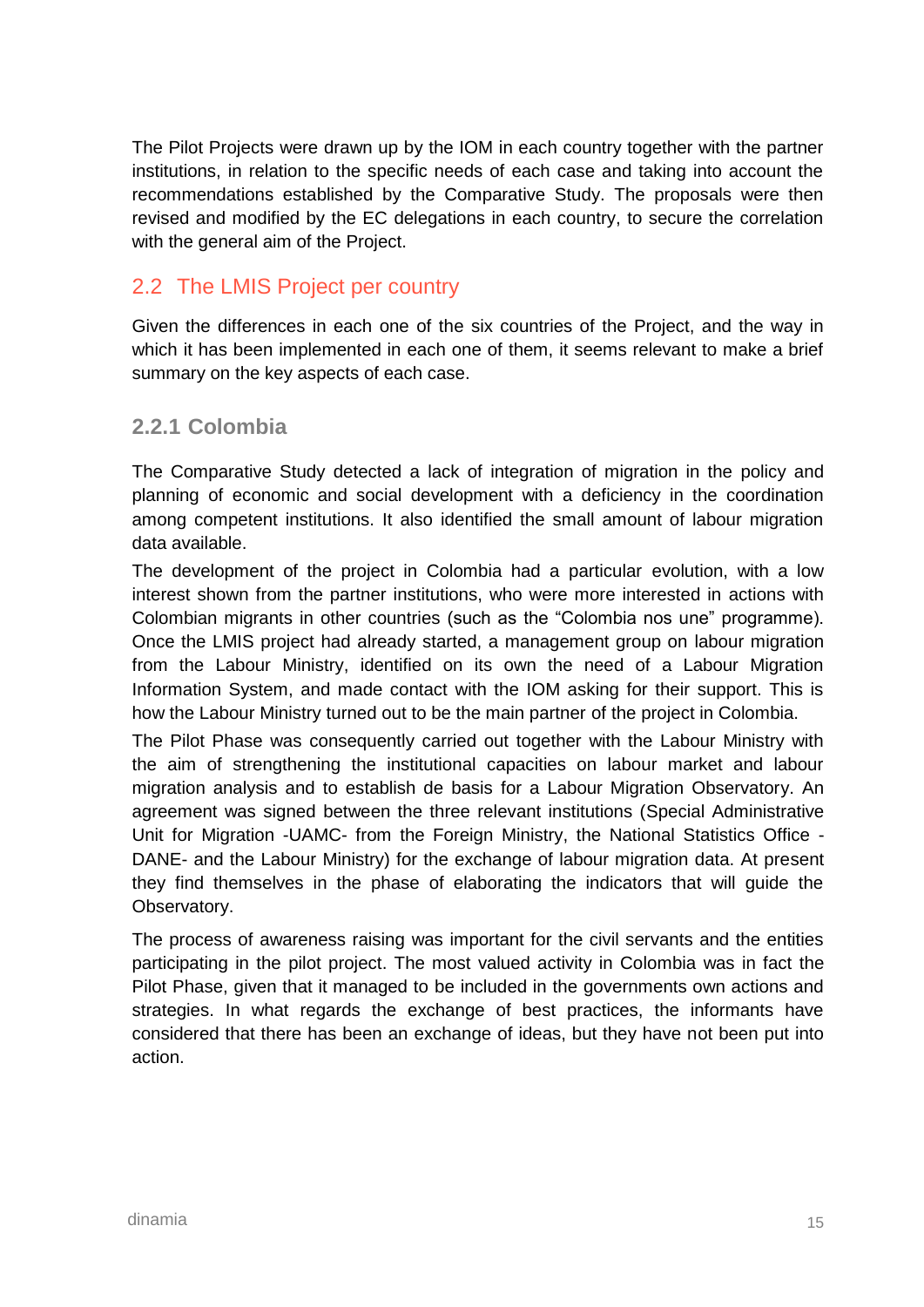### <span id="page-21-0"></span>**2.2.2 Costa Rica**

The main problem identified by the Comparative Study had to do with the small amount of labour migration information and the difficulty to create an integrated LMIS, a result of a fragmented system.

The main contribution of the Project in Costa Rica was the development of a Labour Migration Information System (SIMLA) with the aim of creating an accessible system for labour migration information and to secure its flexibility to attend migrants' needs and transfer the information to other stakeholders. There was also an aim to collaborate with the business sector in order to generate knowledge on the labour market and working migrants.

Synergies were made with another IOM Project, financed by the Canadian International Development Agency (CIDA), receiving a co-funding of 15.000USD for the Pilot Phase. A list of migration indicators were elaborated and included in the National Institute for Statistics and Census (INEC). The project engendered a pilot system to digitalize migration data. Other important results were the synergies created between the Ministry of Labour, the Labour Migration Department and the Labour Market Observatory (LMO).

The content of the third component (National Trainings) in Costa Rica was diverted from its original structure and divided into several minor workshops. A bi-national workshop was held with Nicaragua in September 2012 with 19 participants from Costa Rica. This bi-national workshop brought forward the need to collaborate among countries, particularly to reinforce the existing bilateral agreement. Minor trainings were held in addition with consular personnel from Costa Rica, Nicaragua and Panama, on consular information mechanisms and registers.

#### <span id="page-21-1"></span>**2.2.3 Ghana**

The consideration of migration as an element that favours development has increased during the past decade in Ghana. Government officials have consequently been working on integrating migration aspects to the national development strategy. The government has, in addition, committed to developing a LMIS, as is stated in the *Shared Growth and Development Agenda for Ghana 2010-2013*. Both of these aspects have simplified the collaboration with the partner institutions within the Project. The project partners have been dedicated to the project, working on the ownership of the final product.

The Pilot Phase in Ghana consisted of two concrete products, both of which were developed on the basis that the generation and exchange of migration data are crucial for the understanding and correct management of labour migration processes.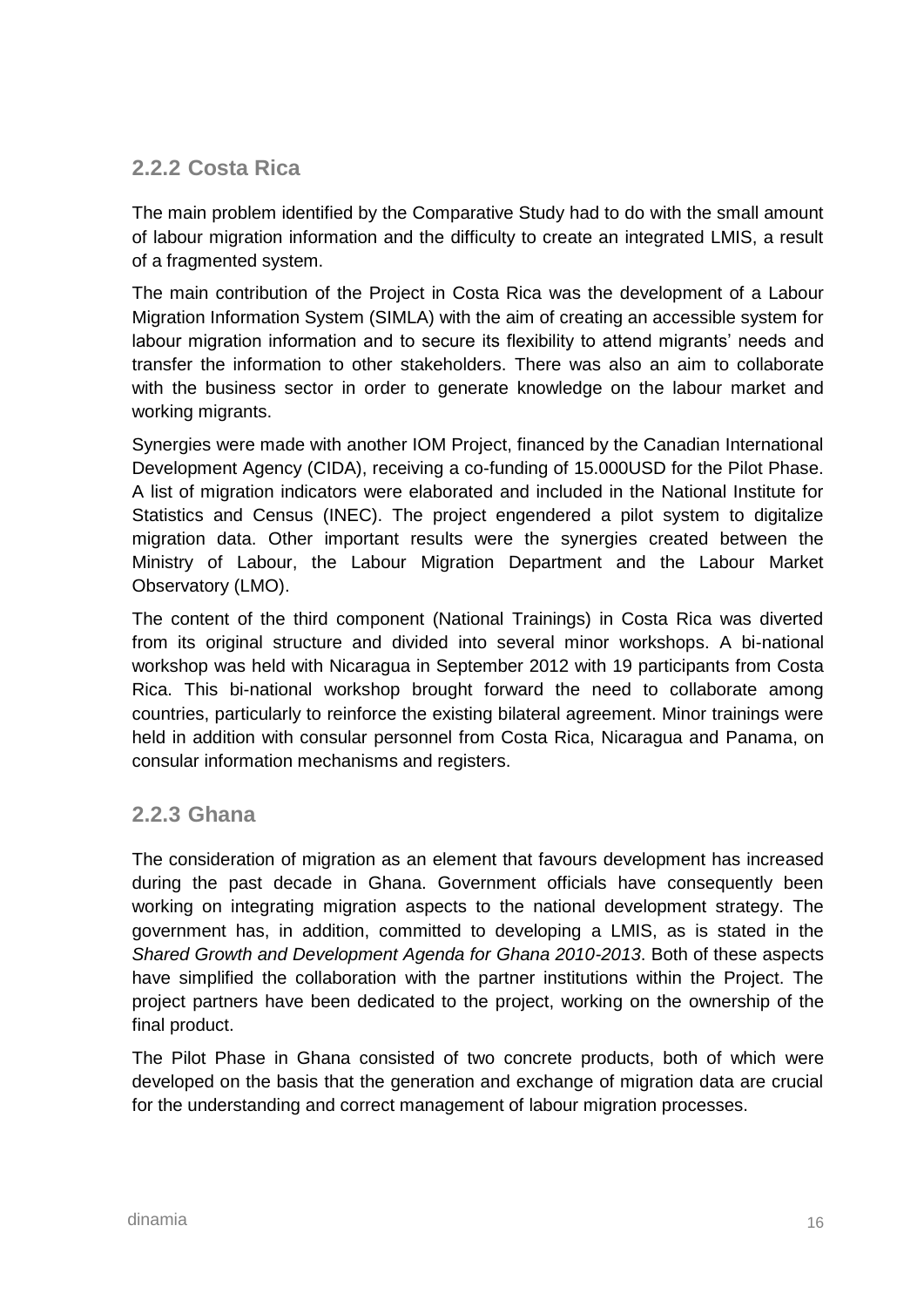- 1. The development of a Data Base on Labour Migration, with the participation of three Public Employment Centres (PECs) and the objective of creating synergies among them.
- 2. The elaboration of a Strategic Plan for Labour Department aimed at strengthening the institutional capacities for a future development of a comprehensive LMIS.

The Project worked closely with the Employment Information Branch (EIB) and its 64 local offices that collect labour market information and transfer it to the central office that in turn is in charge of processing the data. The study visits carried out during the Comparative Study pointed out that the information collected locally did not always correlate with the processed data at a national level. All the data was at this point handled manually, from its compilation to its processing. Although the exact causes of the mislay are yet to be determined, it seemed necessary to digitalize the process.

An important result of the Project in Ghana has been the establishment of the basis for an LMIS, which was made possible thanks to the creation of the labour market data base. Efforts have also contributed to the quality improvement of surveys done by the Ghana Living Standard Survey (GLSS). This organism had statistical data on the labour market, but its indicators were out-dated. Labour migration indicators have been added, and even though this aspect needs to be reinforced, participants claim that an improvement has been observed in the GLSS.

The national training dealt mainly with the need to increase intra as well as interinstitutional cooperation.

#### <span id="page-22-0"></span>**2.2.4 Nicaragua**

Nicaragua is a country with a high level of emigration, mainly to limiting countries, such as Costa Rica. The fact that migration is primarily an "outwards" phenomenon, has contributed to a migratory policy centred more on migrants' rights abroad than the internal labour market.

Nicaragua, according to the Comparative Study, enjoys a great deal of statistic information on labour insertion, through surveys and studies, but its information on international migration is much more limited. Cooperation among institutions is weak, as well as the exchange of labour migration data.

Two national trainings were held in Nicaragua; a national one on Labour Migration Management based on collecting and exchange of data, and a bi-national one, with Costa Rica, on Labour Migration Information Systems (SIMLA).

The objective of the Pilot Phase was to promote data exchange among institutions and create a computer system for labour migration information, including a centralized database for the use of competent institutions. A bilateral project financed by the Spanish International Development Cooperation Agency (AECID) in 2007 had established a similar system within the framework of the Bilateral Agreement with Costa Rica, but it was never completely put in use. To make use of previous efforts, it was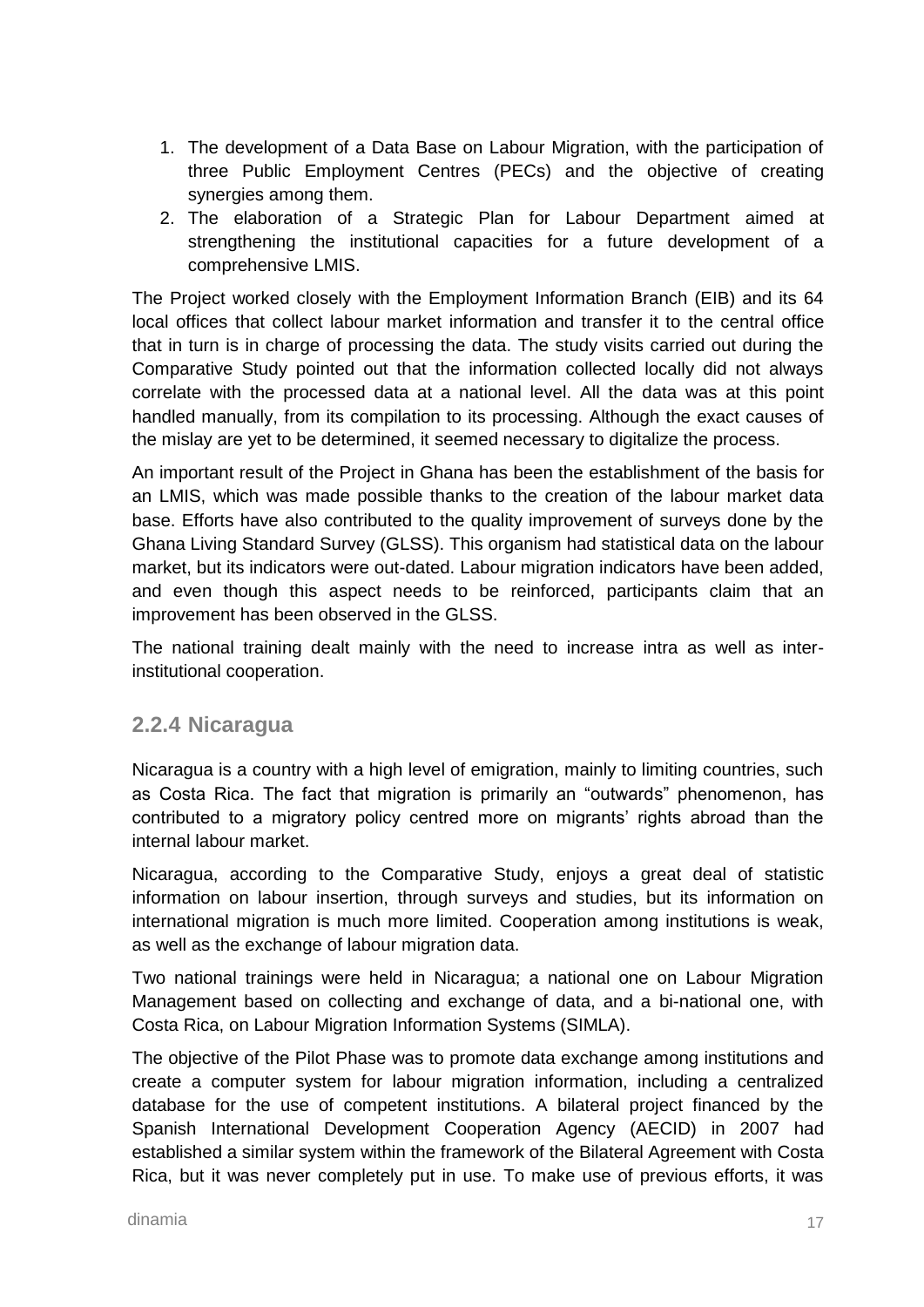decided that the Pilot Phase should be aimed at improving the existing system, reinforcing the bilateral agreement with Costa Rica.

An increased commitment to inter-institutional cooperation can be observed, particularly between the Labour Ministry (MITRAB, the Directorate General for Migration (Ministry of Foreign Affairs) and the Consular Department. There has also been a strong ownership of the computer system, a technical tool that allows for a greater flexibility of labour migration management.

The following phase, after having composed the computer system, was to train the institutions in the correct use of the programme and assure its use once IOM's intervention was over. An agreement was signed between the institutions that are to share information, determining what type of data is to be provided under each component. The participant institutions are:

- Labour Ministry (MITRAB), including the Labour Market Observatory (LMO) and the Labour Migration Department.
- The Directorate of Migration Foreign Services (DGME)
- Ministry of Foreign Relations (MINREX), including the Consular Directorate and the Ministry's Computer Department. It is the MINREX that hosts and is responsible for the computer system.

#### <span id="page-23-0"></span>**2.2.5 Senegal**

It is estimated that only 6,2% of the active population in Senegal works in the formal sector. The country has developed a new National Employment Policy that includes a proposal of developing an integrated LMIS, but this system does not exist to date. There is an institutional fragmentation among institutions with competences in labour migration, and the statistics and databases that could contribute to generating labour migration information are very dispersed and scarce.

The Senegalese government had, before the Project was initiated, identified the need for a project that would train civil servants in the generation of labour migration data and information, as well as how to include it in the LMIS. This coherence with the national strategy has resulted in a high level of compromise on behalf of the Senegalese administration. There was in fact a previous project on labour migration financed by the EC from which the need of a Labour Migration Information System was identified.

There was a close correlation between the National Trainings and the Pilot Initiatives. Technical meetings were held to work on a unified database and to design modules based on experiences observed in other countries (such as Brazil, France, South Africa and Switzerland). The partner institutions had expressed the wish to cooperate with Brazil and South Africa on labour migration, due to which both countries were invited to the national trainings.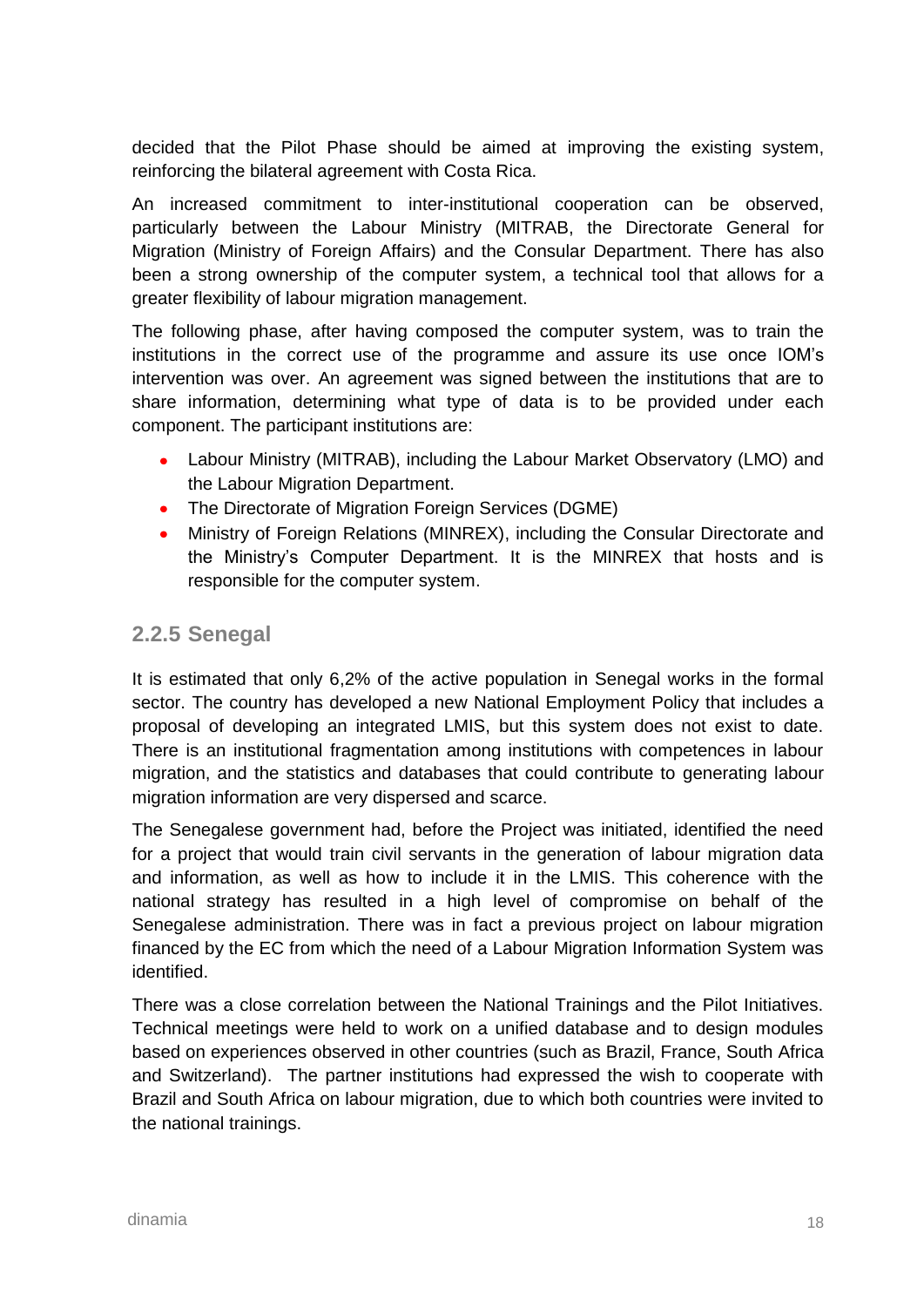The national training had a wide audience, extending its initial forum from 40 participants to over 100 representatives from different ministries and local entities. A questionnaire was handed out beforehand, in order to better know the institutions' technical capacities for data collection and find out if any of them had an existing database.

The key ministries in the development of the labour migration database are:

- Labour Ministry
- Employment Ministry
- Youth Employment Ministry

The activities in Senegal were affected by the elections at the beginning of 2012, due to which the national trainings had to be reprogrammed from January to June 2012.

#### <span id="page-24-0"></span>**2.2.6 Tunisia**

The implementation of the Project in Tunisia was affected by the change of government after the revolution in 2011. The transition government approved a Road Map on employment that takes the promotion of bilateral agreements on legal migration into account.

The National Agency for Employment and Independent Work (ANETI) has a well developed LMIS but it lacks completely the incorporation of migration data. There is in general a very small amount of statistics on labour migration.

The Comparative Study states that Tunisia has the fundamental elements needed for an LMIS that includes labour migration information, but it has not yet been able to integrate them in an a functional system. The study observes problems in coordination between institutional stakeholders, which complicates the development of a unified database.

The National Trainings were carried out together with the Pilot Project, designing them to foment inter-institutional cooperation, under the consideration that each institution worked well, but without coordination among them. Three round tables were organised with General Directors, representatives from the business sector and the civil society. Two training sessions were carried out in parallel, at a technical level, to complement the agreements made at the round tables. There was also a training held with the Labour Market Observatory (LMO). The trainings were focused on harmonizing concepts and decision making among institutions and to create synergies of joint coordination between the LMIS Project and the TEAM Project, also financed by the EC.

The key aspects to bring forward in the Tunisian case are trainings and the awareness raised regarding the need to create a strong LMIS that includes labour migration data, as well as the inter-institutional cooperation that has been developed and did not exist previously.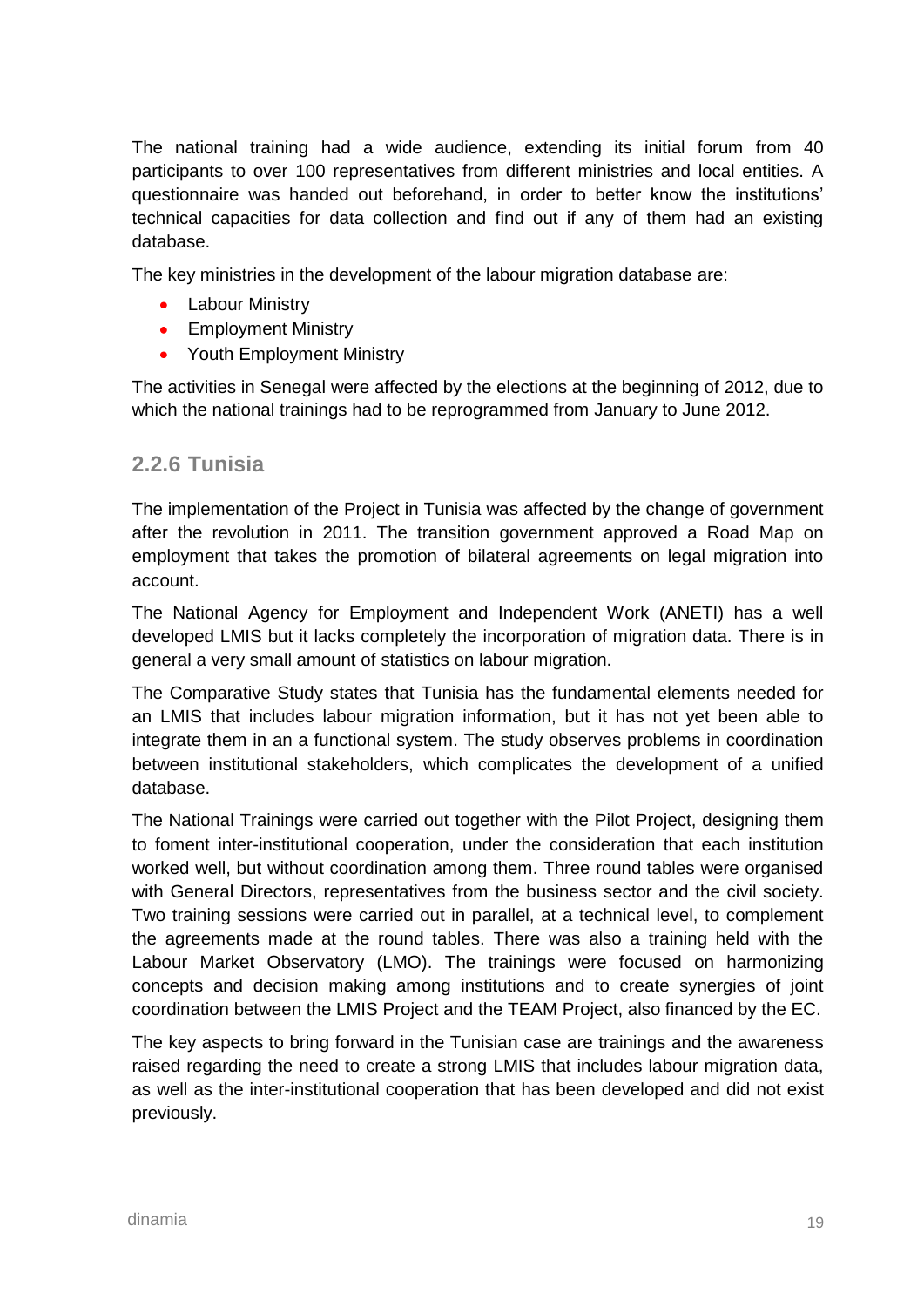# <span id="page-25-0"></span>**3 Results of the analysis by dimensions: design, structure, process and results**

### <span id="page-25-1"></span>3.1 Design

It is initially important to reveal the possible shortcomings in the **identification of the problem**. It would seem that the design of the project was short of an identification period, affecting the implementation and development of the Project. The initial phase found itself with a deficiency in the countries' infrastructure to collect and manage labour migration information and several of the participant countries did not have an LMIS or it was too weak to be able to assimilate migratory data. This situation resulted in a readjustment of the central idea of the Project, once the implementation had started. The efforts in some of the countries where consequently directed towards a development and improvement of the LMIS in itself, instead of focusing on labour migration, the initial aim of the project. Other countries preferred to focus on improving data collection on labour migration, even though it would not at this point be possible to include it in the LMIS.

A second possible shortcoming in the design involves the **country selection**. There does not appear to be any specific criteria for the selection, beyond what was established in the EC call for proposals, requiring a minimum of two economic/geographical regions to be included in the Project. The exchange of best practices, key strategy in the Project, was limited due to the vast variety and differences between countries. The contrary can be observed between Costa Rica and Nicaragua, where there seems to have been a deepening in bilateral coordination. It is not necessarily desirable or efficient to join countries without any previous relation in the same Project, especially without the elaboration of a specific proposal that allows for the establishment of a Road Map to construct relations. It is even less viable when the participants are supposed to establish a joint framework in one same workshop. These encounters have generated high expenses for the project that have not in all cases been reflected upon the results.

#### <span id="page-25-2"></span>3.2 Structure

The structural dimension highlights the **extension and organization of the IOM** in the implementation of the Project. The task division between the coordinator in Brussels and the project managers in each national office has been favourable for the development of the Project. The organizational structure has secured the overall quality as well as the close collaboration with local partners.

There was a noteworthy **rotation of personnel** in the Project, and many of the people that contributed to the formulation of the project proposal, were not present at the end of the implementation. Such a high rotation risks bringing about inefficiency in the execution of the Project, but this situation has not been detected in the analysis of the external evaluation.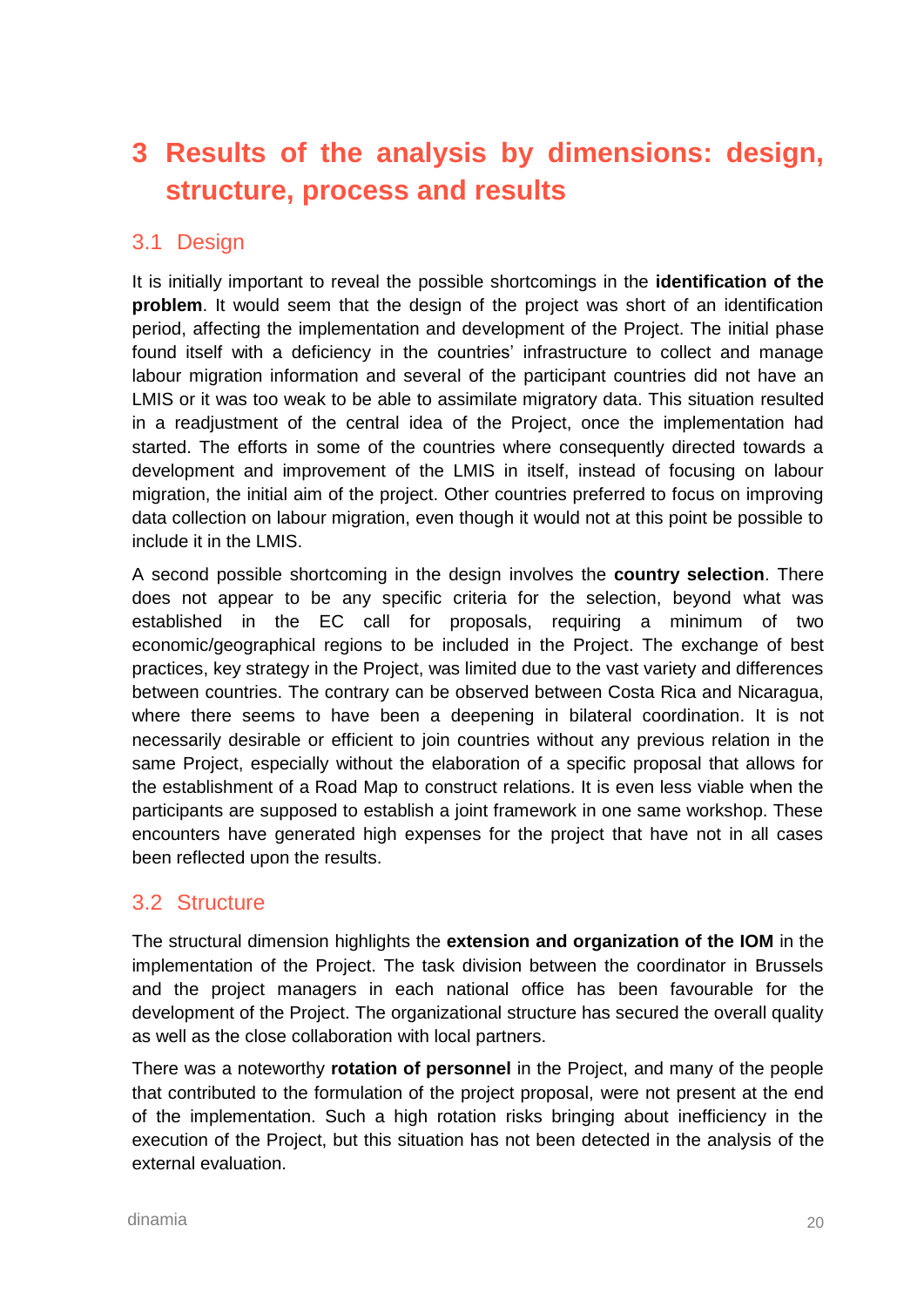The structural dimension has also detected deficiencies in the **correlation between EC objectives and the priorities of the beneficiary institutions**. While the main weight of the project for the EC was the creation of synergies and exchange of best practices between countries, this aspect was given a secondary role by the beneficiary institutions, which seem to have benefited more from the practical activities, such as the Pilot Initiatives.

#### <span id="page-26-0"></span>3.3 Process

The **elaboration of the Comparative Study** should be emphasised for its contribution to the overall process. It appears to have been highly relevant for the development of the other three components. The Comparative Study provided a clear image of the situation in each one of the countries involving the LMIS and labour migration information. The activities that followed were based on the recommendations from the study, in particular the national trainings and the pilot projects.

There appears to be a high **ownership** among the beneficiary institutions. Particularly in *Component 3: National Trainings, Component 4: Pilot Phases*, and *Component 1: Comparative Study*. The institutions participated in the design as well as the execution of these components and seem committed to continuing with the work once the Project ends. The strategy and vision of the EC could be maintained throughout the Project thanks to the revision of the Pilot Phase proposals by the national EC delegations, before their approval and implementation.

There seems to have been a high level of **participation** throughout the Project. Apart from the planned activities, there were working groups formed in practically all participant countries, with representatives from partner institutions as well as from the IOM. The high level of counterpart participation in the first component (Comparative Study) is worth mentioning. Beneficiary institutions participated in seminars to lay out the situation of the LMIS in the country and provided visits to the rural areas for a better understanding of the situation. The Comparative Study is consequently still a useful tool for the authorities and institutions responsible for labour migration in each country.

The **gender approach** seems to be very limited in the Project, with a complete shortage of gender mainstreaming. This is mainly observed by the fact that none of the relevant project documents mention any gender aspects at all.

In what regards gender aspects in the LMIS, it should be recognized that the systems generally have data disaggregated by sex, but the specific needs of migrant women are not assessed or registered, nor are the consequences of feminine migration in community and family relations.

#### <span id="page-26-1"></span>3.4 Results

As mentioned above, it has been difficult to include labour migration data in the LMISs, but this condition is related more to the deficiencies detected in the design of the project than with a lack in achievement of results. The countries simply needed a reinforcement of the information systems before it was viable to include labour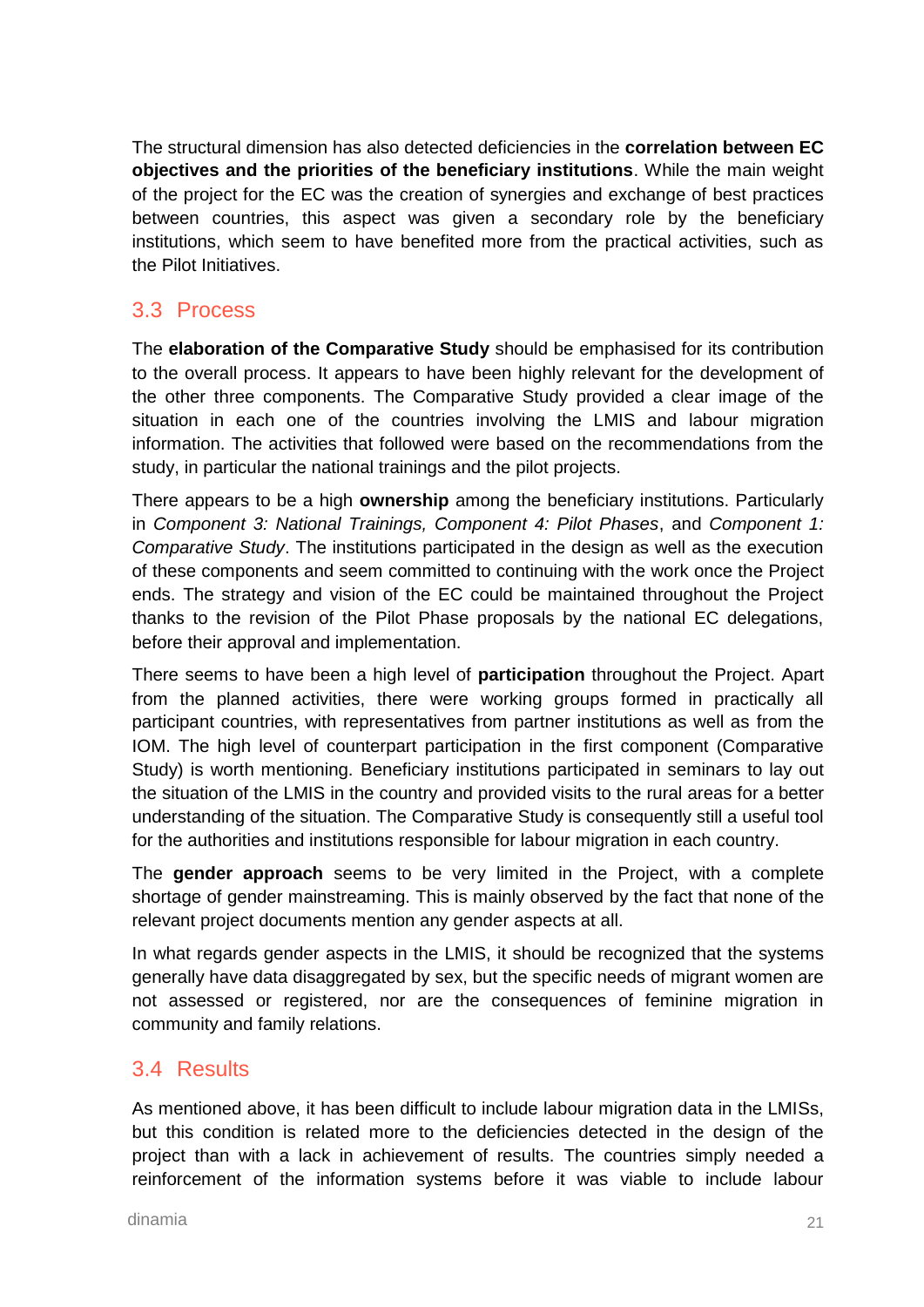migration data in them.

Capacity building and improving knowledge on labour migration information through the **exchange of best practices** is another aspect that presents some limitations in relation to the expected results. It is simply not clear whether the capacity built came from the exchange of best practices. There appears to have been a certain exchange of ideas and experiences, particularly through the International Workshops, but these experiences were not structured or summarized enough to be able to contribute to country processes. The main restrictions seem to be the difficulty of the language and the wide differences in type and level of development of the LMIS in the participant countries. Therefore, there may have been certain exchange of good practices, but the lack of consolidation and systematization of this knowledge has made it difficult to assess the possible transferability and applicability of the knowledge exchanged.

On the other hand, the increased **inter-institutional cooperation** has been very valuable and present in practically all the participant countries. This was not an objective in itself, but highly necessary in order to have an efficient collection and exchange of data.

The most visible results of the project are the **increased institutional capacities** and the **awareness gained**. There has been a high level of knowledge improvement among participating personnel, specifically on collecting labour migration data. This result had not been as valuable if there at the same time had not been an increased level of awareness on the needs of correct information of labour migration and the labour market.

There is important evidence of **sustainability**, in particular related to the Pilot Initiatives. The partner countries have each developed a Road Map in order to continue the work, securing its continuity. This same sustainability is found to be limited in relation to the International Cooperation among participating countries. Given the differences between them, many of the countries may not find solid reasons or needs to interact or establish agreements.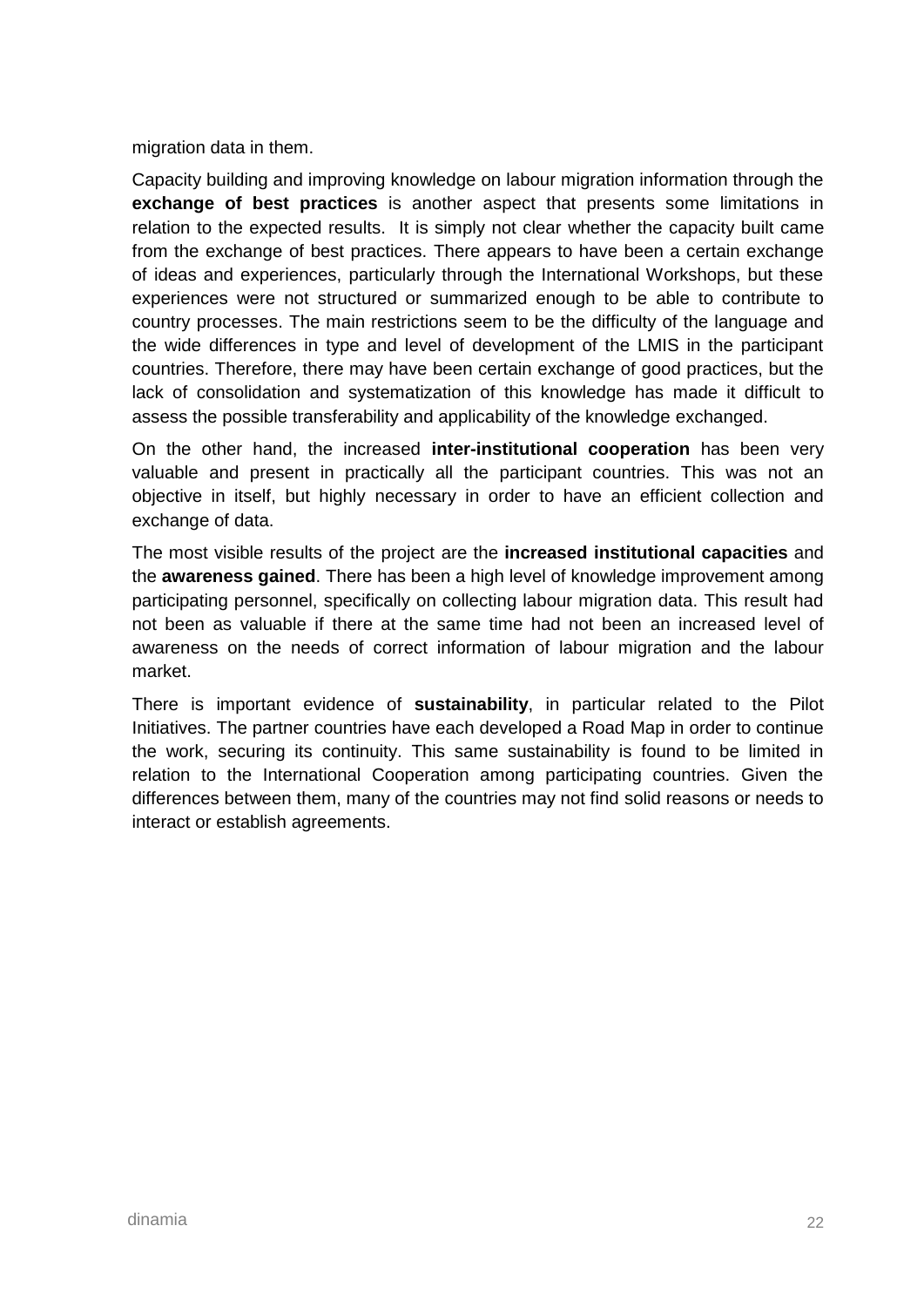# <span id="page-28-0"></span>**4 Answers to the external evaluation questions by criteria**

This section presents the answers to the evaluation questions in relation to each criterion. The questions developed in the Evaluation Matrix (*Annex 7)*<sup>9</sup> have been answered with the information obtained through the evaluation activities.

#### <span id="page-28-1"></span>4.1 Relevance

The relevance criterion assesses the possibility to adapt the results and objectives to the context of the Project, or in other words, the correspondence between objectives, needs and problems.

As mentioned above, the evaluation team has come across deficiencies in the identification process, which have had implications in the design of the Project. The proposal responds to the EC call for proposals in 2009<sup>10</sup>, which had identified the need of improving labour market information systems and considered the migratory component to be a valuable and innovative asset. However, there was no adequate characterization done to determine where and how it should be addressed, or, more importantly, why in one country and not the other. The needs identified of combining migration data with the LMIS suffered initially shortages and weaknesses. The analysis of the external evaluation in each context –also addressed in the country studiesshows the relevance of including labour migration data in any labour information system, given its clear contribution to an improvement in overall management of labour market information. However, there appear to be factors in the analysis that have a direct impact on how the *relevance* has been managed: the insufficient infrastructure to manage the data does not seem to have been taken into account from the beginning. Thus, the start of the project found itself with a greater need of strengthening the LMIS in itself, than including migration data in it.

Additionally, there seem to be a lack of consideration of the socio-political context and the reality of the labour market in the partner countries. This situation was made evident with the Comparative Study, when discussing the challenges in promoting a "European" LMIS in countries where the formal labour market does not exceed 25% of the active population, as is the case in most of the Project's countries.

As a consequence of not having been able to make contact with the people in charge of the identification and drafting of the project proposal, the evaluation team has not been able to assess the degree of active participation of the national IOM offices in identifying the specific needs and context of each country. Nevertheless, the national

<sup>9</sup> For the answers to the 10 evaluation questions of the ToR, please see *Annex 10*.

<sup>&</sup>lt;sup>10</sup> Budget line 21.05.01.03, Call for proposals 2008, Reference: EuropeAid/127876/C/ACT/Multi: Investing in People, Promoting social cohesion, employment and decent work; Improvement of labour market information systems.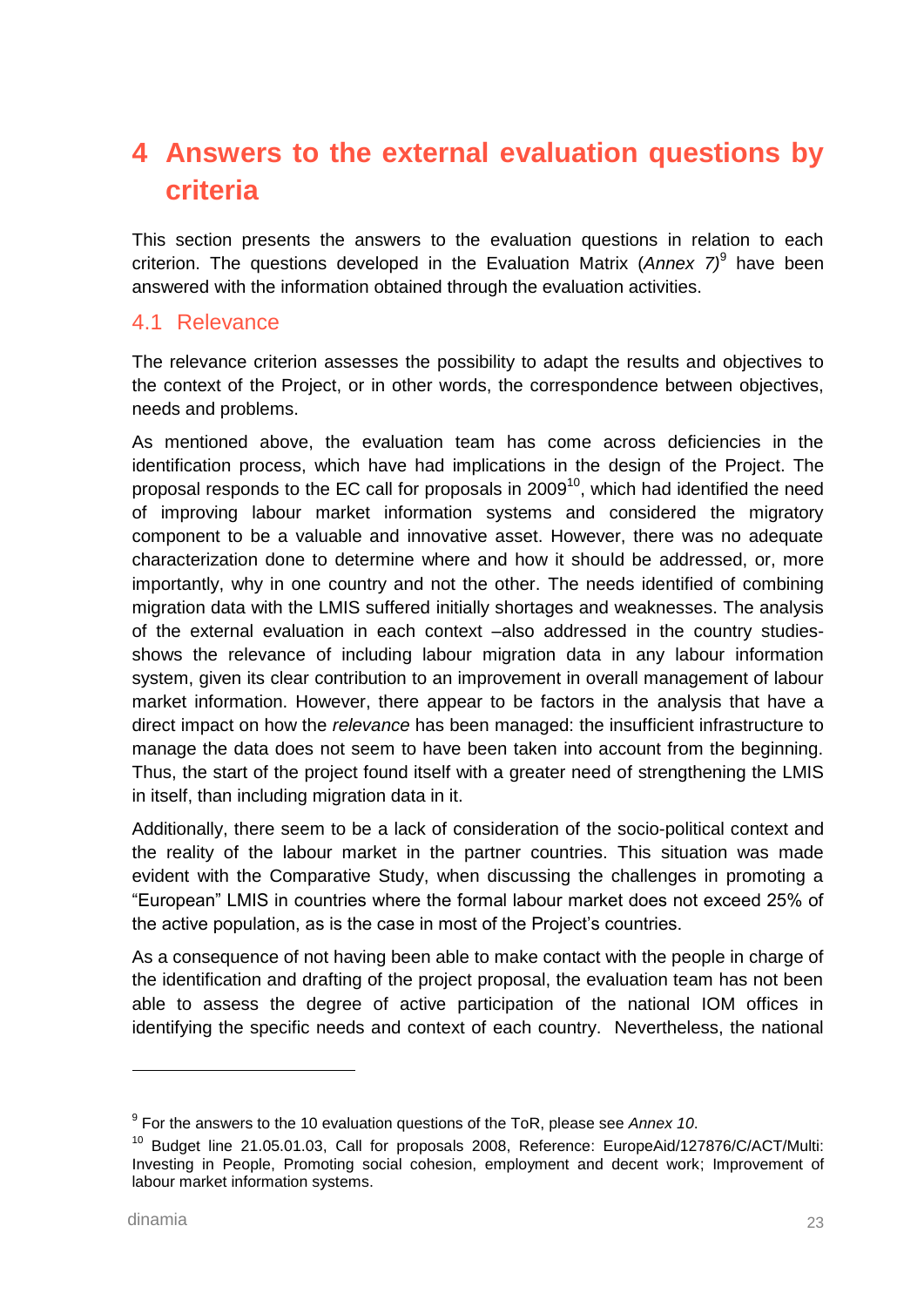IOM offices were actively present in the design and readjustment of the proposal once the project had started. In fact, the local stakeholders had an important role in the development of the project at a national level, given their high level of participation in the design of the Pilot Initiatives and the National Trainings. This measure improved the project's correlation with the socio-political context and the specific needs of each institution. A greater effort was put on promoting inter-institutional cooperation in quite a few of the beneficiary countries, as a consequence of this process.

Focusing on ownership, it has been observed that the design of the project did not take this aspect into account from the beginning. It improved throughout the development of the Project, specifically with the third and fourth component, and with the third international workshop in Tunisia, that promoted ownership by encouraging the elaboration of a Road Map for each country, where the institutions could decide upon how to continue the work.

We can thus affirm that the project has been relevant in its context, even though the initial phase of elaboration and design had some limiting aspects regarding identification, particularly after the elaboration of the Comparative Study.

#### <span id="page-29-0"></span>**4.1.1 Case Study Relevance**

The Project in Ghana found itself with a situation where all the labour market information was being collected and processed manually, in several cases generating errors in the information. There was in addition a lack of tools for processing data, so the information was collected, but not analyzed. Ghana was at the beginning of this project far from having a functioning LMIS, and the project was able to sow a seed in the right direction, creating a digital database and a Strategic Plan for the Labour Department at the Ministry of Labour. It could be said that the initial objective was not totally pertinent, in the sense that it did not correspond with the needs or the reality of the country (given the inexistence of an LMIS). The result is nevertheless relevant in order to strengthen the information on the labour market and labour migration data in Ghana. The elaboration of the Strategic Plan has established the guidelines of how to continue with the identification of the relevant stakeholders with competences on Labour Migration.

In Nicaragua, the Project is relevant in relation to improving labour migration data. There is not an LMIS strong enough to include migratory data here either, but the project has contributed to making migration a variable to be taken into account. The project has strengthened a computer system that allows for the systematization and organization of information on labour migrants, but the register is for now very limited. The only data registered comes from the migrants in Costa Rica who benefit from the bilateral agreement.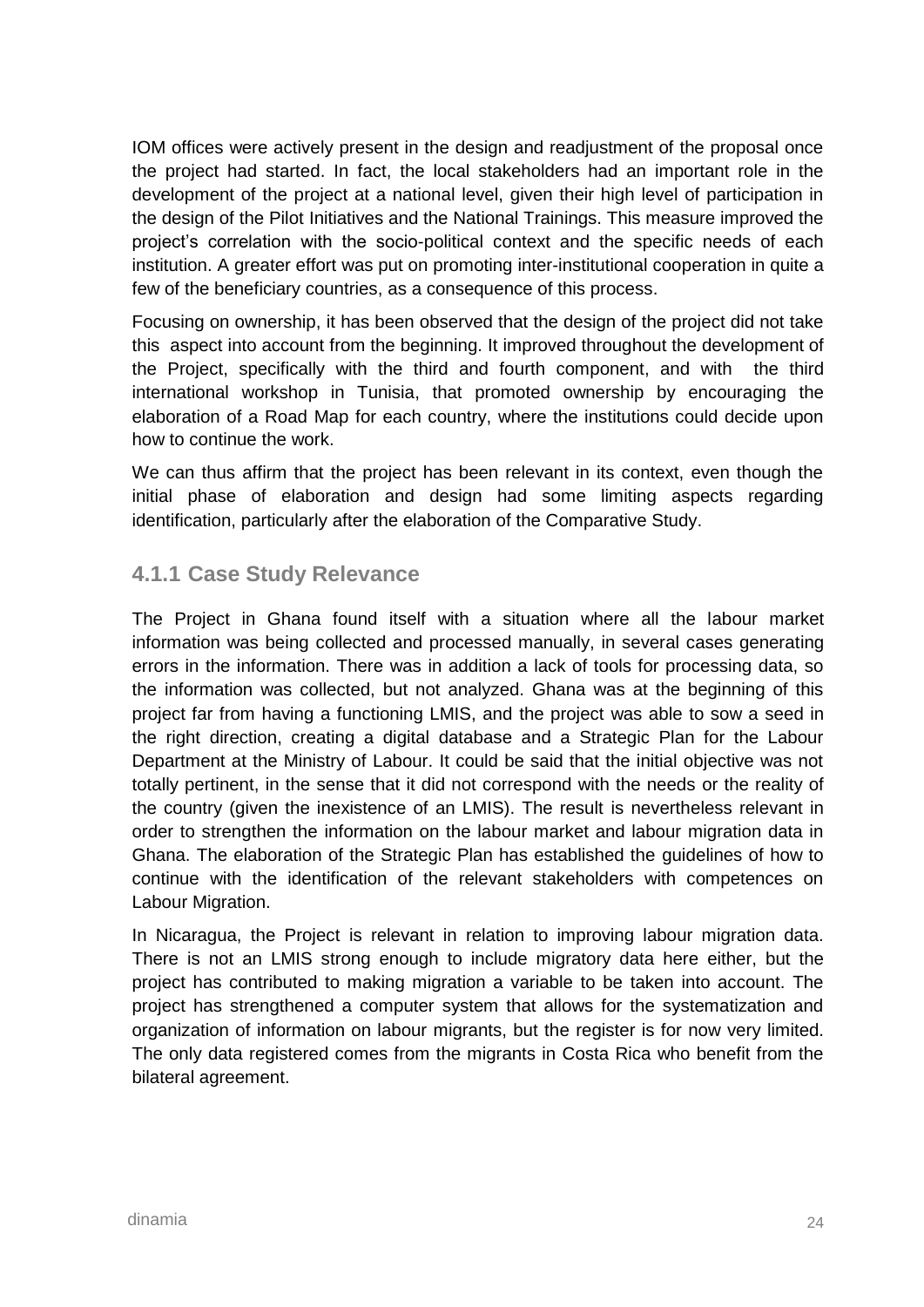### <span id="page-30-0"></span>4.2 Coherence/Complementarity

This criterion assesses the degree to which the activities have reached the objectives and the degree of complementarity between donor and receptor policies. The connection between the project objectives and the proposed tools to reach these goals has also been addressed.

The Project was financed by the EC thematic programme '*Investing in People*' and thus corresponds with the criteria established in its 2007-2013 strategy<sup>11</sup>. The activities planned for the Project form part of the main aim of the programme, i.e. the exchange of best practices, capacity building and the implementation of pilot projects. *Investing in People* focuses on the following fields of intervention: health; education, knowledge and skills; gender equality; employment and social cohesion; children, youth and culture. The field of employment and social cohesion promotes a '*decent work for all'*  programme*,* which makes up the basis for this project. Consequently, it is safe to say that there is coherence between the project and priorities of the EC.

It is more difficult to globally assess the complementarity with national strategies, given the wide variety among the participant countries. The participant institutions have shown interest and satisfaction with the Project, which suggests relevance with their tasks and competences. But the development and employment strategies and priorities of each country are different. The end of this criterion presents the specific cases of Ghana and Nicaragua to provide two different views of the situation.

The structure of the project, in the order that it has been carried out, should be understood as a process, where the four components contribute to each other.

- The first component, *Comparative Study*, identified the problems in each country regarding the LMIS and labour migration, issues that were addressed throughout the implementation of the Project.
- The *International Workshops* intertwined the 6 countries, assuring their  $\bullet$ connection throughout the project. The exchange of best practices may have been less than expected, but it has served its use as a link between the global and national aspects of the Project.
- The *National Capacities* and the *Pilot Initiatives* made use of the experiences from  $\bullet$ the other two components, particularly the recommendations from the Comparative Study, in their design and development.

Most of the informants have valued the overall structure highly, considering that all the components provided an added value to the development of the Project. If there were difficulties to reach the objectives, it was more due to a problem of design and identification, than of the development of the activities.

<sup>&</sup>lt;sup>11</sup> Investing in People, Strategy Paper for the Thematic Programme 2007-2013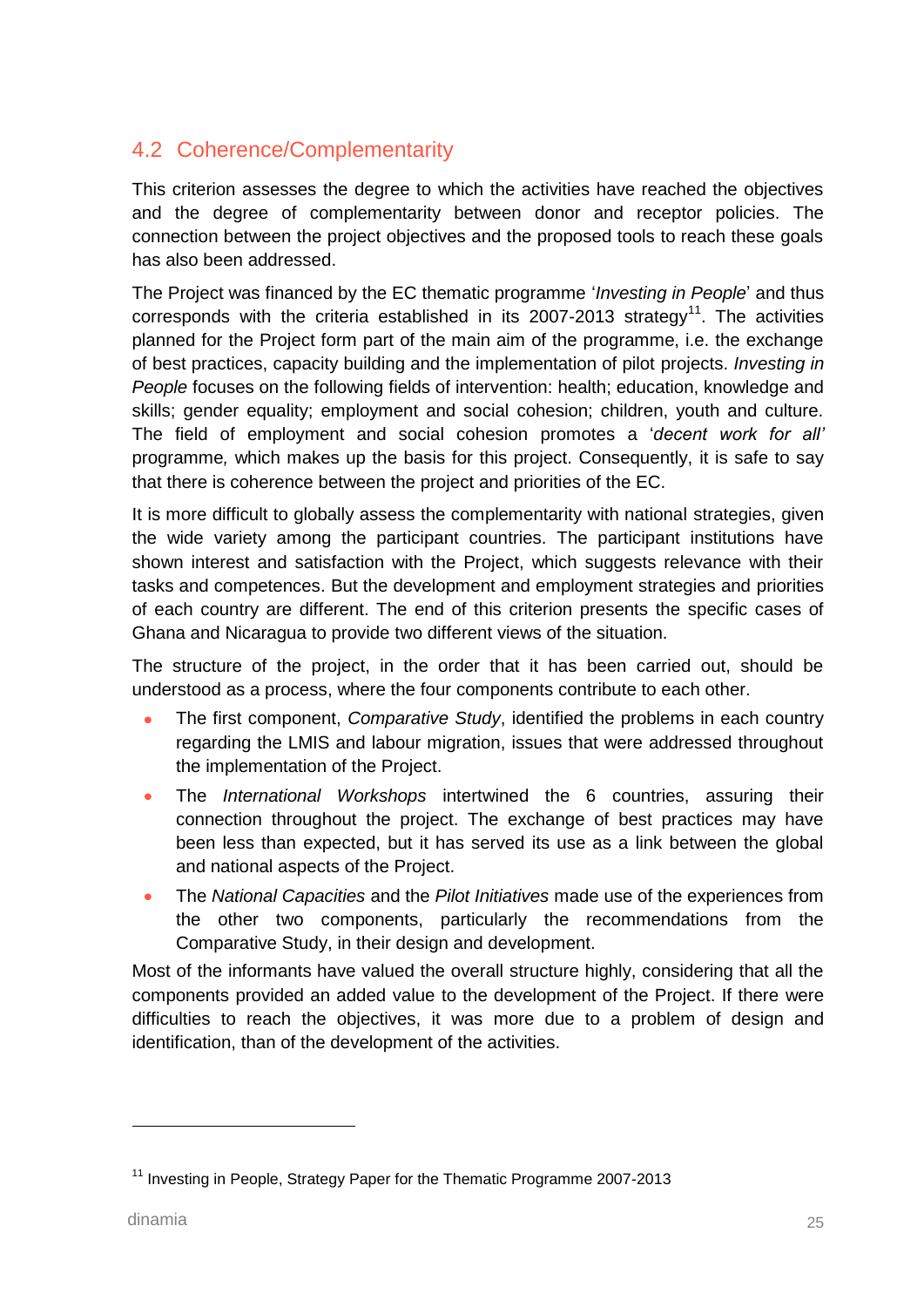### <span id="page-31-0"></span>**4.2.1 Case Study Coherence/Complementarity**

The degree of coherence differs between Ghana and Nicaragua. While there in the African country was a specific interest from the government to develop an LMIS, identified through its inclusion in the development strategy of the project; it has been less obvious in Nicaragua, given that the government had other priorities related to migration. These priorities were more focused on migrant rights in the country of destination, than in the generation of labour migration information.

The discrepancies involving the Pilot Initiative in Nicaragua confirms the different interest that the country originally had with the Project. The initial Pilot Project designed by the Nicaraguan civil servants was changed by the EC delegation because it did not correspond with the objectives of the Project. The consequence was a temporary distancing of the Ministry of Labour, who returned thanks to mediations by the IOM, but with less dedication.

Coherence is thus more obvious in Ghana than in Nicaragua. Despite the differences, it is important to point out that both countries have strengthened their institutional capacities in relation to labour migration information management, and it seems that the interest in Nicaragua increased throughout the process, and as the project was adapted to the needs of the country. The specific support to the bilateral agreement with Costa Rica had a mutual interest, country and donor.

#### <span id="page-31-1"></span>4.3 Community Value Added

The main community value added involves the presence of community institutions and organisms in each one of the countries. Having EC delegations in each one of the participant countries favours the communication between donor and beneficiary, even though most of the communication with the EC occurred between the regional offices in Brussels, both IOM and EC. The participation of the EC was clear in the design of the pilot initiatives, given that the delegations reviewed the proposals, making sure the initiatives maintained the general focus of the EC and the original objective of the project.

It has not been possible to observe whether the other components made use of the fact that the project was financed by the EC. There was, for example, a very low participation of the EU Member States (MMSS) in the international workshops (only France, Italy and Spain), although their participation could have provided an important added value. Some of the informants expressed that they would have liked to exchange ideas and experiences with more MMSS, given that they are countries with whom they have (or would like to have) bilateral agreements, and who generally have advanced LMIS and labour migration data.

A positive aspect is the synergies created with other projects financed by the EC, a priority for the *Investing in People* programme. Synergies between projects were produced in several countries (as for example the collaboration in Tunisia with the TEAM Project). However, there has also been overlapping observed in some of the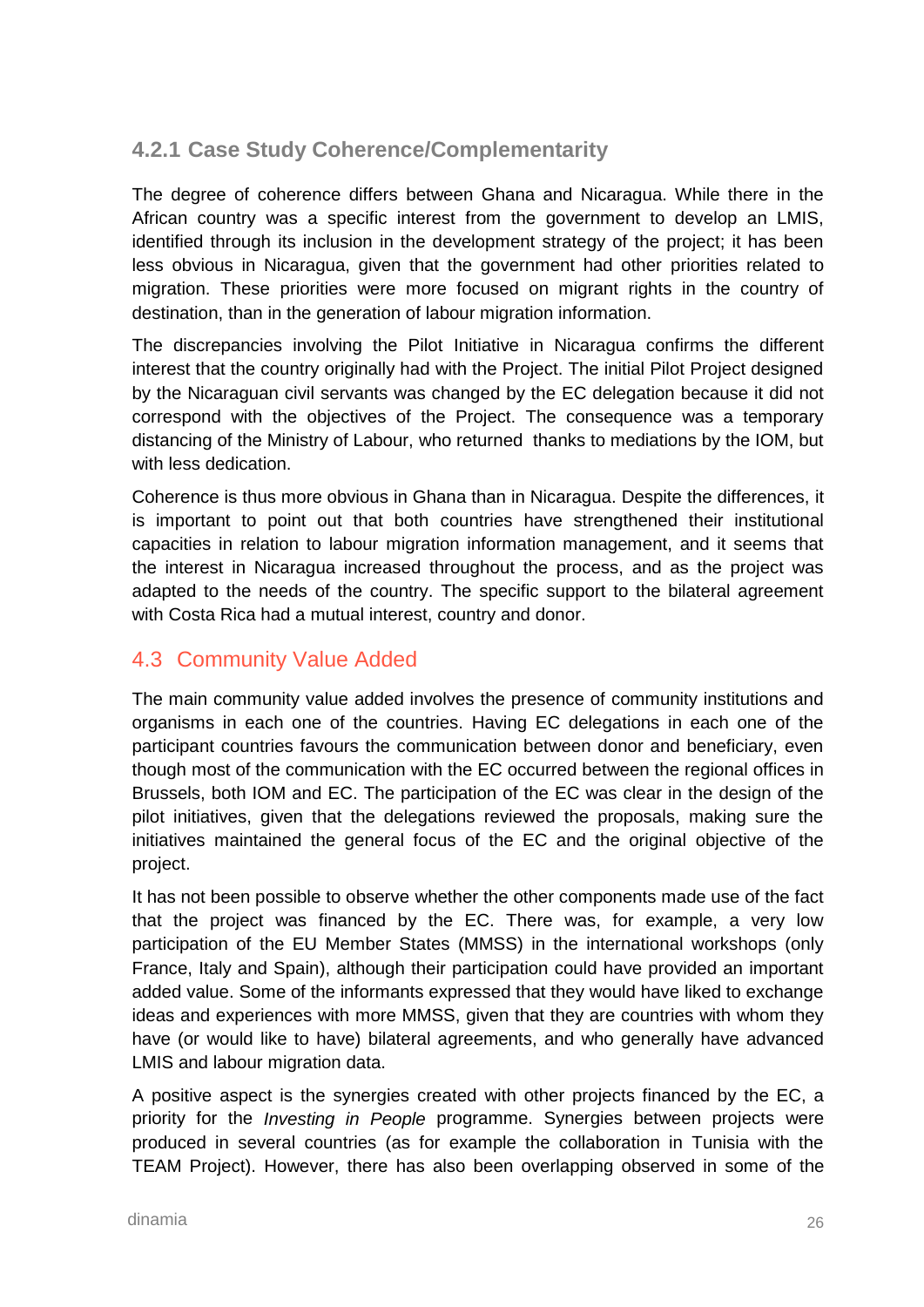activities. Projects that are financed within the same call for proposal, that act in the same countries, with the same stakeholders and the same line of work, can cause weakness to be taken into account. The consequence of too little collaboration between similar projects was that some of the informants mixed up the projects they were participating in, not knowing if the activity corresponded to the LMIS, Eloise or Recap Project. A harmonization of the efforts seems indispensable, especially within projects that are financed with the same financing instrument.

There may have been a limitation in the alignment of the EC objectives with the needs of the beneficiary countries. The interviews showed that the EC did not have the same vision about the project as the national partners. While the EC put most weight on the exchange of knowledge through best practices, this aspect had a secondary role for the partners, in relation to the pilot initiatives. The EC was more focused on a global, or abstract, level, while the needs of the countries were found more at a local or practical level.

#### <span id="page-32-0"></span>4.4 Efficiency

This fourth criterion assesses the relations between the obtained results and the inputs. The use of resources to carry out the activities and results obtained are valued in this section.

There have been a few modifications, both in the schedule and the budget. These changes do not seem to have been excessively harmful for reaching the overall objectives, although it did limit the available time for the last component (pilot phases). Some of the changes in the schedule were caused by external factors that could not be foreseen, such as the volcanic eruption on Island in 2010. However, this fact was not the only reason for the delay of the start of the Project; there were also difficulties to find the key expert for the Comparative Study, as well as defining the study's vision and extent.

There were modifications made to the methodology, to secure the value of the Comparative Study. These changes are considered positive by the evaluation team, and show the capacity of the Project to adapt to the situation. However, this change in methodology implied budget adjustments that were not foreseen. As it was well expressed in the interim report, the methodological change implied a delay in the calendar, but it contributed to an improvement in the results and ownership for the partners (thanks to their active participation in the development of the study).

The efficiency of the International Workshops is what mainly needs to be assessed. There does not seem to have been an exchange of best practices wide enough to justify the immense cost of mobilizing such a large amount of people from three different continents. The conferences, according to the participants, were adequate in order to get to know the reality of other countries, but the differences between them, in economic development and LMIS advancement, caused limitations in the assimilation and implementation of the good practices learnt. It should be mentioned that the countries with a lower advancement in LMIS were the ones that best valued the international workshops, while the countries with a more developed LMIS considered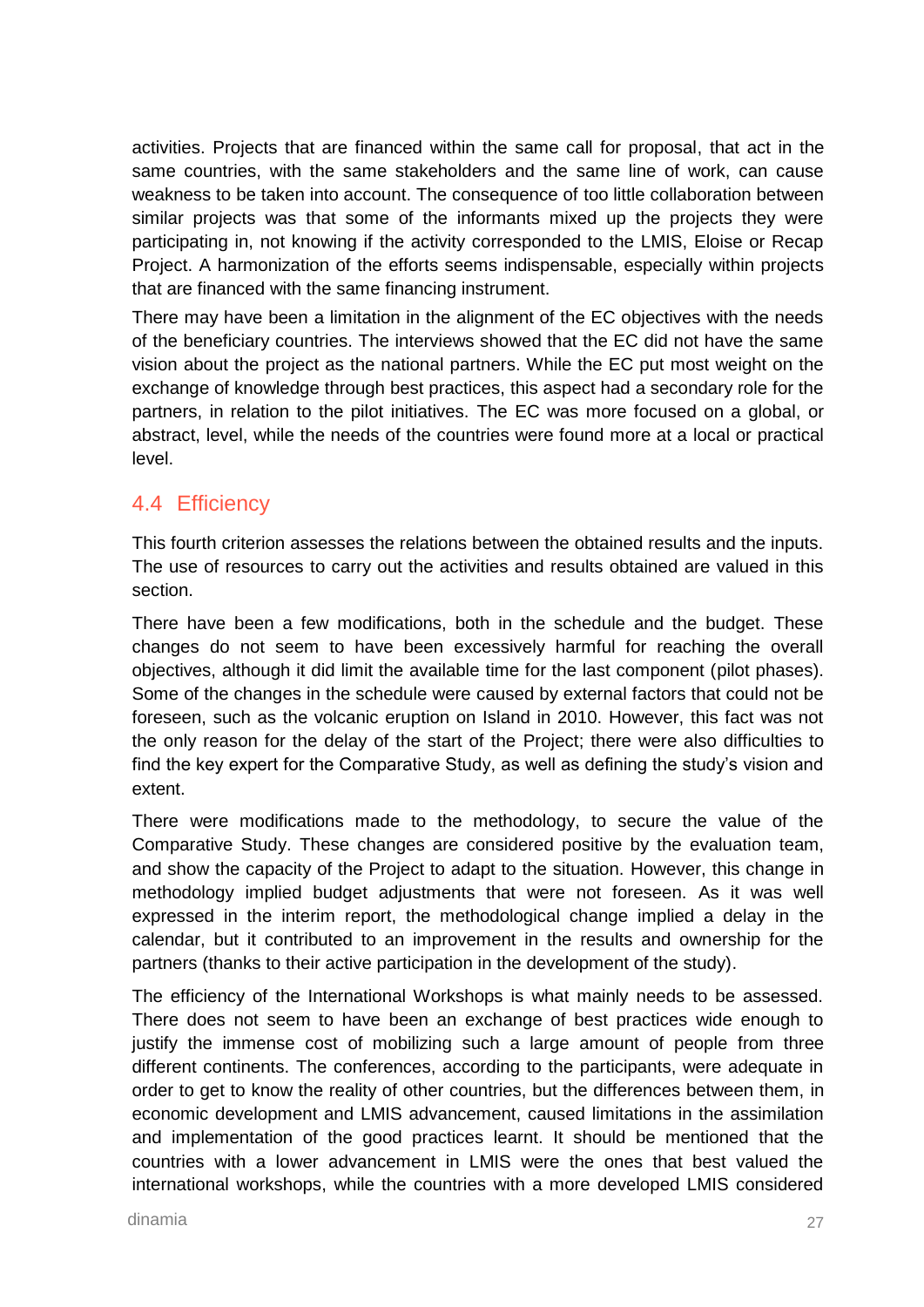the benefits from the exchange to be more restricted. An interesting proposal taken up in this respect, is to carry out meetings at a regional level, instead of joining three regions. A greater profit can come from exchanging ideas with countries of the same region, and in this way, it would be easier to promote the creation of bilateral agreements.

It has, on the other hand, been possible to promote synergies and exchanges nationally, among institutions. This has been a positive outcome of the Project. Some of the countries, such as Colombia or Nicaragua, have even developed agreements between three different institutions to secure the exchange of data.

Another way of reducing costs, according to some of the interviewees, would have been to avoid intercontinental trips for the management meetings. These could instead be held by online or telephone conferences, securing efficiency.

It has been clear that the organizational structure of the IOM has facilitated the Project, especially with its national offices that have been able to establish close contact with the partner administrations and have been present throughout the Project, functioning as a link between the regional office in Brussels and the partner organizations. All the interviewees, both from the IOM and the partner institutions, have considered the collaboration between partners and IOM to be good. The management was divided depending on the component (1 and 2 were managed centrally, in Brussels, while 3 and 4 were managed locally, in each country). The evaluation team has considered the management division reasonable and adequate for obtaining the results.

As an overall summary, it can be said that the institutional capacities on labour migration have increased adequately, thanks to the efforts related to the practical activities at a national level. The efficiency related to the improved knowledge through exchange of best practices has been more doubtful (centred on the International Workshops).

### <span id="page-33-0"></span>**4.4.1 Case Study Efficiency**

The Pilot Initiatives in Ghana and Nicaragua have been efficient in the sense that the investment that had to be done to improve the procedures was small and the results obtained were positive.

The Pilot Initiative in Ghana consisted of creating a labour market database, allowing for the computerization of three employment offices. Some equipment was purchased and there is an effort being made to extend the initiative to other offices. A fundamental added value in Ghana is the possibility to systematize data, without risk of losing information in the process. A Strategic Plan was also developed for the Labour Department at the Ministry of Labour. Its cost was the elaboration of the document, but it has in turn allowed for the establishment of working guidelines, making processes more effective.

A similar situation can be observed in Nicaragua, where a computerized information system has been created for data collection. This system allows for an increase in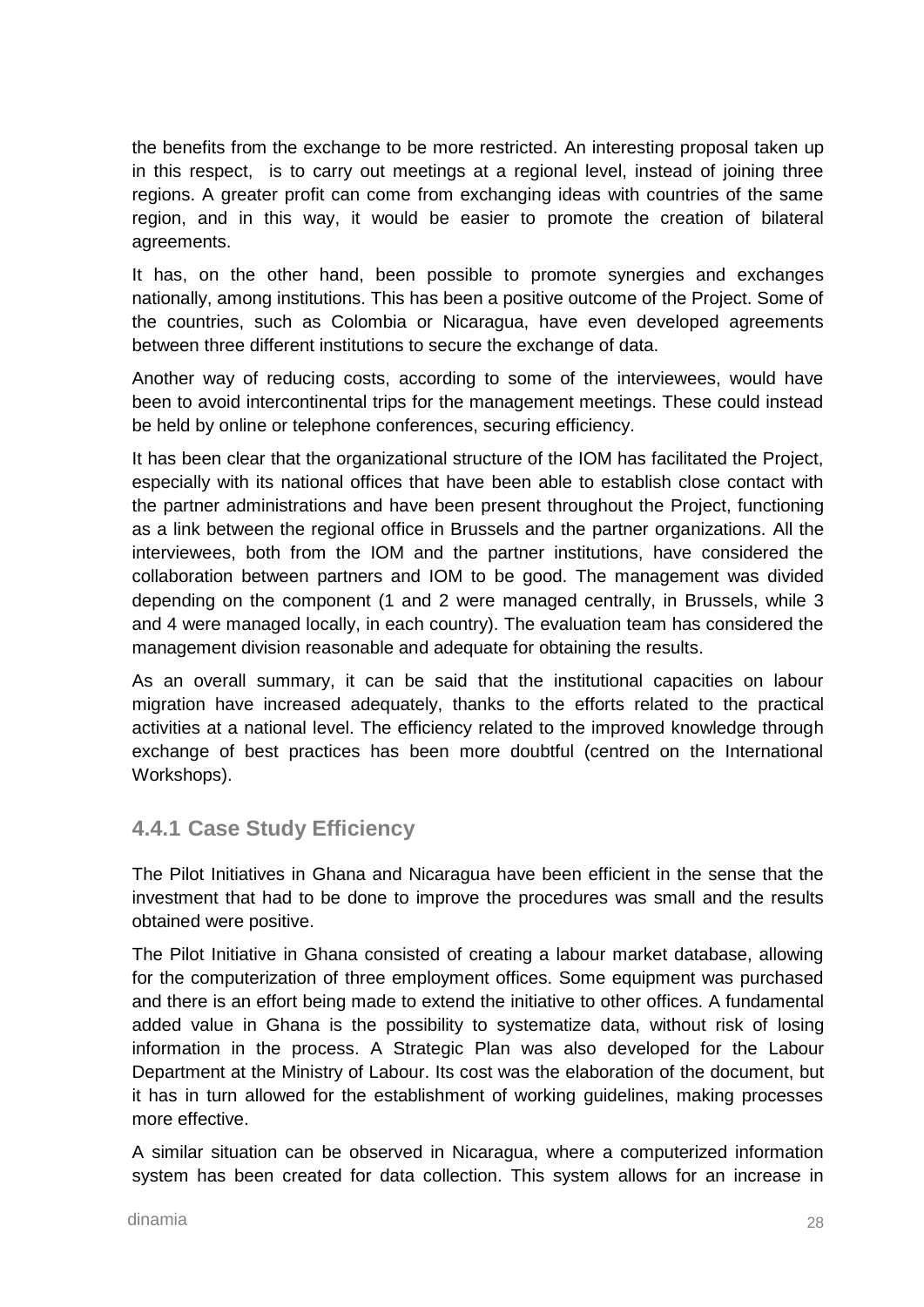coordination between responsible teams and created the capacity to establish future strategic processes on migration.

#### <span id="page-34-0"></span>4.5 Effectiveness

The effectiveness criterion measures the degree of compliment with the objectives and expected results. In the case of the LMIS Project, it has been shown that not all the expected results have been achieved. Certain impacts can however be perceived, such as increased awareness and inter-institutional cooperation.

Concerning the objective "*to support the inclusion and proper management of labour migration data in LMISs*", it has not yet been possible to include data on labour migration in the LMISs, because they were in themselves too weak. The efforts were thus instead either centred on strengthening the information systems as a mechanism or on creating labour migration databases. There has, throughout the project, been an improvement in the management of labour migration information, particularly in the collection and inter-institutional exchange of data.

It has not been able to perceive a significant advancement in the contribution to the definition of policies that foment interregional mobility, dialogue and international cooperation. The advocacy was limited, and the project has to a greater extent been focused towards a technical level. On the other hand, the differences between countries (excluding the particular relation between Costa Rica and Nicaragua) make interregional mobility among Project countries irrelevant, as well as a possible dialogue or international cooperation. What has been observed are approaches to other countries based on this project. Senegal has for example approached South Africa and Brazil for a deeper cooperation; Costa Rica involved Panama in their consular seminar.

It is yet too soon to assess and measure whether the actions to strengthen information knowledge and management on labour migration has had a positive impact on the economic development of the countries, even though the Road Map elaborated in each country seem to be pointing in that direction.

The data points at a strengthening in the capacities to collect and share labour migration data, but this institutional strengthening does not seem to have been a consequence of a mutual learning and exchange of best practices between countries, as was foreseen in the specific objective. It seems to be caused more by the high level of participation among institutions in the development of the project and their ownership of the results.

The participation was high in the application and management of the intervention, particularly in the national trainings and pilot initiatives. It was also the administration who selected the participants for the workshops and trainings in most of the countries. This high level of participation has created a positive, unexpected, effect, which is the strengthened institutional cooperation. This effect did not form part of the initial objectives, but has occurred in all 6 countries.

The limitations in the identification phase have had repercussions on the effectiveness of the Project. The low capacity or inexistence of the LMISs had not been identified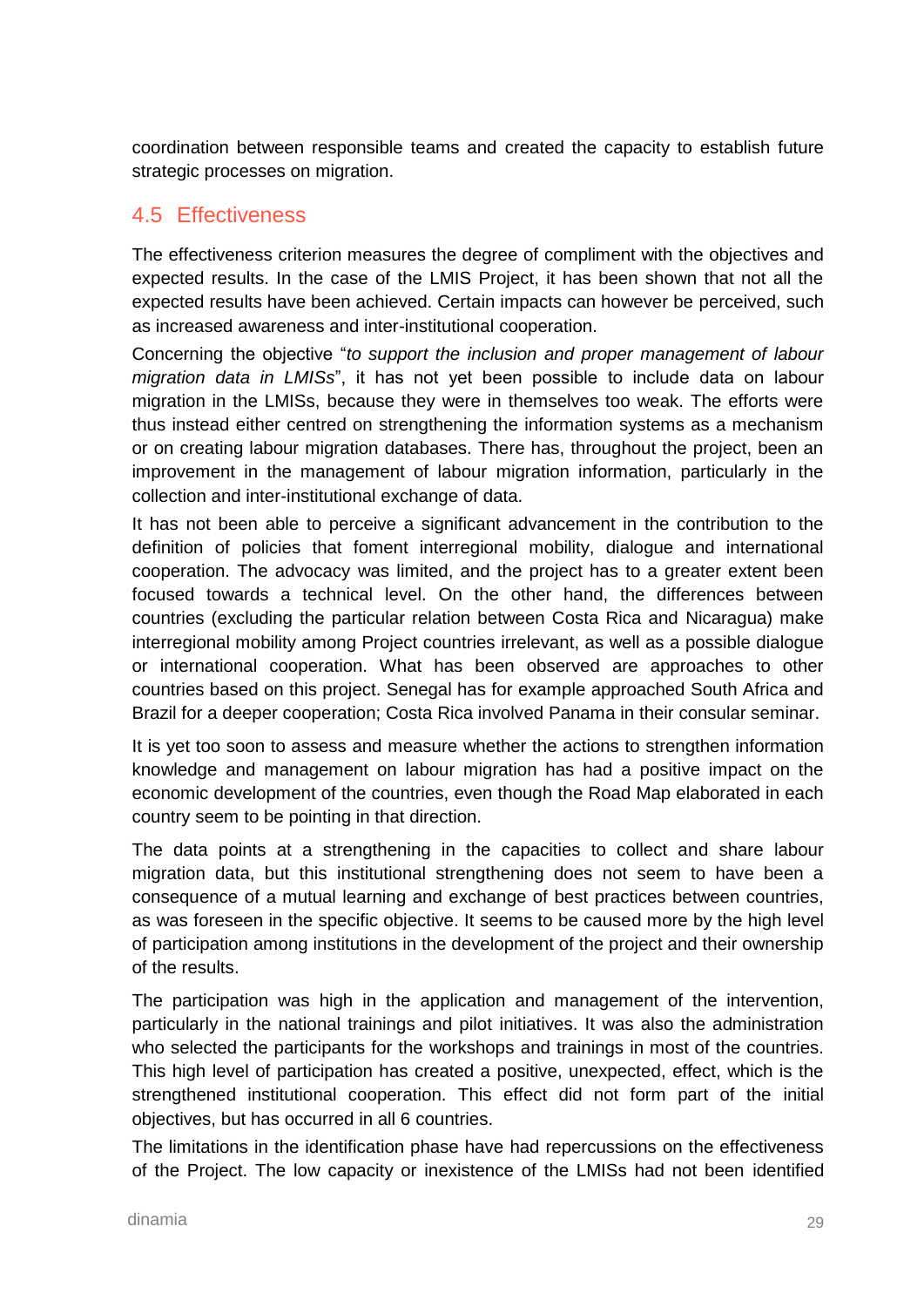before the start of the project, so some of the countries had to change their approach in order to strengthen the information system before being able to start working on labour migration data. The most visual results are the increased capacities to manage labour migration data and the increased awareness of the need of a stable and up-to date information system.

#### <span id="page-35-0"></span>**4.5.1 Case Study Effectiveness**

The pilot initiatives both in Ghana and in Nicaragua have been effective in the sense that they have managed to improve the processes related to data collection.

The computerization of databases has the potential to improve the quality of the processes. The systems may make it easier to cross data and obtain additional information that could not be accessed earlier. The possibility to work with indicators and crossing variables improves knowledge of employment and labour migration.

The work in Ghana has been more focused on the labour market than on labour migration, given the deficiencies in the information of the previous. Labour migration is present in the Project, but it has been necessary to improve the labour market information before including labour migration in it.

Nicaragua has developed a database of the migrants in Costa Rica that are affected by the Bilateral Agreement. It is possible that the variables are expanded in the future, reaching more migratory groups.

To sum up, it is observed that the pilot initiatives have complied with the objectives of capacity building and have contributed to the creation of a database or a labour migration information system, but they have yet to be connected to an LMIS.

#### <span id="page-35-1"></span>4.6 Sustainability/Viability

They sixth criterion analyses the key factors that affect the viability and assure the continuation once the intervention is over.

The third international workshop in Tunisia promoted the elaboration of Road Maps in each country to secure the positive effects of the intervention once the project was over. There are specific cases in each one of the countries that indicate a possible sustainability, but it is difficult to make a deeper assessment while some of the activities are still been implemented. The strategies vary depending on the country, making it difficult to assess sustainability as a whole in the project.

Colombia and Tunisia are probably the countries where most capacities for future sustainability can be observed. The measures taken by the pilot initiative in Colombia have been included in the Ministry of Labour's own strategy , and there has been an agreement signed between the three institutions competent on labour migration, to exchange data. The Road Map in Tunisia contains concrete future actions to continue the efforts, such as the establishment of a steering group from the National Observatory for Employment and Qualifications (ONEQ), to guide the future work.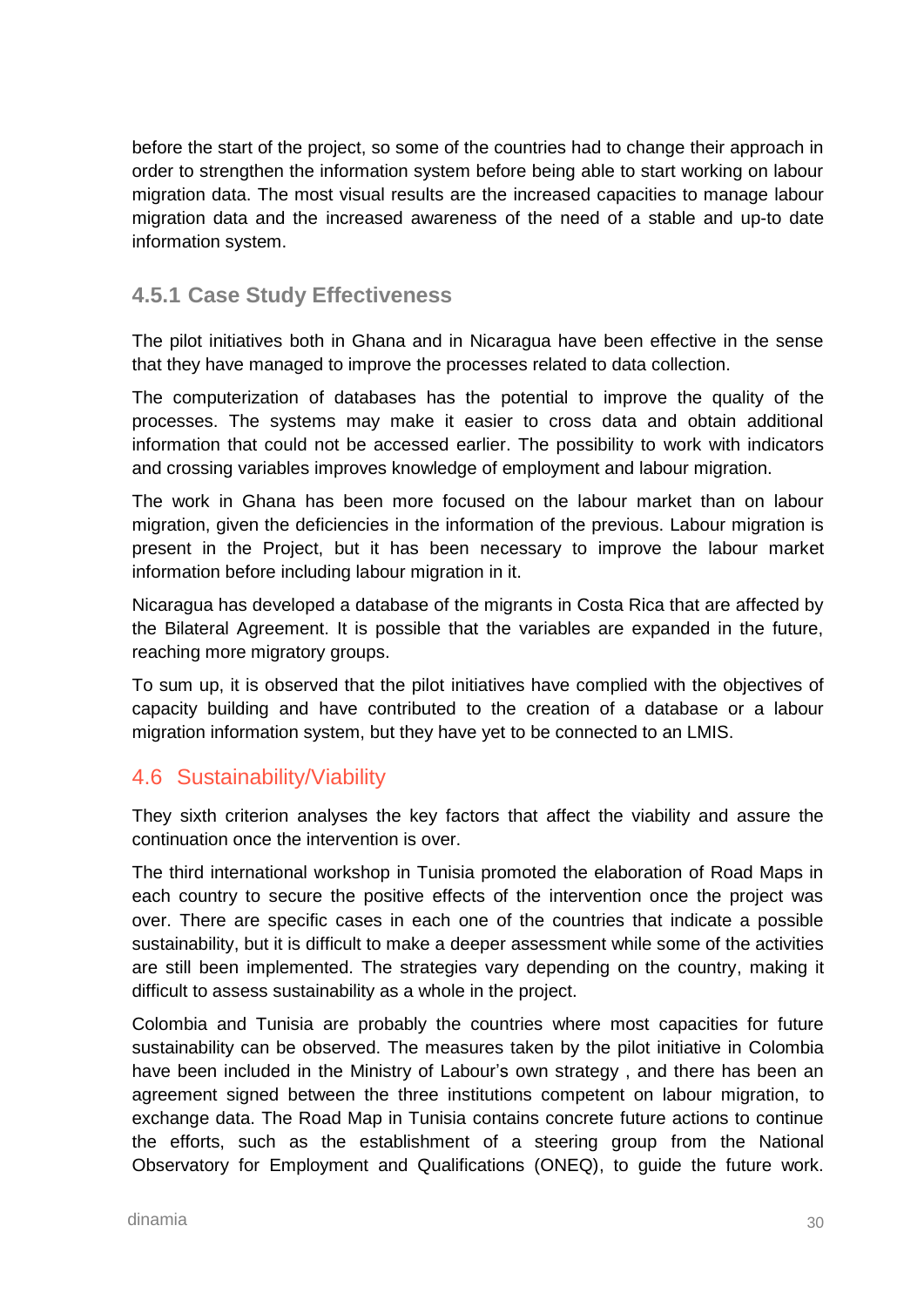Costa Rica has chosen to secure the implementation and diffusion of a Labour Migration Information System (SIMLA), involving primarily the DGME and the Ministry of Labour and Social Security (MTSS), laying ground for details that indicate continuity in the future. Senegal on the other hand seems to have fewer possibilities to maintain the efforts, given the vaguely defined aims of the Road Map, (to spread and strengthen the measures obtained by the pilot initiative). There is not either any planning done in Senegal's road map on how to carry out the aims.

Several countries, particularly the poorer ones within the project, have expressed their concern regarding the lack of funds that could jeopardize the continuity of the work. Some countries, such as Ghana or Senegal, have uttered the need of international funds to be able to continue with the activities.

### **4.6.1 Case Study Sustainability/Viability**

The Pilot Phase in Nicaragua pretended to recover and strengthen the efforts of the AECID Project "Co-development Costa Rica – Nicaragua" from 2007. This project had designed a labour migration information system, but it was never put into action. Steps to secure sustainability of the LMIS initiatives were taken based on this previous experience. For example: this time the computer department at the Ministry of Foreign Relations (the administration in charge of hosting the system) formed part of the beneficiary institutions. The department's technicians have participated in the necessary meetings to secure their ability to manage and feed the system in the future. The agreement signed between institutions that have competences on labour migration to establish what information should be shared in each component is also of high importance for future sustainability.

The aspect in Ghana that implies the highest possibility of sustainability is the Strategic Plan developed for the Labour Department. The plan establishes both the strategic objectives and the steps that should be taken to achieve these objectives. The Ministry of Labour has been involved in the development of the pilot initiatives and one of its high level civil servants has participated in the elaboration of the Strategic Plan. The difficulty in Ghana is based on their dependence of international funds to continue the work. Its sustainability will thus be determined by the assignation of funds to carry out the Strategic Plan.

### 4.7 Coverage

The coverage criterion values the degree to which the population has access to the activities carried out and the detection of possible biases towards specific groups. Given the characteristics of the project, we have considered it necessary to centre the analysis in the selection of the geographical areas of intervention.

The country selection was done through an internal IOM call for proposals to see which countries would find it interesting to participate in the project. There do not seem to have been specific criteria for the selection, but from the 15 countries that showed interest, 6 were selected, guaranteeing the presence of the three regions (Latin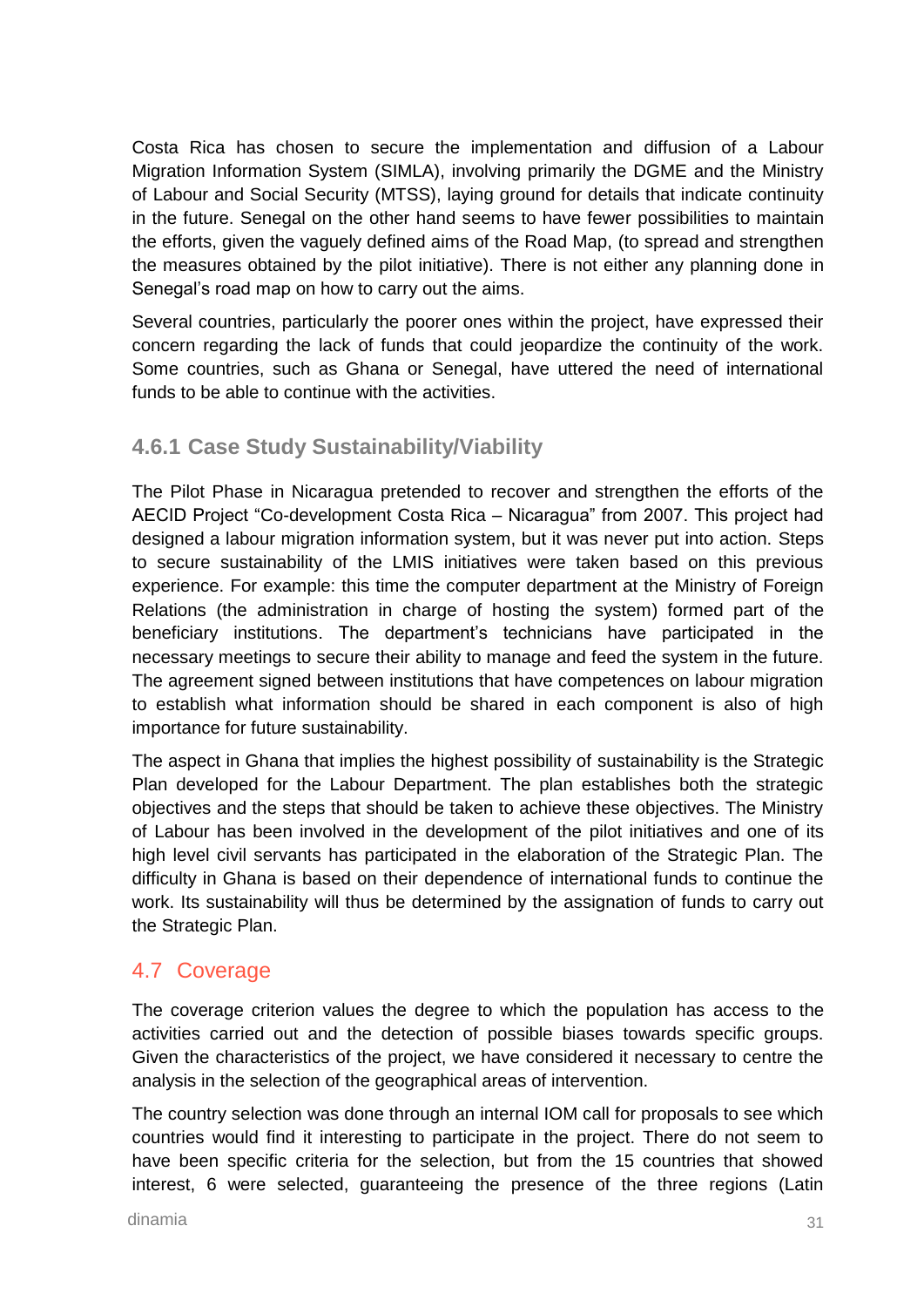America, Maghreb and West Africa). Mexico was for example ruled out for the particularity of their migration flows, but this ruling seems to have been based more on a preconceived idea than an analytical process based on specific criteria.

The selection process has resulted in the inclusion of six countries that have very little in common. The development levels, both economic and of the LMISs, vary significantly. So does the demographic reality of each country and the migratory phenomena each region. The countries have, as a result, not shown the interest or need to collaborate and create mutual agreements (excluding Costa Rica and Nicaragua, which have a bilateral agreement since before). The lack of criteria for the country selection, and the variety of counties has damaged the project in the sense that it has not been possible to establish specific knowledge on LMISs in the exchange of best practices and international cooperation that was pretended.

In relation to this, it has neither been possible for the evaluation team to comprehend the motives of the EC to require the presence of at least two regions in their call for proposals, which seems to be the main reason for the inclusion of such a variety of countries in the Project. Overlapping of the three projects financed through this call for proposals have been observed, while each one of them could have worked in one region, and in this way probably achieve more international exchange and collaboration.

### 4.8 Gender Approach and Intersectionality

This criterion aspires to analyze the social relations between sexes, showing the inequities and injustices that derive from cultural patterns. These patterns have historically determined women's subordination and have limited their possibilities of fulfilment and autonomy. Given the characteristics of this project, and the fact that its content does not permit a structural analysis of the inequalities, it has seemed more relevant to use this criterion to evaluate to what extent the project has taken a gender perspective into account in its design and development.

It has not been possible to observe a specific gender approach in the project. The documents related to it, including the Comparative Study, do not at any point mention the inequities between sexes, and the analysis of the problem does not at any point take this specific case or the differential reality of migrant women into account.

Additionally, we have been able to identify different visions and forms of understanding gender in the project. Some participants have related the gender approach to a direct quantitative aspect, mentioning the disaggregation of data o the number of female participants, while others have made more qualitative analysis. The latter have recognized that the project has not mainstreamed gender throughout the process.

The gender criterion seems to be limited to quantitative variables. The data on labour migration that have been developed throughout the Project normally do include criteria disaggregated by sex. This is relevant, but not nearly enough to really be able to assess migrant women's situation. Labour migration in the project is viewed as a whole and the efforts to develop an LMIS with migratory data are focused on the formal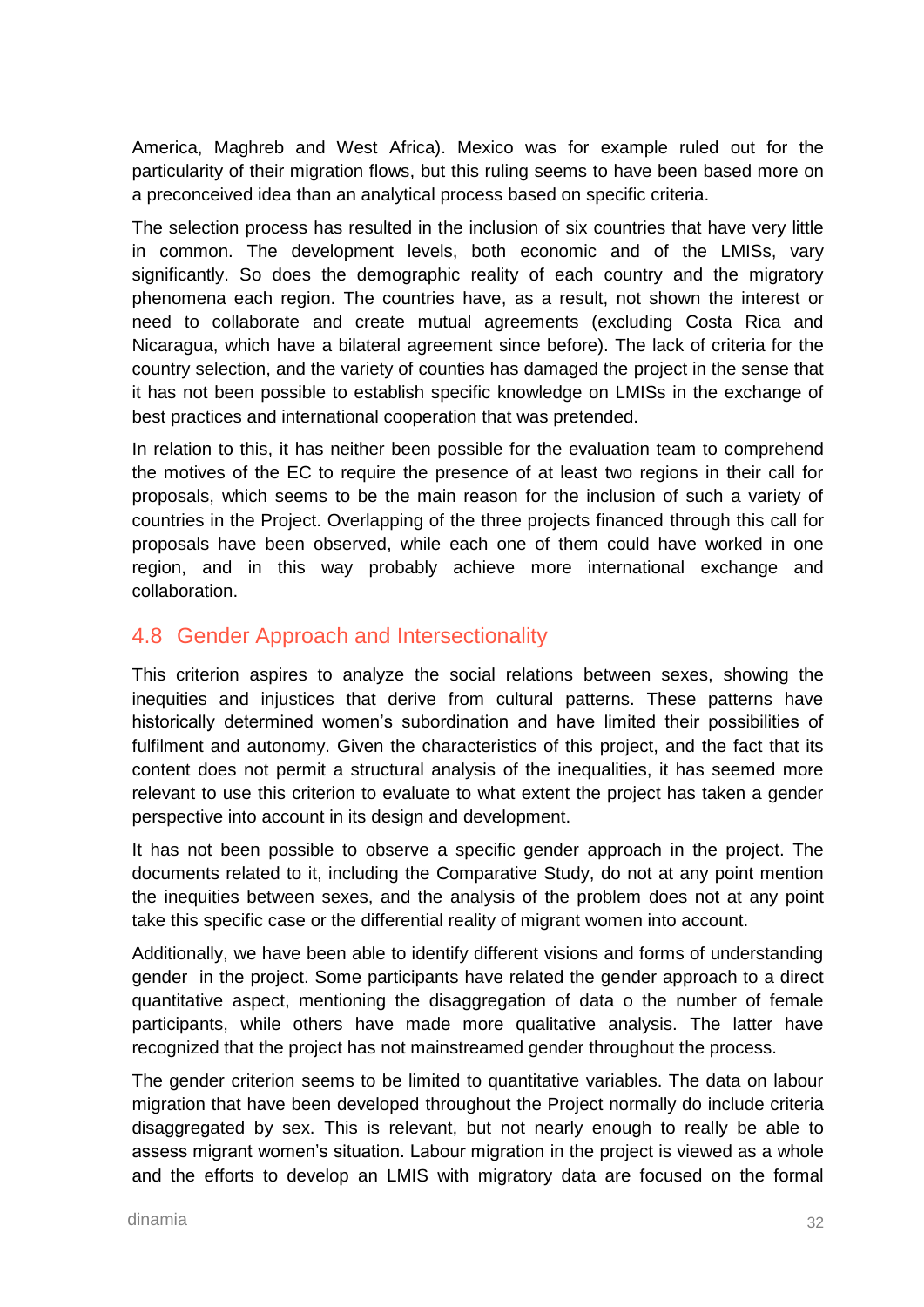sector, ignoring that fact that this sector is dominated by the masculine sex and many of the traditionally female professions are found in the informal sector, and are thus hidden from the official data.

In what regards the participants of the project, there seems to have been a wide female representation, and some delegations, such as the Senegalese, were dominated by women. Even though this can be considered positive from a *gender equality* perspective, it is important to point out that this situation was not produced deliberately as a criterion to secure female representation within the project. It was simply a coincidence that many of the relevant posts in the administrations for this project were occupied by women.

To sum up, it is concluded that the project, in itself, has not promoted any advancement in terms of equality between men and women in any of the six countries.

### **4.8.1 Case Study Gender Approach**

The pilot initiatives in both countries lack a gender approach. The case of Nicaragua is particularly clear. The reactivation and strengthening the SIMLA has been focused on the bilateral agreement for temporary workers in Costa Rica. This agreement is only applicable on workers in three sectors: agriculture, agro-industry and construction; all three sectors are dominated by the masculine labour force. The bilateral agreement ignores professions predominately female, such as the domestic work (even though there is a high level of Nicaraguan domestic workers in Costa Rica). The pilot initiative, as a consequence of using only the criteria from the agreement, ignores migrant women completely.

The situation is similar in Ghana, in the sense that the labour market database has not been designed with a specific gender perspective that consciously would identify female workers or migrants. This fact is determined by the predominance of female work in the informal sector (and thus hidden from statistics), while they find themselves less represented in the formal sector. An information system without a gender approach cannot be sure to capture the needs and particular situation of female migrants.

### 4.9 Impact

This final criterion presents a prediction of possible outcomes, taking into account the advances made to date. It also allows for the identification of undesired effects caused by the intervention.

It cannot be said that the Project's objectives have been reached as a whole, but it can be affirmed that relevant and positive results have been achieved. It is important to point out that it is at this point impossible to measure the impact, given that some of the activities are still being carried out. What will be done is more of an assessment of achievements.

An important accomplishment has been to increase the capacities of collecting and managing migration data. This has occurred in all six countries, although to a different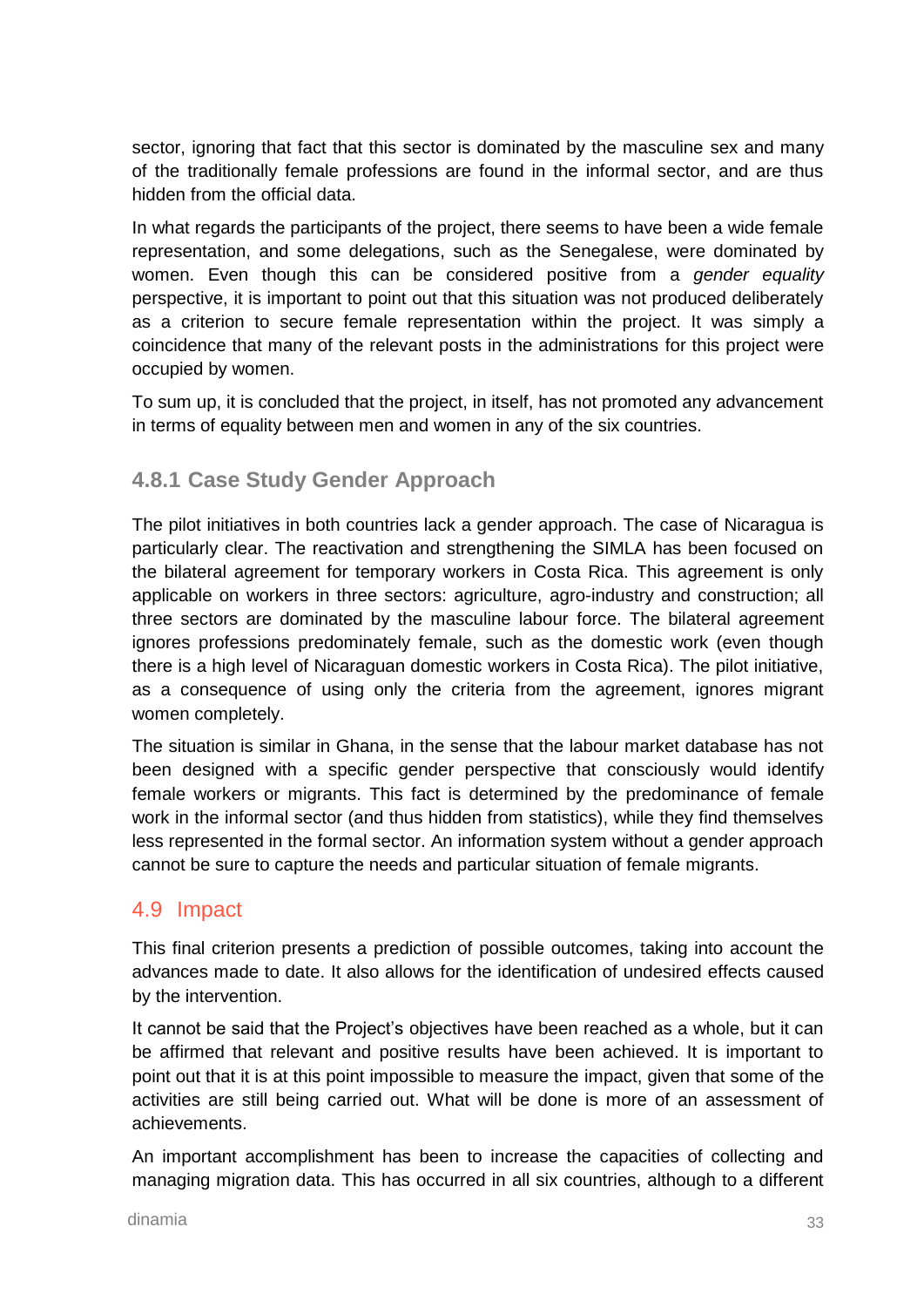extent in each. All countries have had relevant personnel trained within the project, some have improved their databases or the indicators, other the computer systems. The evaluation team considers it a positive aspect that the project has been able to adapt to the needs and capacities of each country.

The unexpected effect that has been most valued by the stakeholders is the capacity to raise awareness on the importance of generating and managing labour migration information, and the conscience raised on the needs for a stable LMIS that is up-todate. This fact can be considered a success of the Project when assessing the capacity building in each country.

Based on the idea that the exchange of best practices not only consists of mutual learning of good practices and exchange of information, we consider that this strategy has had little result, mainly because of the lack of systematization and precision of how to carry out these exchanges. There is thus no doubt of the existence of learning through the exchange of best practices, but the lack of a concrete and systematic plan or system has limited the use of these exchanges.

On the other hand, related to exchange, it is important to recall the inter-institutional cooperation that has been produced thanks to the project.

### **4.9.1 Case Study Impact**

The informants in both countries have pinpointed the importance of the awareness raised on the need to improve labour migration information and to maintain a labour market database that is up-to-date.

In addition, the inter-institutional cooperation has increased in both Ghana and Nicaragua since the start of the project. , These changes can contribute to the effectiveness of the project and the sustainability in the future..

An interesting impact observed in Ghana is the increased technical capacity to collect and manage data on the labour market, but this impact is probably better achieved in the long term, and will have more effect once the Strategic Plan is in place. Nicaragua focused on the reactivation and improvement of a computer system, which can be expected to be used by its advocates in the institutions. The extent of the impact in both countries will be determined by the degree of ownership and sustainability of the product.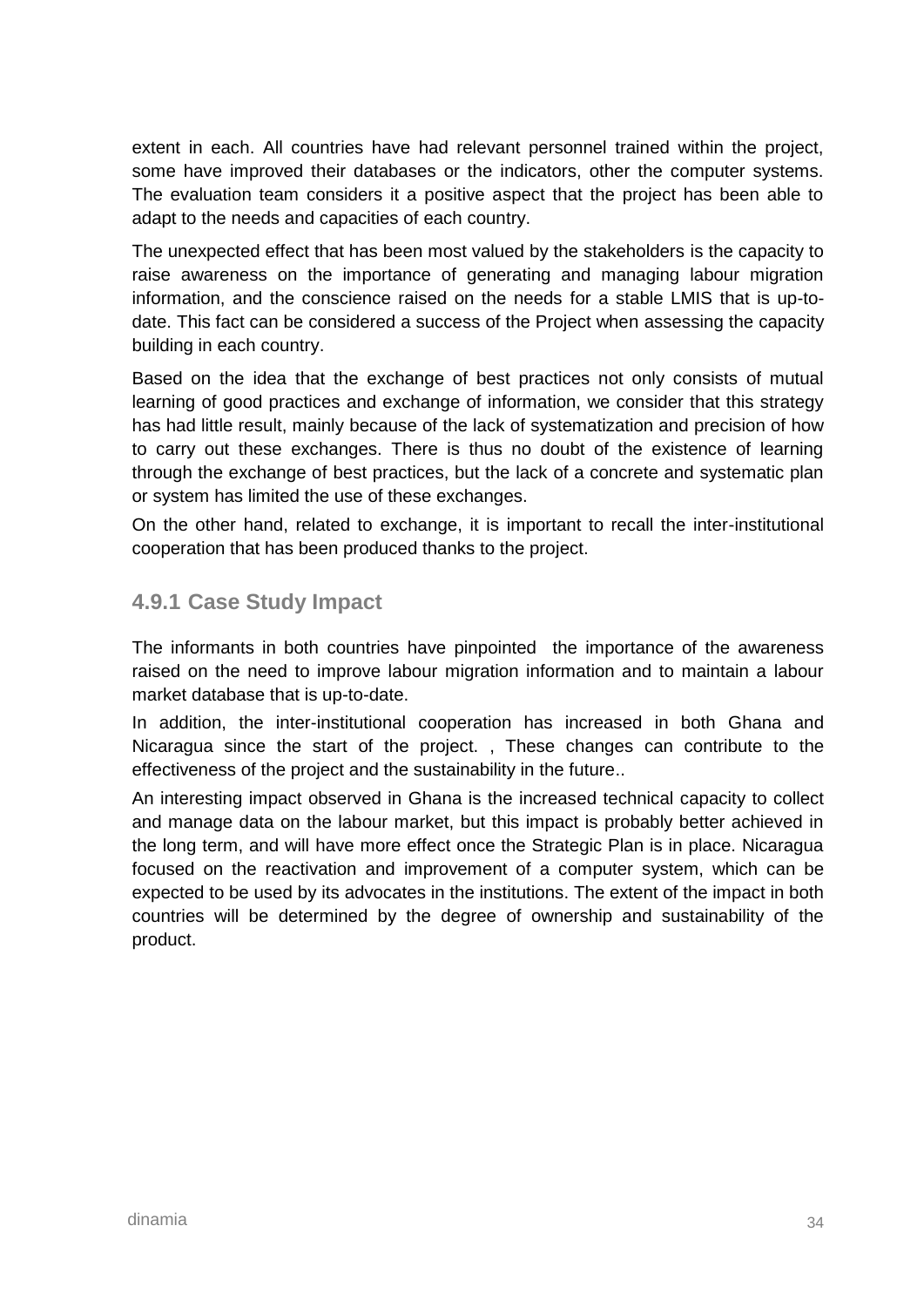# **5 Conclusions and lessons learnt**

The LMIS Project as a whole can be considered relevant and adequate for the needs of the beneficiary countries. Even though the start of the project met with certain limitations in the identification of the problem, it later on, as a consequence of the Comparative Study and the high level of stakeholder participation, strengthened its **relevance** in relation to the context.

The proposal and design of the project was adapted and readjusted throughout the implementation process, showing methodological and conceptual **flexibility**, particularly among stakeholders, improving the successful outputs. In this way, it can be said that the project has made an important contribution to the management of labour migration in all the countries where it has been implemented, confirming the need and relevance of including migration aspects in labour policies.

The project is **coherent** with EC priorities; it emerged from the need detected by the EC thematic programme '*Investing in People*' of improving labour market information systems. It approached this need combining labour elements with migratory ones, corresponding to the requirements of improving databases and the administrative capacities to support them. In this sense, the Project starts off from the detection of a structural problem, although its scope of intervention is, logically, restricted.

The specific objective of the Project was to "*strengthen the capacities of the target countries to collect and share labour migration data and feed it into the LMIS and*  labour migration policy process via mutual learning and exchange of best practices". Although it is possible to observe a strengthening of the institutional capacities to collect and share data on labour migration, it is not clear that this capacity building is a direct result of mutual learning and exchange of best practices among countries. It would rather seem that it is due to the **strong collaboration of government counterparts** in the development of the project and their ownership of the results.

The **exchange of best practices** was a means, or a strategy, to reach the objective of capacity building. The international workshops provided a space for mutual learning and exchange of ideas, but it was not followed by a systematization that could have provided tools to assess the degree of knowledge and best practices assimilated.

There have been constraints identified for the exchange of best practices, such as the difficulty of the language and the wide differences between type and development of the LMISs in each country (a weakness determined by the requirements of the call for proposals). On the other hand, there is a correlation between the level of development of the LMIS and the utility of the mutual learning and exchange of best practices: the countries with a weaker LMIS have valued the exchange of experiences higher than the ones with a stronger LMIS.

Consequently, it has been difficult to reach some of the objectives established in the Project, but this limitation seems to have been an outcome of a flaw in the design, rather than in the implementation of the activities. While one of the main objectives was to include labour migration data in the LMIS, reality proved that most of the project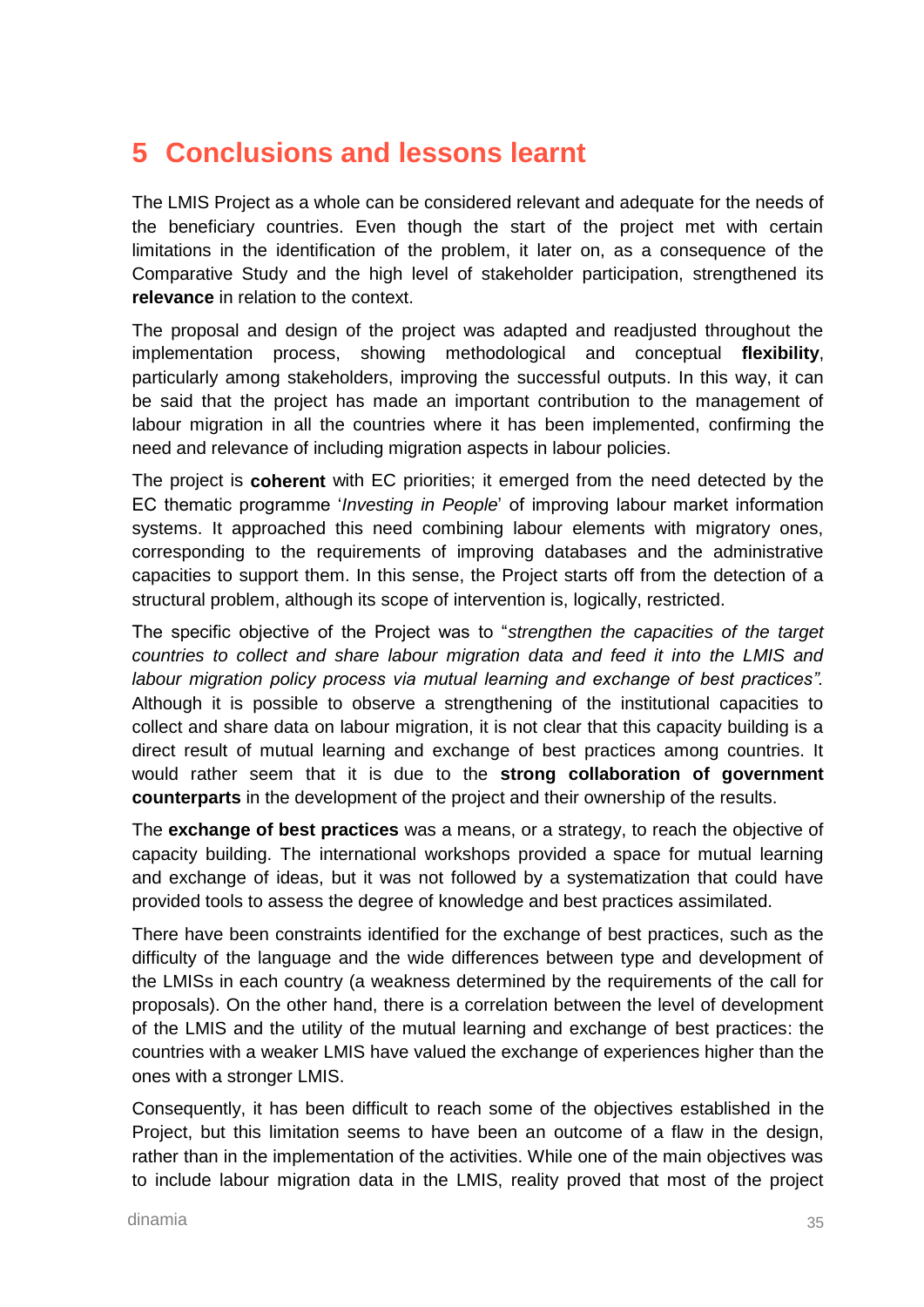countries did not have an information system stable enough to include migration data in it. It was on this ground that the central idea of the project was adapted and readjusted once the implementation had started. The aim at a national level was either modified towards the improvement of the LMIS in itself, or towards the creation and perfection of a labour migration database. Bearing these limiting elements in mind, we consider that the project has managed, to some extent, to solve the initial difficulties, recovering the key aspects that **correspond** to the needs of each country and the relevance of the activities carried out.

As identified above, not all the expected results were completely accomplished (mainly due to the deficiencies in the LMIS), but there have been **relevant impacts** detected. Examples include increased awareness and inter-institutional cooperation, the incorporation of tools and strategies for comprehensive systems of labour and migration information, as well as the establishment of a Road Map in each country. To sum up, the project has in general terms has been **effective,** even though its defects.

Regarding **efficiency**, there have been modification in some of the inputs (particularly component 1: Comparative Study) and the schedule, but these changes do not seem to have been excessively harmful for the accomplishment of expected results. The delay did however affect the time available for the last component (Pilot Phase). As a general summary, it is stated that the institutional capacities on labour migration have been improved, thanks to the efforts related to the trainings and the practical activities at a local level. It is however more doubtful whether the mutual learning through exchange of best practices has been efficient. The funds required for this activity (intercontinental flights, accommodation, etc.) are simply too high in relation to the outcomes observed from the international workshops.

There is circumstantial evidence of a high **sustainability**. The partner countries have each developed a Road Map for the future. The Road Maps are mainly based on the Pilot Initiatives but take on other aspects, such as the strengthening of regional information systems, the elaboration of Strategic Plans or the creation of procedure manuals for inter-institutional cooperation.

Concerning the **gender approach**, it should be said that the perspective has been limited in the Project. There seems to be a complete shortage of gender mainstreaming, mainly observed by the lack of a gender perspective in all the relevant documents of the Project. Most of the LMISs have disaggregated data by sex, but the specific needs of migrant women are not assessed exclusively. In what regards female representation among participants, it seems to have been fulfilled undeliberately, given the lack of consideration to this aspect in the design and process. Additionally, we have been able to identify different visions and forms of understanding gender and the inclusion of it in the project. Some participants have proportioned *gender* a directly quantitative aspect, mentioning the disaggregation of data o the number of female participants, while others have made more qualitative analysis. The latter have recognized that the project has not mainstreamed gender throughout the process.

Finally, we can conclude that the accomplishment of expected results has not been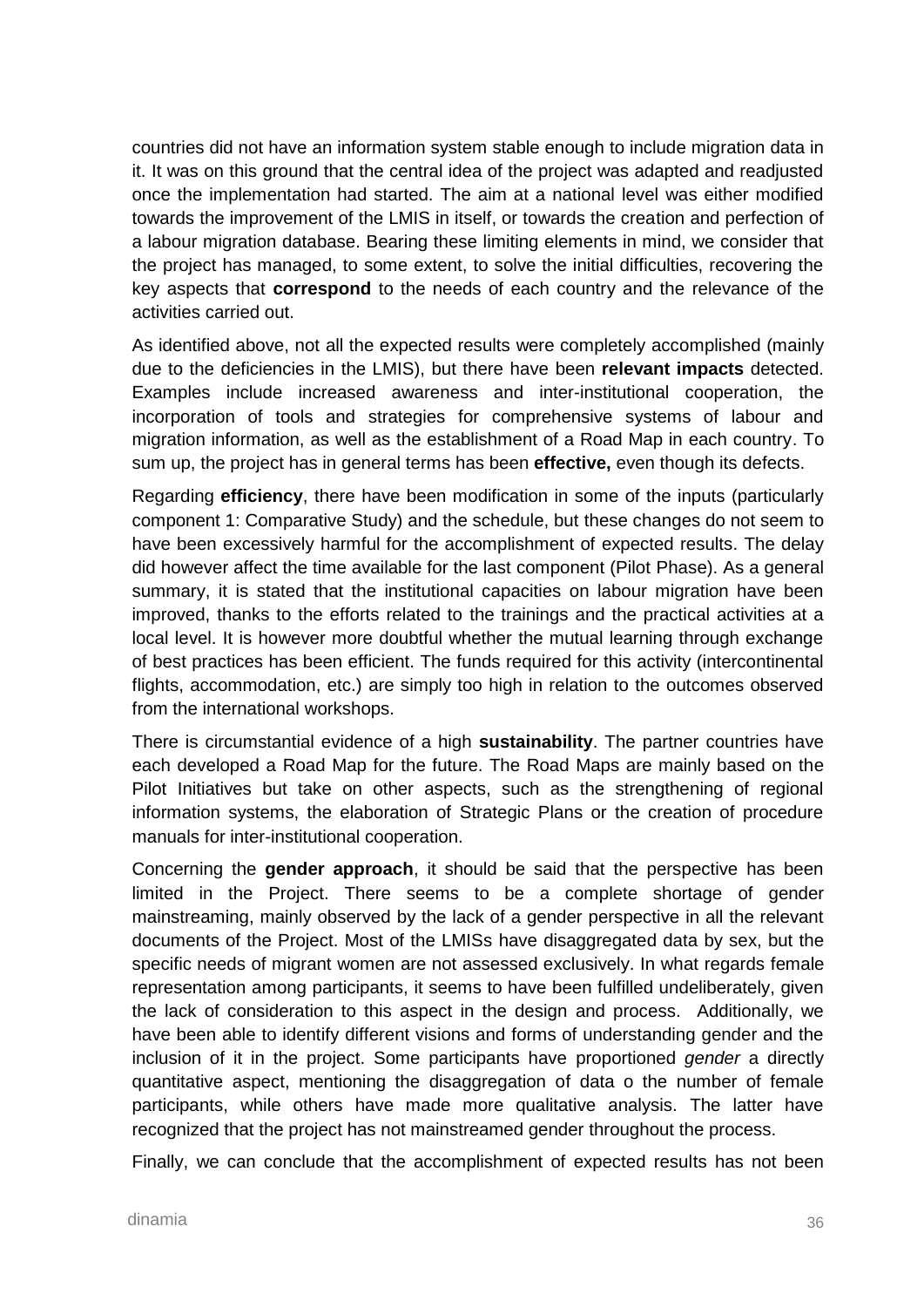completely satisfactory, but there are several possible **impacts** perceived, such as increased awareness and inter-institutional cooperation. As mentioned, it has been difficult to include labour migration in the LMIS, mainly because of the information systems' own deficiencies. On the contrary, both the Comparative Study and the trainings on labour migration and data collection have been satisfactory. The project intended to improve knowledge by exchanging best practices, but this effort has been less successful than planned. There was a mutual learning and exchange of ideas in the international workshops, but they have not been structured enough to be able to assess whether these ideas have been implemented practically in each country.

If we consider the LMIS Project to be a pilot experience, where the migratory component has been approached in correlation with the labour component, then we can extract interesting lessons learnt for the development of future projects. Even though the accomplishment of results may be lower than what was expected, it is necessary to keep in mind that we are dealing with a project of experimental character where it is necessary to make use of the **lessons learnt**, some of which are presented below, without order of preference.

- $\triangleright$  An important lesson learnt is the need to establish country criteria prior to the selection, in order to avoid risks that may arise from the differences between countries. This can particularly help avoid inefficiency and ineffectiveness in the mutual learning and exchange of best practices.
- $\triangleright$  The identification process should be strengthened, making up the primary source from which the subsequent actions are developed. This would be easily done by formulating a base-line, which would also simplify an ex-post evaluation of the project. In the case of this concrete project, it could have been interesting to strengthen its readjustment capacities after the Comparative Study, which served to identify the strengths and weaknesses in each country.
- Exchange processes are very interesting, but they require more planning and systematization for them to be useful, suggesting the need for a prior programming process, so that there from the exchanged information can be processes generated of replicability and transference between countries and institutions.
- $\triangleright$  In order to facilitate exchange and cooperation in future project, it is recommended to focus the exchange of experiences to a (sub)regional level, taking into account the experiences brought forward by the LMIS Project:
	- o Participants from both Nicaragua and Costa Rica have valued highly the support that the project has provided to the bilateral agreement between them.
	- $\circ$  In the wake of this project, and as a consequence of the strengthened capacities, Senegal made contact and initiated the development of agreements with countries who they have more migratory relations with (South Africa and Brazil).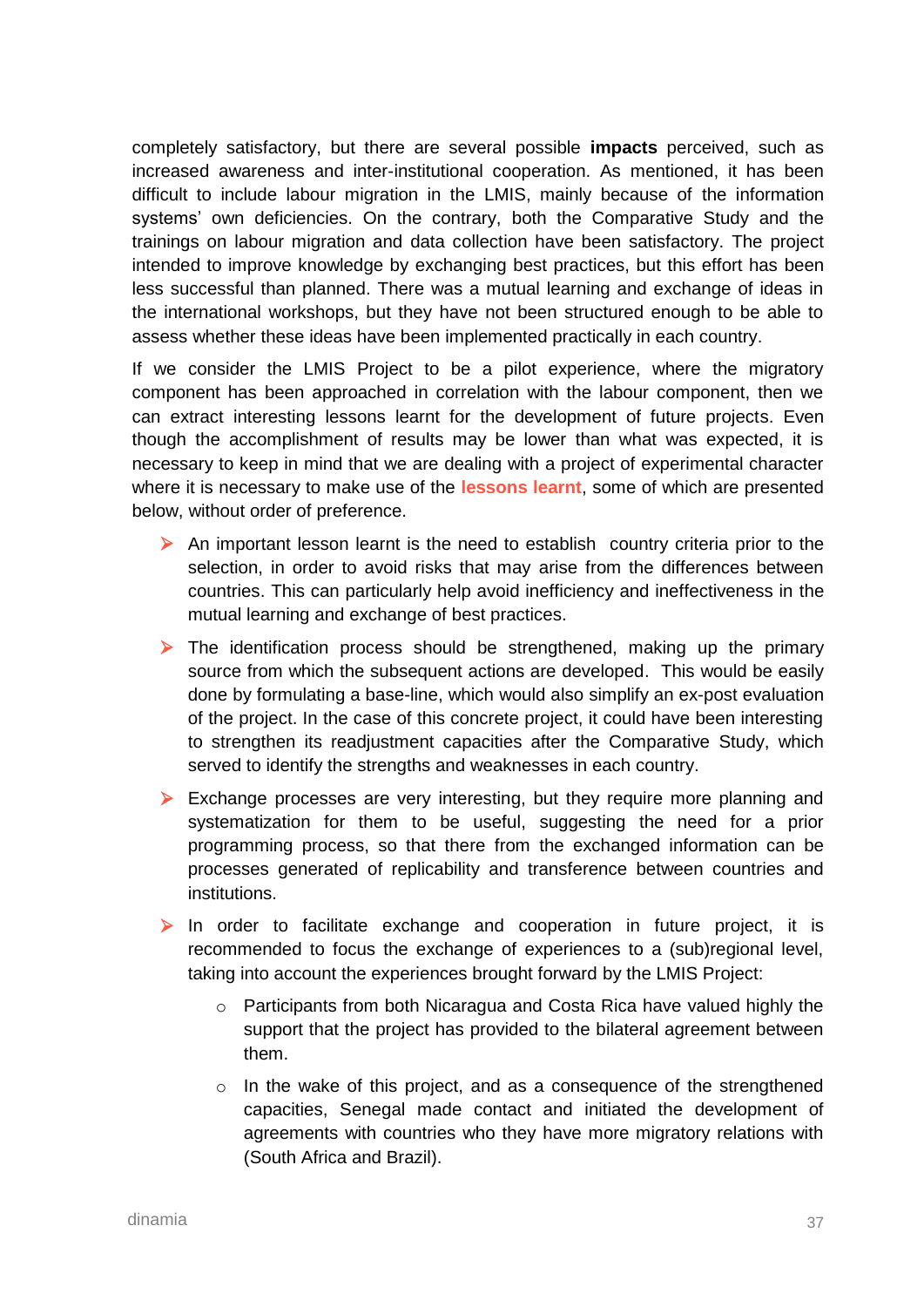$\triangleright$  Better use can be made of the existing resources, such as the EC's ability to summon member states for the international workshops, and the added value that synergies and collaboration between projects can provide.

The following are the **most distinguished achievements** identified in the Project:

- The Project has made an **important contribution to the management of labour migration** in all the countries where it was implemented, assuring the need and relevance of including migration aspects in labour policies.
- The LMIS Project has managed to **increase the institutional capacities of the countries to manage labour migration information**. The following elements have been key:
	- o Training civil servants, mainly on labour migration and data collection.
	- $\circ$  The improved inter-institutional cooperation in all countries, and in some cases the increased capacities to homogenize processes between ministries, making the work more efficient.
	- o The capacity to raise awareness of the importance of generating and correctly managing labour migration information and how it has raised consciousness about the need of having an accessible LMIS that is upto-date.
- $\triangleright$  The LMIS Project has managed a high degree of ownership and participation, contributing to the possible sustainability and transference of the project.
	- $\circ$  The ownership was achieved by a high level of participation in all four components of the project, and thanks to the participation in the design of the Pilot Initiatives and the elaboration of the Road Maps.
	- $\circ$  The ownership has in turn had positive effects on the applicability, replicability and transference of the Project, highly relevant aspects, both for the beneficiary institutions as for the financing organism.
	- $\circ$  The elaboration of Road Maps in each country has contributed both to the ownership and the sustainability and transference of the project.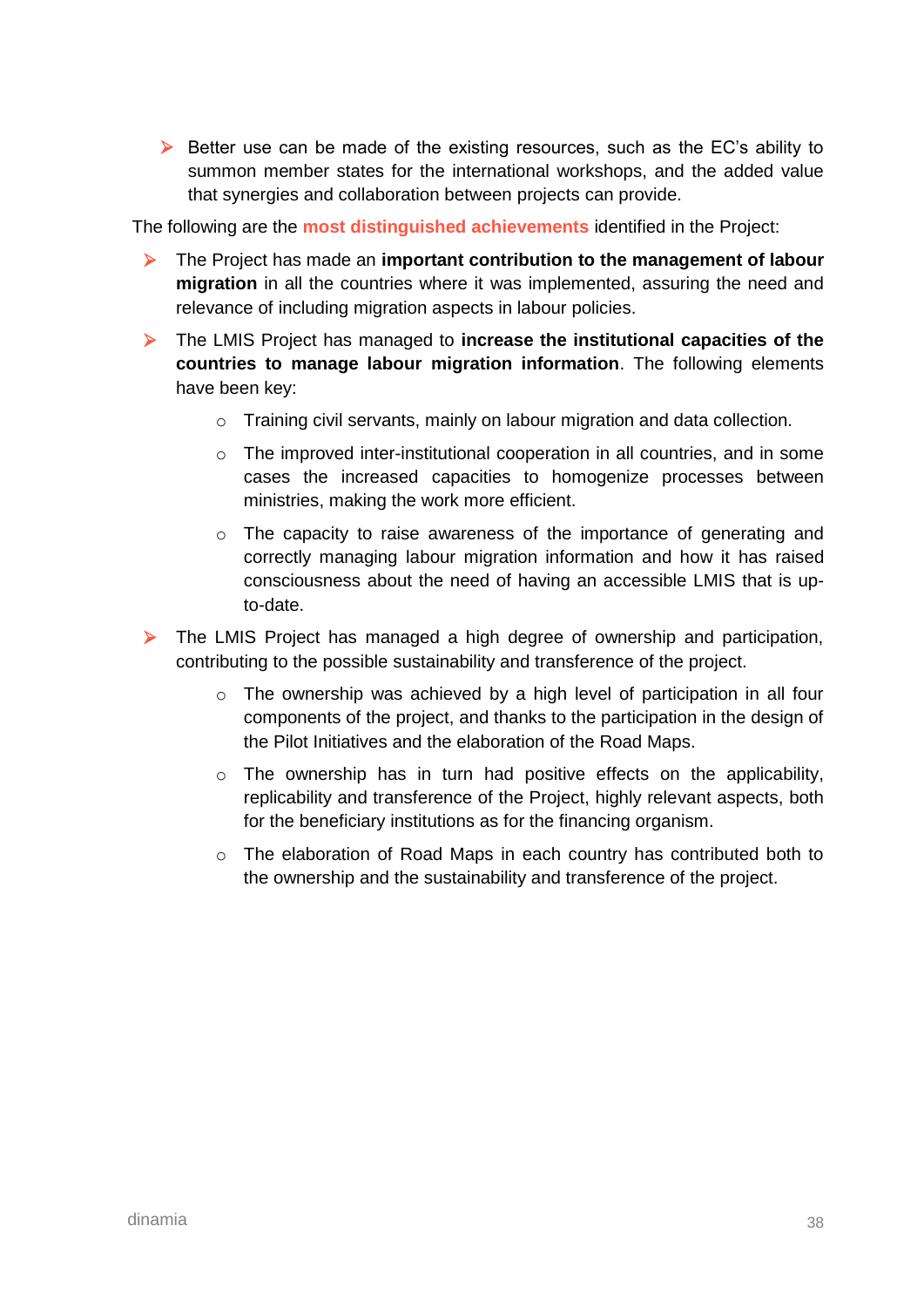# **6 Recommendations: strategic and operational<sup>12</sup>**

#### 6.1 Strategic Recommendations

- $\Rightarrow$  Maintain ownership and a high participation among participants. The level of ownership among beneficiary institutions and their high participation in all four components is an important accomplishment of the project, a strategy that should be secured in the future.
- $\Rightarrow$  Facilitate, support and strengthen the exchange and the cooperation between countries with prior migration relations and agreements. Favour, in the country selection, those potential participants with previous relations and migration agreements among them, in order to support and strengthen the existing exchange mechanisms.
- $\Rightarrow$  Select participant countries with similar migratory flows and contexts. Select those regions and sub-regions that maintain similar migratory tendencies and flows.
- $\Rightarrow$  The gender aspect should be intersectional. This is to say, that even though it involves a data information system, these are not neutral and should include the realities which they try to "read": gender, socio-cultural and socioeconomic realities, class, legality and legal framework.
- $\Rightarrow$  Harmonize efforts with other project. An added value of the EC is the variety and extension of its projects. It would be interesting to work with the synergies and complementarities that can be produced between projects with similar objectives that operate in the same region or sub-region. Harmonization could provide interesting benefits, from increasing effectiveness to reducing costs and enriching the content of the project. It could additionally avoid overlapping, that apart from increasing costs, wears out partner organizations and jeopardises the results.
- $\Rightarrow$  Involve EU Member States more. Make use of the spaces provided by the project to increase the presence of European representatives that have relations or migratory agreements with the countries involved in the project, particularly in the exchange of best practices and mutual learning of experiences on labour migration.
- $\Rightarrow$  Favour a more fluid dialogue between the EC and the beneficiary countries, overcoming the distances between the two. Explore possible alignments of the objectives pursued by the EC and the beneficiary countries, establishing

-

<sup>12</sup> See *Annex 8* for the management responses of the recommendations.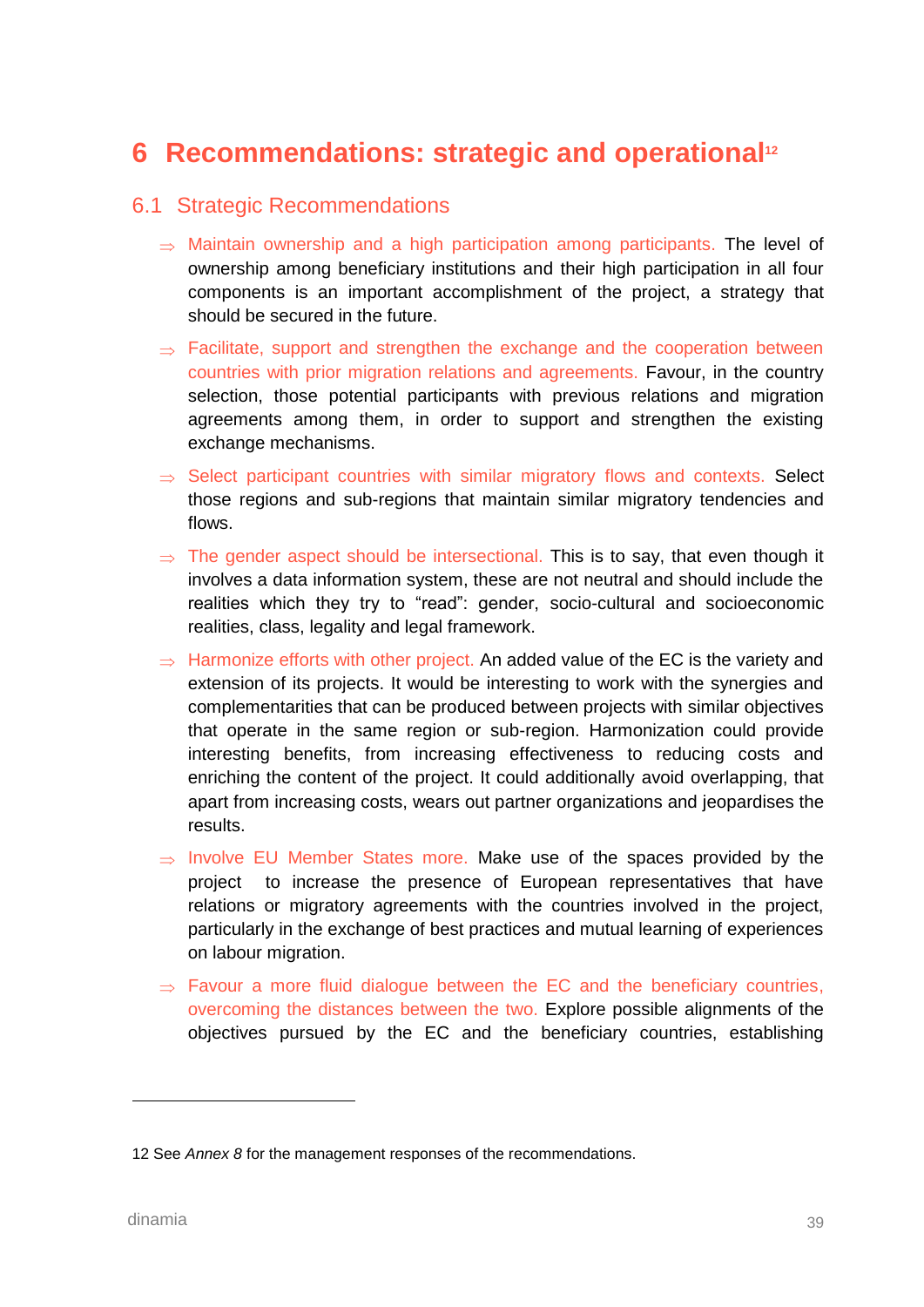common Road Maps, so that the needs and migratory "culture" of the EU finds an echo in others, and vice-versa, generating mutual benefit.

 $\Rightarrow$  Improve the capacity to create and gather knowledge from all stakeholders involved. Breaking, in this sense, a possible unidirectionality, that goes from the EU to the beneficiary institutions. If the identification process (of the calls for proposals in themselves or the projects that arise from them), really is a result of a previous diagnosis, then it can possible to explore new routes, influences and replicability between partners and with the EU.

### 6.2 Operational Recommendations

- $\Rightarrow$  Carry out prior identifications or provide a space for methodological readjustment. It is necessary to open up a wider space for initial readjustment that may allow for a redefinition, if necessary, of the initial objectives of the intervention. An active participation of the stakeholders involved is very important in the identification process (participative diagnosis). It should be possible to reconstruct components that diagnose the situation (such as the LMIS Project's Comparative Study) into a real base-line study that can make space for needs identification, readjust the principal objectives and guide the process towards the reality of each country.
- $\Rightarrow$  Establish realistic overall objectives and specific objectives that are attached to the explicit demands and the diagnosis made. Establish well defined and precise indicators and sources of verification, with a clear measurability both in quantitative as in qualitative terms.
- $\Rightarrow$  Improve the criteria for country selection. Even if the call for proposal requires a minimum of two different regions, it is recommended for future projects to include countries with more similarities among them, or at least with an interest for mutual cooperation. A good example has been the participation of Costa Rica and Nicaragua in the LMIS Project. It would, for these counties with a strong labour migration component, be relevant to consider the importance and influence of the migratory processes in the countries' institutional dynamics, a criterion..
- $\Rightarrow$  Include a gender approach in the design and development. Including a gender approach from the design is recommended in order to have its significance and added value well defined, and include this approach comprehensively and transversally throughout the whole process.
- $\Rightarrow$  Deepen and promote the collaboration of the national IOM offices. Continue using the specific country knowledge that the national offices possess, assuring their participation in the formulation and ownership of the projects presented to the EC.
- $\Rightarrow$  Carry out regional conferences. A regional meeting could have had relevant results and may have contributed to increasing the knowledge obtained through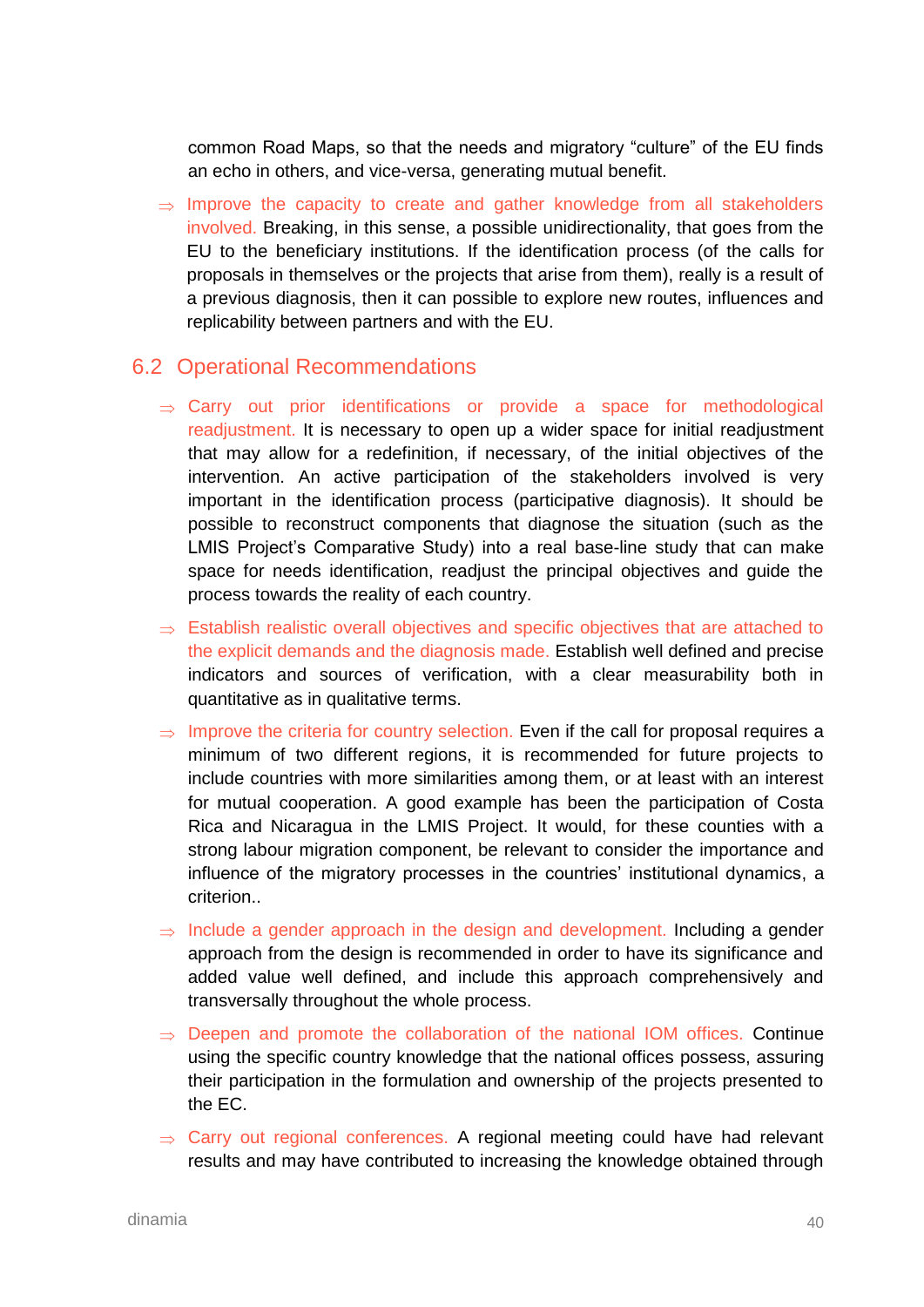the exchange of best practices. Its cost is additionally lower in relation to international conferences where representatives from three regions meet.

- $\Rightarrow$  Establish an action plan for mutual learning and exchange of best practices. A means that guarantee transference of good practices and applicability of the knowledge obtained.
- $\Rightarrow$  Use permanent ICTs to guarantee the exchange of information. From the information obtained throughout the process, it could be possible to create a "knowledge manager", that goes beyond a common database: it consist of a constantly updated instrument, that brings along the possibility to learn and catch both practical and conceptual models and establish mechanisms for replicability and transference.
- $\Rightarrow$  Include a linear analysis in the LMIS to get to know tendencies and the evolution of the migratory processes in each country. Establish procedures that permit a historic knowledge, the place and trajectory of data (of a migrant worker) throughout a chain or sequence. Including a linear system for measurement in the LMISs would allow for the establishment of standardized processes that may give space for a wider knowledge, and access to data and transparency, thus improving the quality of migration and labour policies.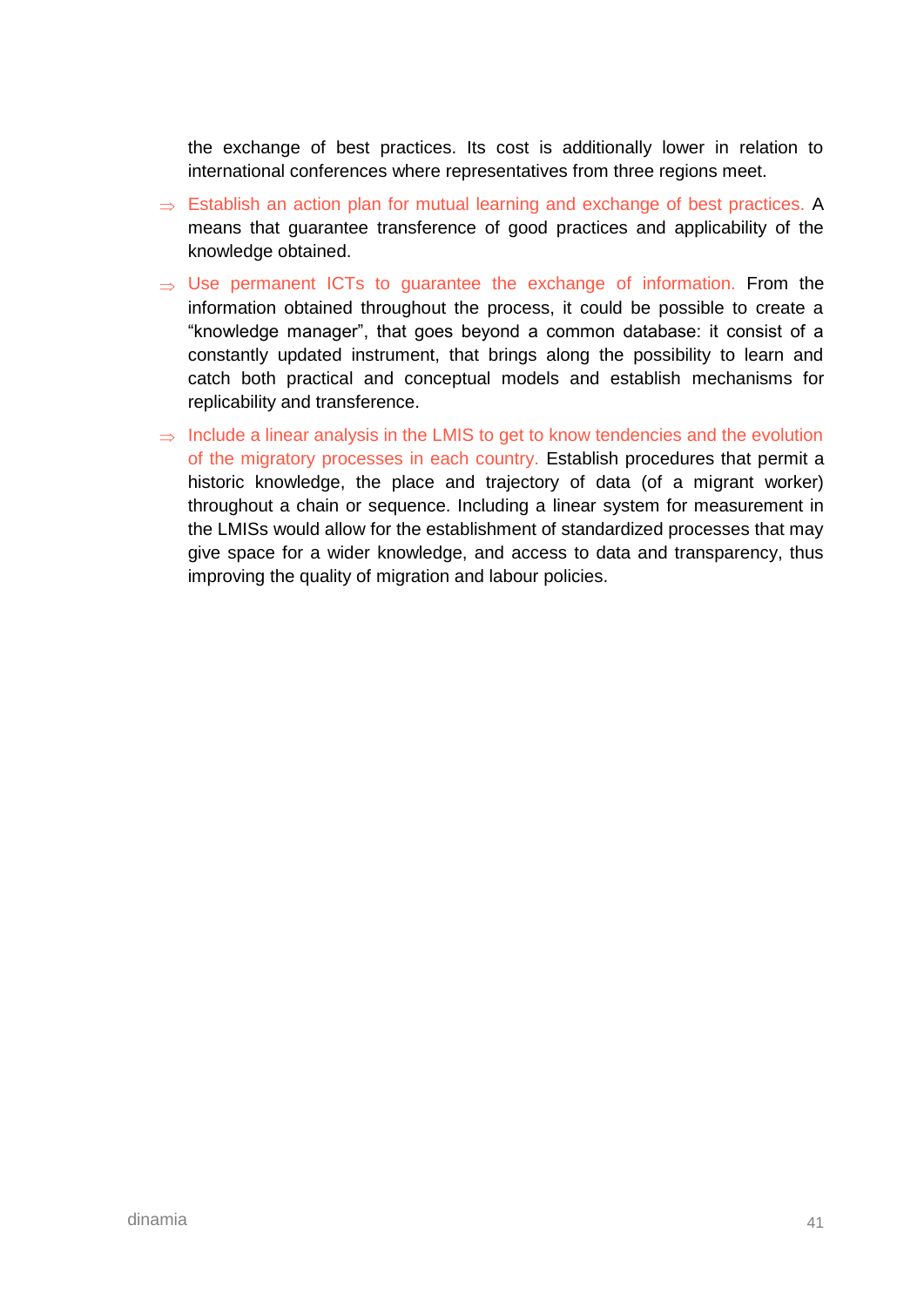# **7 Annexes**

### Annex 1: Stakeholders

The main stakeholders implicated in the external evaluation of the LMIS project are:

- Management Unit (made up by IOM representatives) and the Monitoring **Committee**
- Responsible for the Project at the EC
	- o Ms. Alba Riobo-Souto
- IOM in Brussels and in each one of the six countries of the Project:
	- o IOM Brussels Mr. Olivier Grosjean (Coordinator)
	- o IOM Colombia Mr. Robert Natiello and Ms. Donna Cabrero
	- o IOM Costa Rica Ms. Sofía Salas
	- o IOM Ghana Mr. Kojo Wilmot
	- o IOM Nicaragua Ms. Paola Zepeda and Ms. Alexandra Bonnie
	- o IOM Senegal Ms. Taibatou Sidibe
	- o IOM Tunisia Mr. Francesco Carella and Ms. Shiraz Jerbi
- Key Expert, responsible for the Comparative Study on the Information Systems
	- o Mr. Iván Martín Martín
- Focal Points in Colombia
	- o Mr. Néstor Alfonso Ordúz Management Group for Labour Migration Policies, Ministry of Labour
	- o Ms. Diana Isabel Cárdenas Gamboa Mobility and Vocational Training Directorate, Ministry of Labour
- Focal Point in Costa Rica
	- o Mr. Luis Alonso Serrano y Mr. Steven Badilla Directorate of Migration and Foreign Services (DGME)
	- o Mr. Johnny Ruiz Labour Migration Department, Ministry of Labour and Social Security (MTSS)
	- o Mr. Mauricio Corrales Labour Market Observatory, Ministry of Labour and Social Security (MTSS)
	- o Ms. Carmen Bogantes National Institute of Statistics and Census (INEC)
- Focal Point in Ghana
	- $\circ$  Mr. Eugene Korletey Labour Department, Ministry of Employment and Labour Relations
	- o Mr. Daniel Kattah Ministry of Employment and Social Welfare
- Focal Point in Nicaragua
	- $\circ$  Mr. Horacio Argueta Labour Migration Department, Ministry of Labour
	- o Ms. Iury Orozco and Ms. Delia Torres Consular Directorate, DGME
- Focal Point in Senegal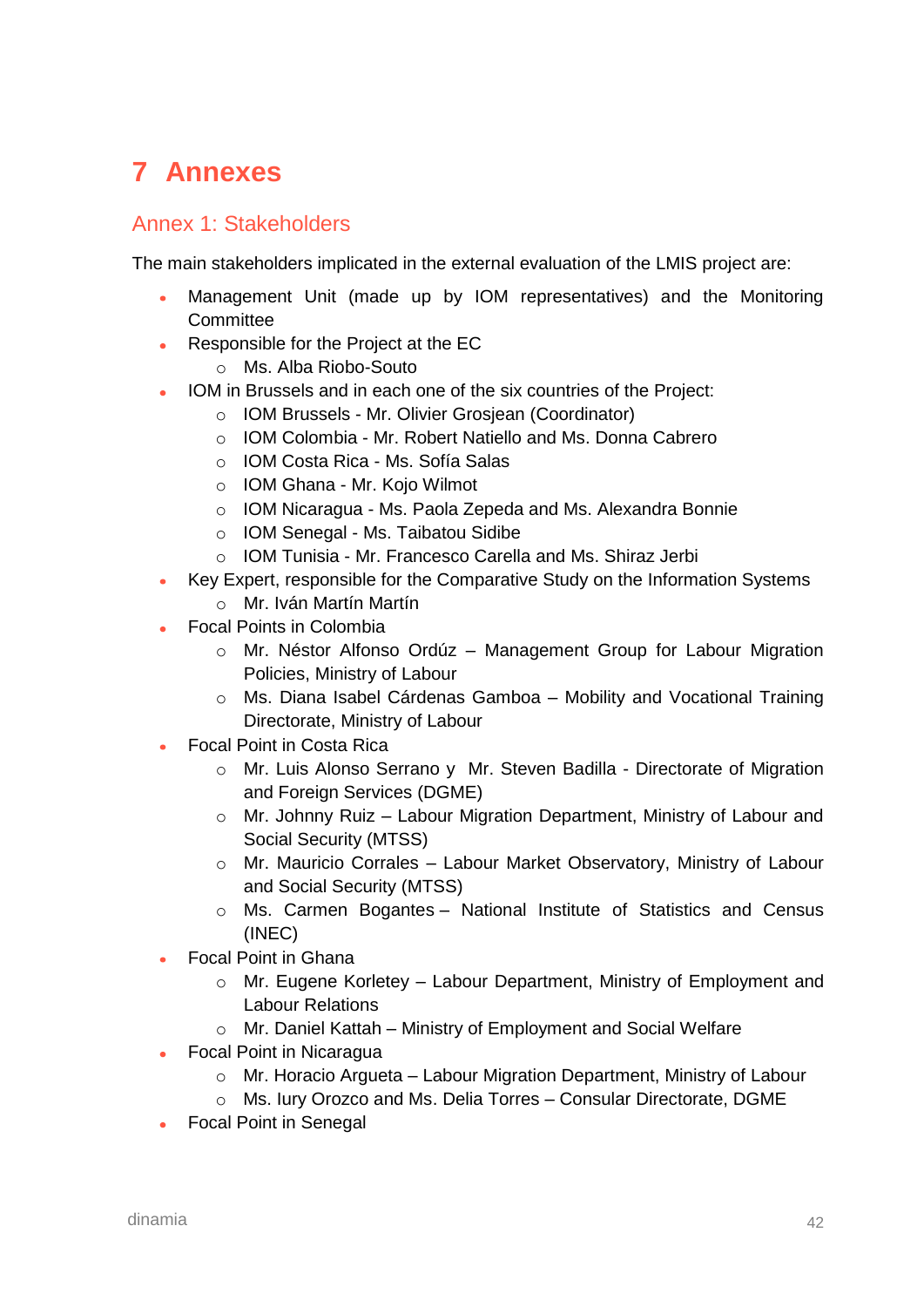- o Mr. Ibrahima Guèye, Mr. Arona Touré and Ms. Ramatoulaye Dabo Bathily – Employment Directorate, Ministry of Youth, Vocational Training and Employment
- o Ms. Mame Khar Diallo Seck Directorate of Work Relations and Professional Organizations, Ministry of Public Services, Labour and Professional Organizations
- o Ms. Rokhaya Niang Thiaw National Youth Employment Agency
- Focal Point in Tunisia  $\bullet$ 
	- o Ms. Fatma Moussa National Observatory of Employment and Qualifications (ONEQ) – Ministry of Vocational Training and Employment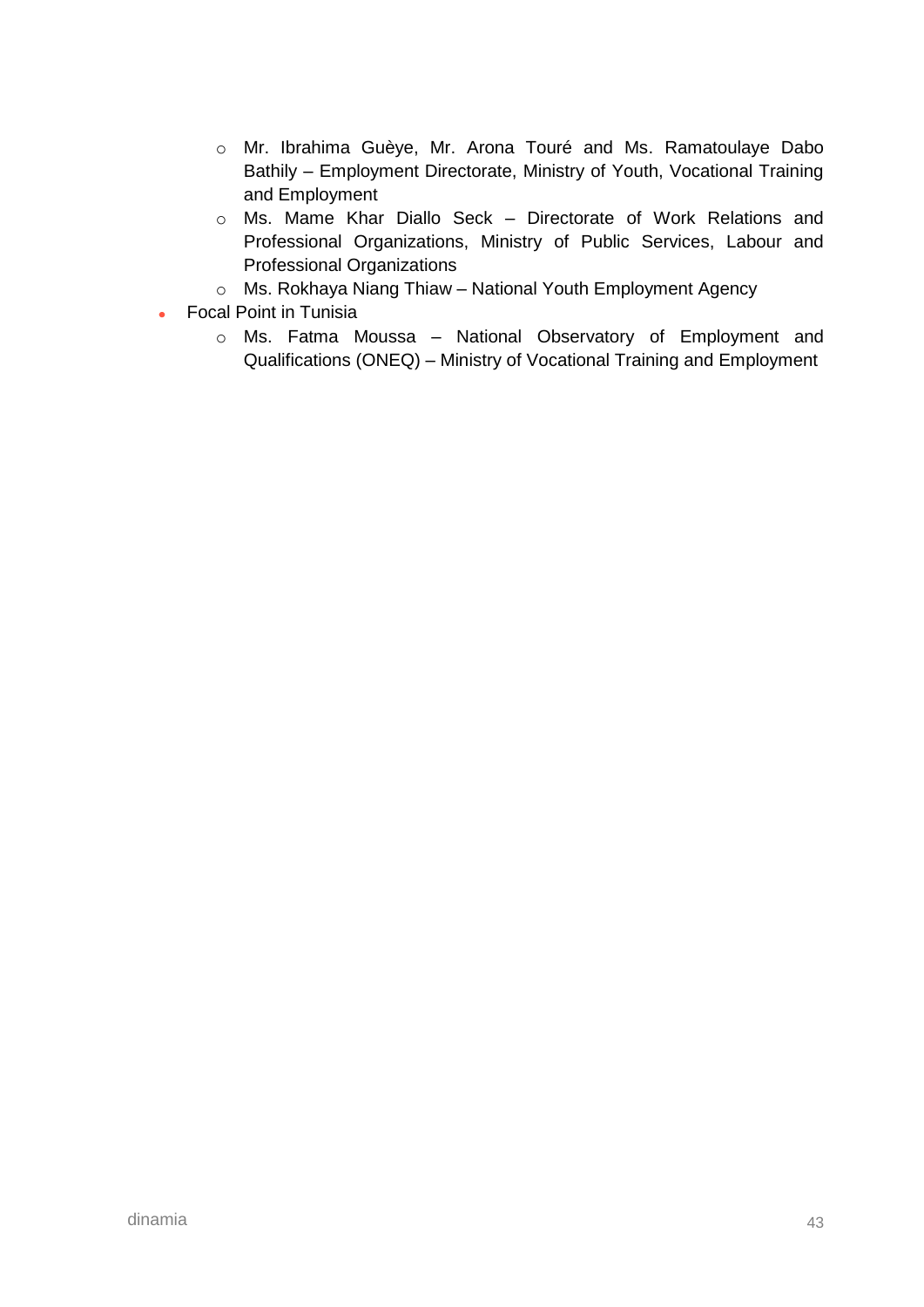Annex 2: Summary table of the activities implemented for the External **Evaluation** 

| <b>Type of</b>                                                                                                                                                                                                                                                   | <b>EXTERNAL EVALUATION</b>                                                                                         |                   |                                                                                                |  |
|------------------------------------------------------------------------------------------------------------------------------------------------------------------------------------------------------------------------------------------------------------------|--------------------------------------------------------------------------------------------------------------------|-------------------|------------------------------------------------------------------------------------------------|--|
| <b>Technique</b>                                                                                                                                                                                                                                                 | <b>Unit of Analysis</b>                                                                                            | N <sup>o</sup>    | <b>Stakeholders</b>                                                                            |  |
| <b>Documental</b><br><b>Review</b>                                                                                                                                                                                                                               | Studies and reports, documents<br>related to the four components,<br>related documents                             | <b>Continuous</b> | Assessment<br>Team, MU y MC                                                                    |  |
| Five Thematic Blocks.<br>Development o the Project:<br>$\bullet$<br>difficulties and<br>In-depth, semi-<br>accomplishments<br>structured<br>Management and<br>$\bullet$<br><b>interviews</b><br>Implementation.<br>Particular interest in Pilot<br><b>Phases</b> |                                                                                                                    | 16                | <b>Stakeholders</b><br>involved in each<br>one of the four<br>components in the<br>6 countries |  |
| <b>Contrast</b><br>Workshop                                                                                                                                                                                                                                      | Reflections on the four<br>components. Management model.<br>Spaces for dialogue. Lessons<br>learn. Recommendations | 1                 | Participants of the<br>project and<br>responsible for<br>migratory policy in<br>Nicaragua      |  |
| Comparative<br><b>Case Study</b>                                                                                                                                                                                                                                 | Documental revision of the two<br>countries (Pilot Phase)                                                          | N/A               | Assessment<br>Team, MU y MC                                                                    |  |
| (Ghana and<br>Nicaragua)                                                                                                                                                                                                                                         | Interviews                                                                                                         | 5                 | Participants of the<br>project                                                                 |  |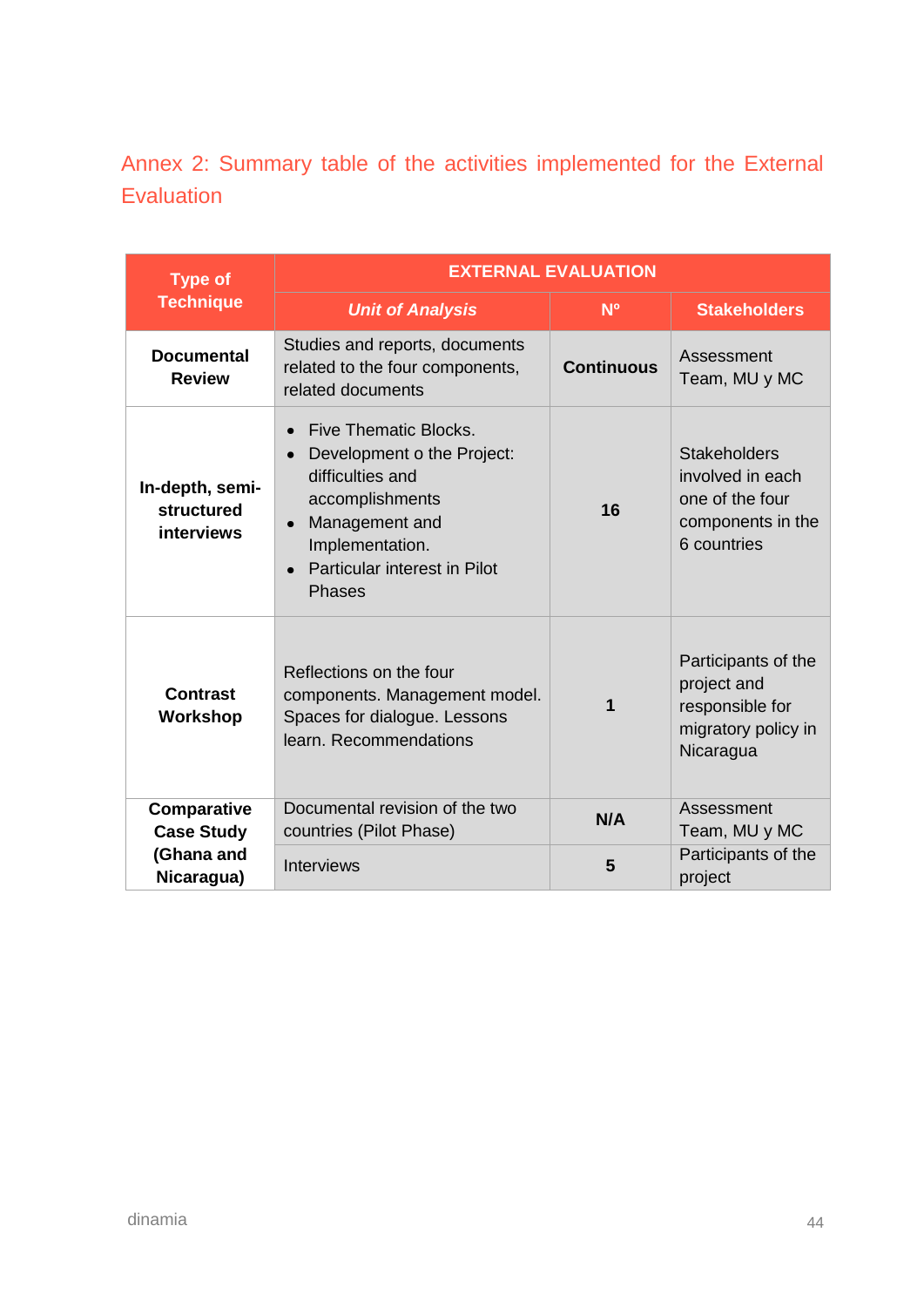## Annex 3: List of Documents used in the External Evaluation

The main documents used in the external evaluation are presented below. They have been organized in four types of documentation and related to the evaluation criteria and dimension where the document has contributed to the analysis.

| Documents                                                                                                                                                                                                                                                                                                                                                                                              | <b>Criteria / Dimension</b>                                    |  |  |
|--------------------------------------------------------------------------------------------------------------------------------------------------------------------------------------------------------------------------------------------------------------------------------------------------------------------------------------------------------------------------------------------------------|----------------------------------------------------------------|--|--|
| 1) Administrative Project Documents                                                                                                                                                                                                                                                                                                                                                                    |                                                                |  |  |
|                                                                                                                                                                                                                                                                                                                                                                                                        | Relevance, Community Value Added,                              |  |  |
| <b>EC Call for Proposals</b>                                                                                                                                                                                                                                                                                                                                                                           | Coherence / Design                                             |  |  |
| Project Proposal                                                                                                                                                                                                                                                                                                                                                                                       | Relevance, Community Value Added,                              |  |  |
|                                                                                                                                                                                                                                                                                                                                                                                                        | Coherence / Design                                             |  |  |
| <b>Budget</b>                                                                                                                                                                                                                                                                                                                                                                                          | Efficiency / Process                                           |  |  |
| Reports or Minutes from Coordination Meetings<br>(3 Steering Committees)                                                                                                                                                                                                                                                                                                                               | Effectiveness, Sustainability<br>/ Process, Structure          |  |  |
| Interim Reports and Annexes                                                                                                                                                                                                                                                                                                                                                                            | Effectiveness, Sustainability<br>/ Process, Structure          |  |  |
| Contents from the project website                                                                                                                                                                                                                                                                                                                                                                      | Process                                                        |  |  |
|                                                                                                                                                                                                                                                                                                                                                                                                        | 2) Studies and Reports elaborated by the Project               |  |  |
| Comparative Study "Labour Market Information<br>Systems and Labour Migration Information in<br>six development countries: the challenge of<br>integration"                                                                                                                                                                                                                                             | Relevance, Effectiveness, Sustainability<br>/ Process, Results |  |  |
| 6 national studies "Country Background Study"                                                                                                                                                                                                                                                                                                                                                          | Relevance, Sustainability / Process                            |  |  |
|                                                                                                                                                                                                                                                                                                                                                                                                        | 3) Actions: Trainings, workshops and pilot projects            |  |  |
| Documentation from the three International<br>Workshops<br>Program/Agenda<br>$\circ$<br>Participant lists<br>$\circ$<br><b>Background Document (Colombia)</b><br>$\circ$<br>Reports/Minutes<br>$\circ$<br>o Participant Evaluation                                                                                                                                                                     | Coherence, Sustainability, Gender Approach<br>/ Results        |  |  |
| Documentation from the National Trainings<br>Program/Agenda<br>$\circ$<br>Participant lists<br>$\circ$<br>Reports/Minutes<br>$\circ$                                                                                                                                                                                                                                                                   | Coherence, Coverage, Gender Approach<br>/ Results              |  |  |
| Documentation from the Pilot Phases<br>Pilot Project Proposal for each country<br>$\circ$<br>Road Map for sustainability<br>$\circ$<br>Strategic Plan (Ghana) / Work Plans<br>$\circ$<br>Communications between IOM and EC<br>$\Omega$                                                                                                                                                                 | Relevance, Coherence, Gender Approach<br>/ Results             |  |  |
|                                                                                                                                                                                                                                                                                                                                                                                                        | <b>4) Related Documents</b>                                    |  |  |
| General regulation from the EC and any type of<br>regulation or governmental agreement related<br>to the project. E.g.:<br>The Global Approach to Migration and<br>Mobility (EC Document)<br>o Investing In People: Strategy Paper for the<br>Thematic Programme 2007-2013<br>○ Commission<br>Staff Working<br>Document:<br>Promoting<br>Employment<br>through<br>EU<br><b>Development Cooperation</b> | Community Value Added, Coherence<br>/ Design                   |  |  |
| Documents regarding migratory focuses or<br>theories and public policies, specifically those<br>related to the Case Study (Ghana and<br>Nicaragua)                                                                                                                                                                                                                                                     | Relevance, Community Value Added<br>/ Design                   |  |  |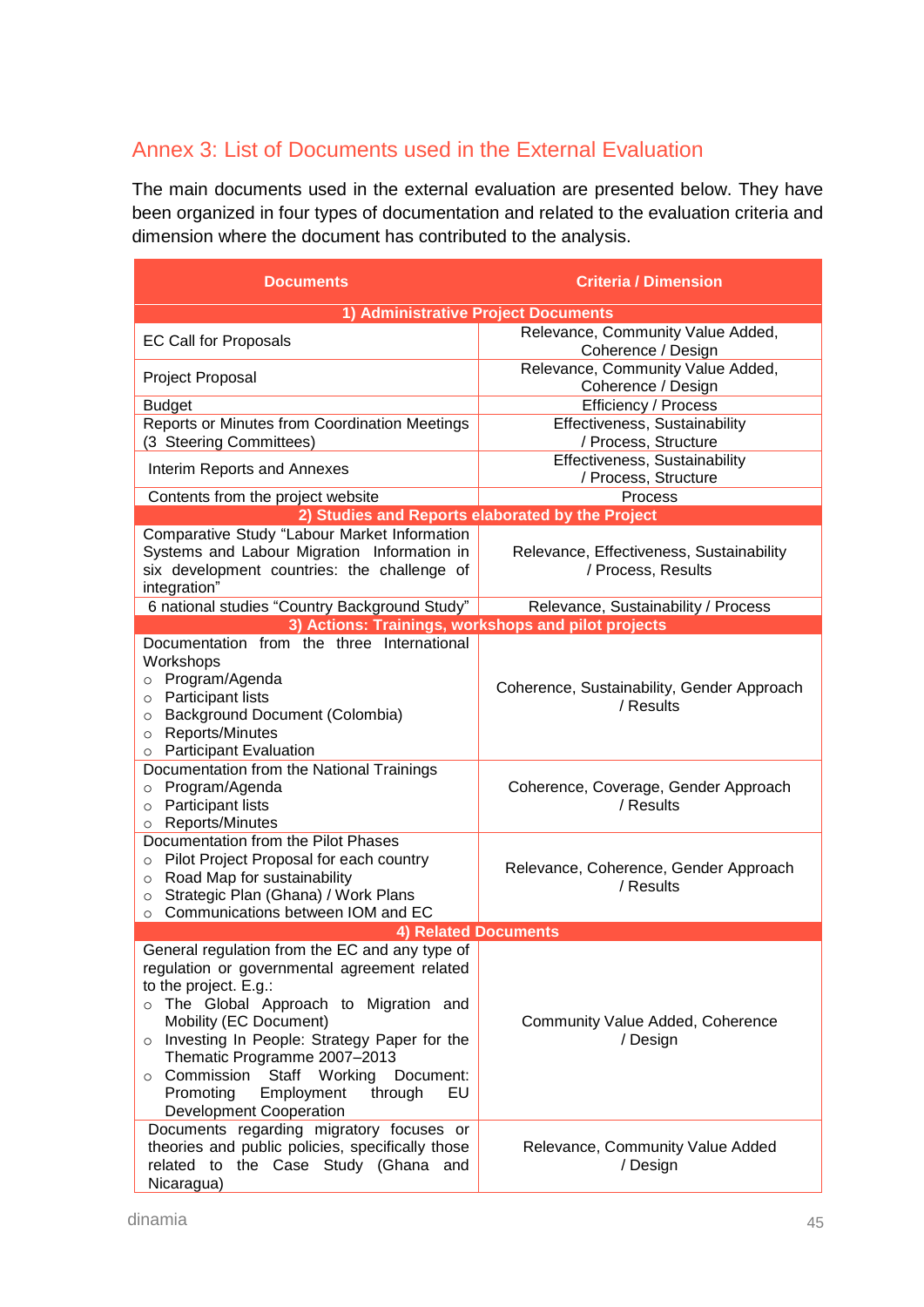## Annex 4: List of Key Informants

The following table presents the key stakeholders interviewed for the external evaluation, specifying the number and profile of the informants.

| Key Informants/Stakeholders involved |                 |                                                                                                          |  |
|--------------------------------------|-----------------|----------------------------------------------------------------------------------------------------------|--|
|                                      |                 | Nr. of interviews: 16 interviews carried out (15 interviews were planned)                                |  |
|                                      | <b>Brussels</b> | $\Rightarrow$ (1) Olivier Grosjean - Responsible/Regional Office Coordinator, IOM in                     |  |
| $\Rightarrow$                        |                 | (1) Alba Riobo-Souto - Responsible for the Project at the EC (DEVCO D3)                                  |  |
| $\Rightarrow$                        |                 | (7) IOM National Offices (Program Manages and/or Program Assistants in each<br>one of the six countries) |  |
|                                      | O               | Robert Natiello and Donna Cabrera - IOM Colombia (1 interview<br>together)                               |  |
|                                      | $\circ$         | Sofía Salas - IOM Costa Rica                                                                             |  |
|                                      | O               | Kojo Wilmot - IOM Ghana                                                                                  |  |
|                                      | $\circ$         | Carmen Zepeda and Alexandra Bonnie - IOM Nicaragua (2 separate<br>interviews)                            |  |
|                                      | $\circ$         | Taibatou Sidibe - IOM Senegal                                                                            |  |
|                                      | $\circ$         | Francesco Carella and Shiraz Jerbi - IOM Tunisia (1 interview<br>together)                               |  |
|                                      |                 | (1) Interview with Expert for Component 1, Comparative Study:                                            |  |
|                                      | $\circ$         | Iván Martín Martín (Key Expert/Team Leader)                                                              |  |
| $\Rightarrow$                        |                 | (6) interviews with civil servants in each one of the countries, all patricians and                      |  |
|                                      |                 | involved in the International Workshops, National Trainings and Pilot Phases                             |  |
|                                      | $\circ$         | Néstor Ordúz Cárdenas from Colombia                                                                      |  |
|                                      | $\circ$         | Johnny Ruiz from Costa Rica                                                                              |  |
|                                      | $\circ$         | Eugene Korletey from Ghana                                                                               |  |
|                                      | $\circ$         | Martha Olivia Gutiérrez from Nicaragua                                                                   |  |
|                                      | $\circ$         | Rokhaya Niang Thiaw from Senegal                                                                         |  |
|                                      | $\circ$         | Fatma Moussa from Tunisia                                                                                |  |

**Method for Analysis:** Transcription of the interviews and qualitative analysis of the information. Online interviews (Skype and telephone)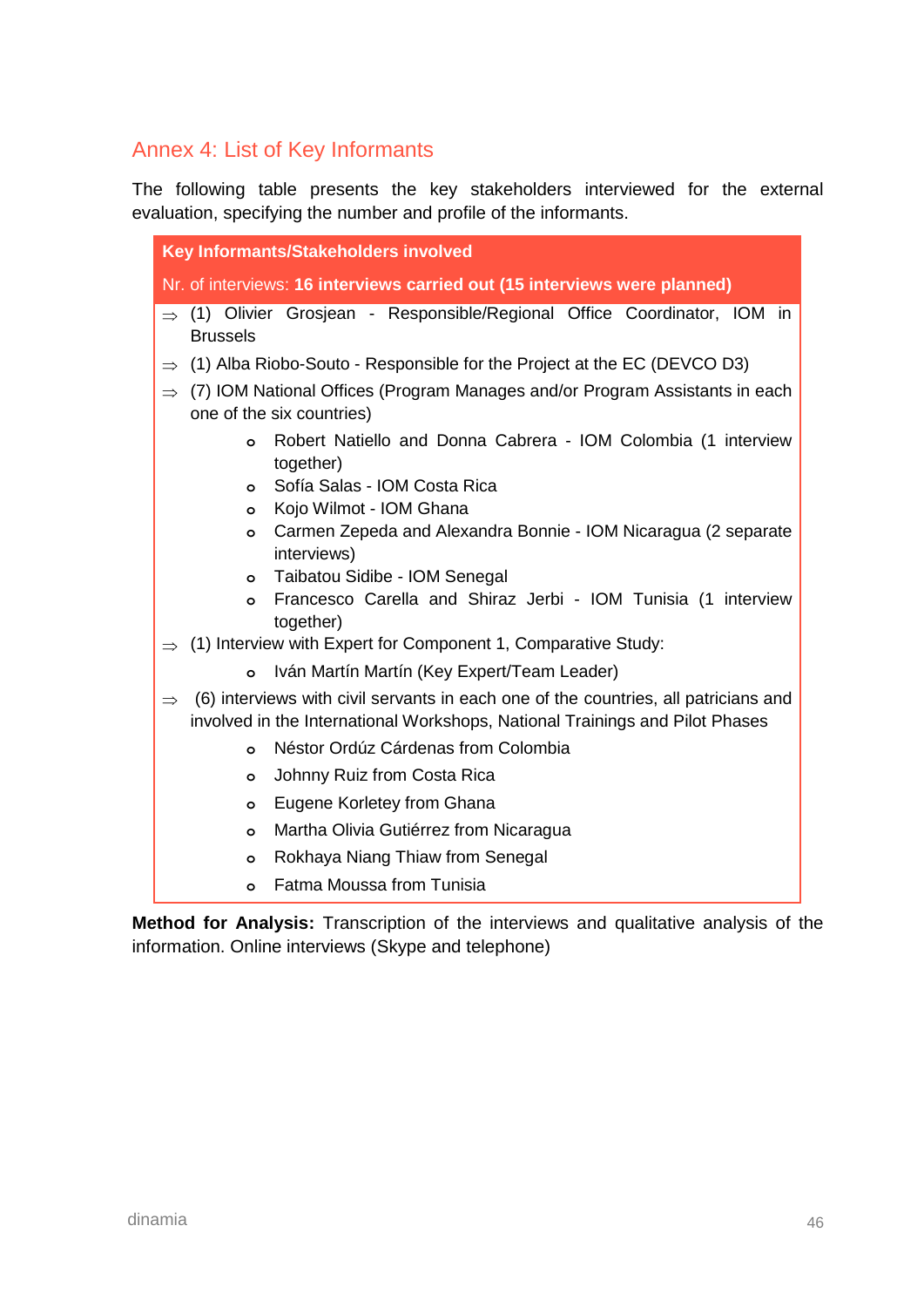## Annex 5: Case Study Fact Sheet

| <b>TERRITORIO</b>      | <b>TÉCNICA</b>                                                                 | <b>Nº PARTICIPANTES</b> |
|------------------------|--------------------------------------------------------------------------------|-------------------------|
| Ghana and<br>Nicaragua | Qualitative                                                                    | 5                       |
|                        | <b>Semi-structured interviews</b>                                              |                         |
|                        | Interviews have been done in both countries subjected to the Case Study,       |                         |
| In Ghana:<br>➤         |                                                                                |                         |
| $\circ$                | Kojo Wilmot - IOM Ghana                                                        |                         |
| $\circ$                | Eugene Korletey - Labour Department and co-author of the                       |                         |
|                        | Strategic Plan for the Labour Department in Ghana                              |                         |
| $\circ$                | Iván Martín - consultant and co-author of the Strategic Plan for the           |                         |
|                        | Labour Department in Ghana                                                     |                         |
| In Nicaragua:<br>➤     |                                                                                |                         |
| $\circ$                | Alexandra Bonnie - IOM Nicaragua                                               |                         |
| $\circ$                | Martha Olivia Gutiérrez - Ministry of Foreign Relations, Nicaragua             |                         |
| ▶                      | Two more interviews were foreseen with one more civil servant in each          |                         |
|                        | country. These were not considered necessary, given the                        |                         |
|                        | characteristics of the participants interviewed in each country, and the       |                         |
|                        | information obtained in the contrast workshop in Nicaragua.                    |                         |
|                        | The interviewees were selected in close coordination with the IOM technical    |                         |
|                        | offices in each one of the countries.                                          |                         |
|                        | <b>Documental Revision</b>                                                     |                         |
|                        | The IOM technical office in each country has provided the relevant information |                         |
|                        | and documentation for the Study.                                               |                         |
| $\circ$                | Pilot Project Proposal, presented to the EC                                    |                         |
| $\circ$                | Strategic Plan 2013-2016 - Ghana                                               |                         |
| $\circ$                | Project Draft "Reactivating and Strengthening the Labour                       |                         |
|                        | Migration Information System" - Nicaragua                                      |                         |
| $\circ$                | Meeting and Workshop Programs / Agendas                                        |                         |

**Number of cases studied:** 2 (1 case in Maghreb/West Africa: Ghana and 1 case in Latin America: Nicaragua.

**Qualitative analysis of each case:** Documental review and interviews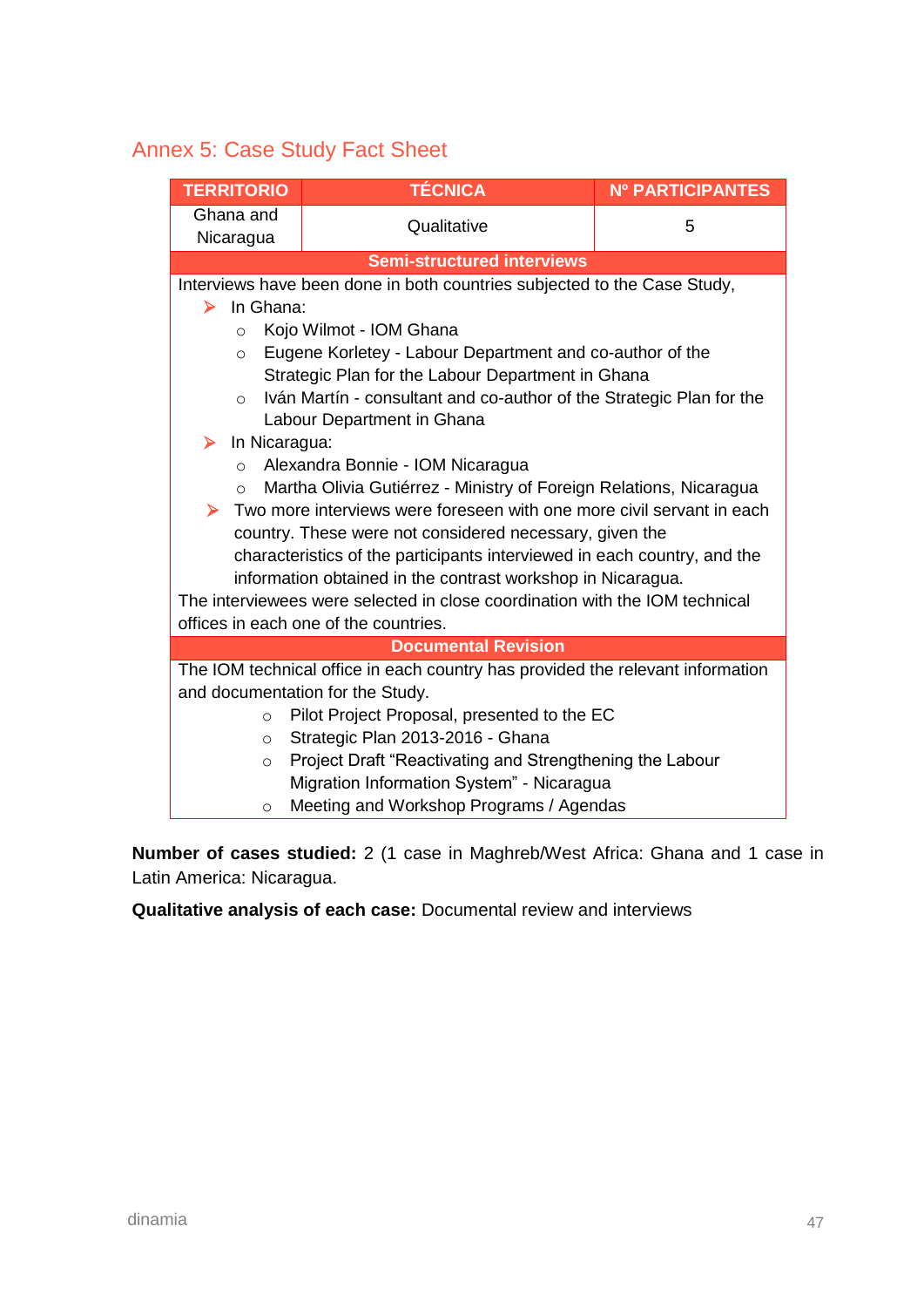## Annex 6: Participants of the Contrast Workshop in Nicaragua

The following table presents the 5 participants of the contrast workshop held in Managua, Nicaragua on the  $21<sup>st</sup>$  of February 2013, in coordination with the IOM in Nicaragua.

| <b>TERRITORY</b>             | <b>STAKEHOLDERS</b>                                                             | <b>Nr. PARTICIPANTS</b>                                               |
|------------------------------|---------------------------------------------------------------------------------|-----------------------------------------------------------------------|
| 1 LAC country<br>(Nicaragua) | Specialists and responsible of<br>migration and labour market in the<br>country | 5                                                                     |
| Nr.                          | <b>Name</b>                                                                     | <b>Position</b>                                                       |
| 1.                           | Alexandra Bonnie                                                                | Coordinator, Migration<br>Management Unit,<br><b>IOM Nicaragua</b>    |
| 2.                           | Martha Olivia Gutiérrez Vega                                                    | <b>Migration Issues</b><br>Directorate, Consular<br>Direction, MINREX |
| 3.                           | Hellen Montenegro                                                               | Consular Directorate,<br><b>Expert in Consular</b><br>Affairs, MINREX |
| 4.                           | Edgard Acevedo C.                                                               | <b>DGME</b>                                                           |
| 5.                           | <b>Delia Torres</b>                                                             | Assistant to the<br>General Director,<br><b>DGME</b>                  |

**Unit for Analysis:** Material created in the workshop

**Method:** Observation and Analysis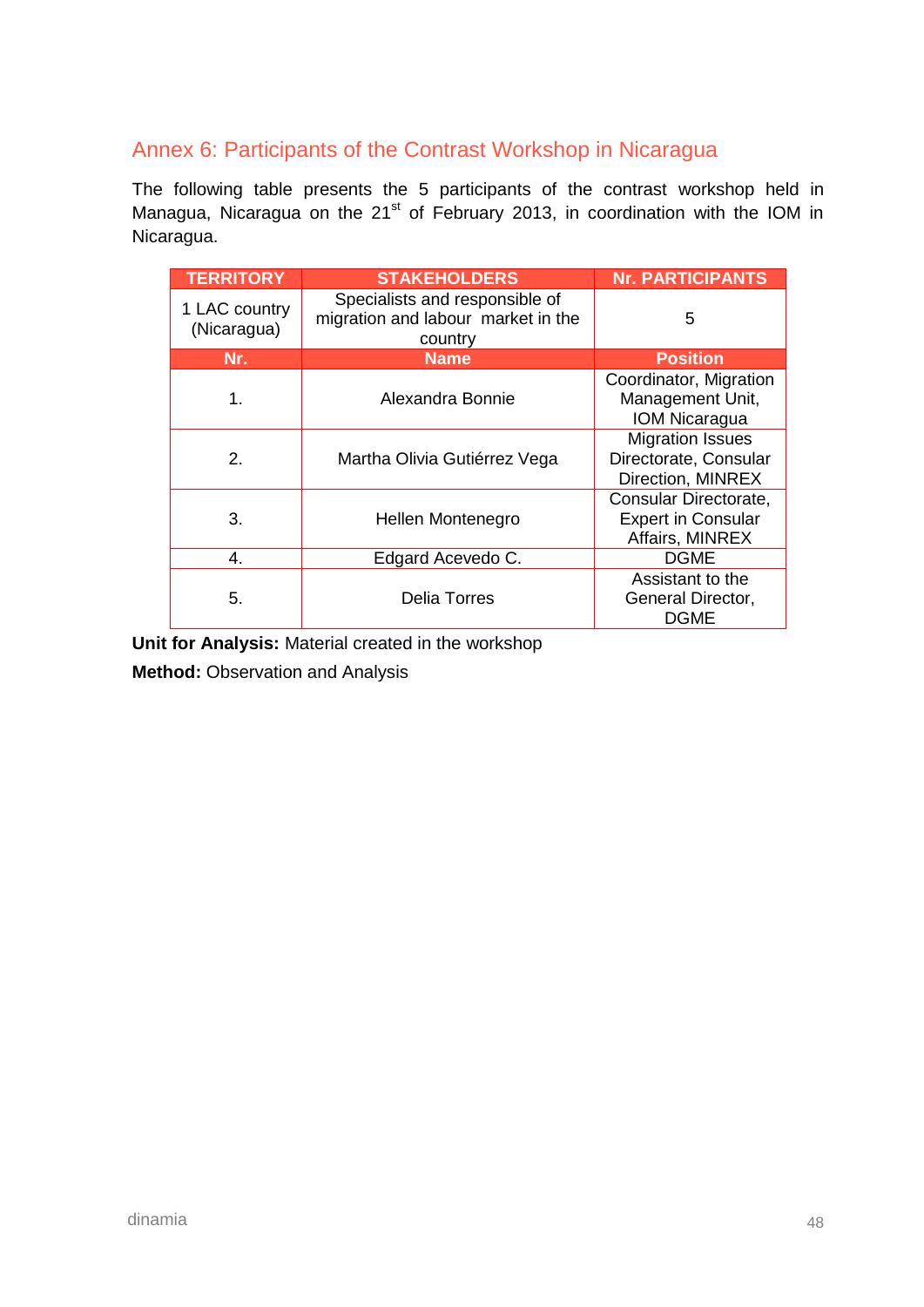### Annex 7: Evaluation Matrix

| <b>CRITERIA: RELEVANCE</b> |                                                                                                                                                       |                                                                                                                                                                                                                                                                          |                                                                    |
|----------------------------|-------------------------------------------------------------------------------------------------------------------------------------------------------|--------------------------------------------------------------------------------------------------------------------------------------------------------------------------------------------------------------------------------------------------------------------------|--------------------------------------------------------------------|
| <b>Dimension</b>           | <b>Evaluation Question</b>                                                                                                                            | Indicators                                                                                                                                                                                                                                                               | <b>Source</b>                                                      |
| Design                     | R.1. Is the diagnosis made by the<br>identification of the LMIS Project<br>correct?                                                                   | R.1.1. Degree of adaptation of the Project objectives to the<br>needs of the participants.<br>R.1.2. Degree of adjustment of the diagnosis made to the<br>reality of the context.<br>R.1.3. Degree of participation of all the stakeholders in the<br>initial diagnosis. | Documental review<br><b>Interviews</b><br><b>Contrast Workshop</b> |
| Design                     | R.2. Have the institutional needs and<br>capacities of countries' migration<br>policies been taken into account in the<br>design of the LMIS Project? | R.2.1. Degree of adjustment of the intervention proposals to<br>the institutional needs and capacities.                                                                                                                                                                  | Documental review<br><b>Interviews</b><br><b>Contrast Workshop</b> |
| Design                     | R.3. Was there clarity and precision in<br>the identification and definition of the<br>problems?                                                      | R.3.1. Assessment of the identification's and definition's<br>adequacy to the problem.                                                                                                                                                                                   | Documental review<br><b>Interviews</b>                             |
| Design<br><b>Structure</b> | R.4. To what extent has the Project<br>taken into account the socio-political<br>context in its design and development?                               | R.4.1. Degree to which the Project design adapts to the<br>socio-political context.<br>R.4.2. Degree to which the development of the Project<br>adapts to the socio-political context.                                                                                   | Documental review<br>Interviews<br><b>Contrast Workshop</b>        |
| Process<br>Results         | R.5. Are there steps being taken<br>towards a proper ownership of the<br>Project in the 6 countries?                                                  | R.5.1. Assessment of the Project objectives and planning in<br>regard to ownership.                                                                                                                                                                                      | Documental review<br>Interviews<br>Contrast Workshop               |
| Design<br>Process          | R.6. Was the project design adapted to<br>external factors? How are the socio-<br>political and economic changes being<br>taken into account?         | R.6.1. Degree of flexibility and lability of the design to<br>changes in the context.<br>R.6.2. Degree of prospective lability of the project to social,<br>cultural and economic changes.                                                                               | Documental review<br>Interviews                                    |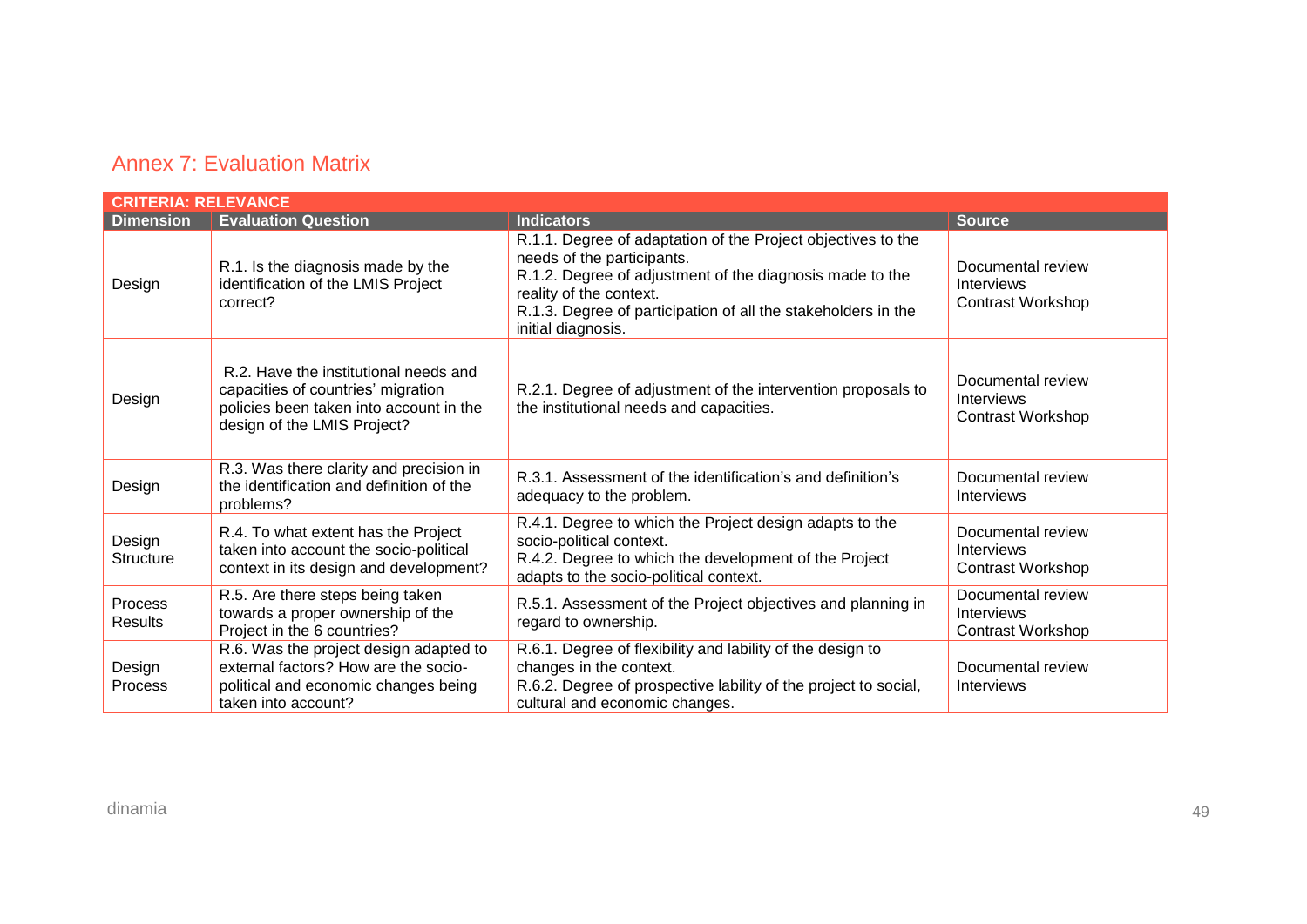| <b>CRITERIA - COHERENCE/COMPLEMENTARITY</b> |                                                                                                                                                                               |                                                                                                                              |                                                      |  |
|---------------------------------------------|-------------------------------------------------------------------------------------------------------------------------------------------------------------------------------|------------------------------------------------------------------------------------------------------------------------------|------------------------------------------------------|--|
| <b>Dimension</b>                            | <b>Evaluation Question</b>                                                                                                                                                    | <b>Indicators</b>                                                                                                            | <b>Source</b>                                        |  |
| Design                                      | C.1 Does the LMIS Project correspond<br>to EU priorities?                                                                                                                     | C.1.1. Degree of coherence between project objectives and<br>EU migration and development policies.                          | Documental review<br>Interviews                      |  |
| <b>Process</b><br><b>Results</b>            | C.2. To what extent has the institutional<br>collaboration and the management<br>mechanisms provided by the IOM<br>contributed to reaching the foreseen<br>results?           | C.2.1. Degree to which the IOM organizational structure<br>coincide with the priorities of the LMIS Project.                 | Documental review<br>Interviews                      |  |
| <b>Process</b><br><b>Results</b>            | C.3. Has the LMIS Project contributed to<br>achieving the overall objective that it<br>was guided by? Have the specific<br>objectives been reached in the four<br>components? | C.3.1. Degree to which the overall and specific objectives are<br>reached in each one of the four components.                | Documental review<br>Interviews                      |  |
| Process<br><b>Results</b>                   | C.4. What measures have been taken in<br>the Project to strengthen the institutional<br>capacities?                                                                           | C.4.1. Assessment of the adopted measures in relation to<br>institutional strengthening in the 6 countries.                  | Documental review<br>Interviews<br>Contrast Workshop |  |
| Design<br><b>Process</b>                    | C.5 Have the development strategies<br>and programmes of the six countries<br>been taken into account in the Project<br>design and process?                                   | C.5.1. Degree to which the Project adapts to the<br>development strategies and programmes of the 6 participant<br>countries. | Documental review<br>Interviews                      |  |
| Design                                      | C.6. To what extent does the Project<br>correspond to the objectives of the<br>Thematic Programme "Investing in<br>People" from which it is financed?                         | C.6.1. Degree of correlation between the Project objectives<br>and the thematic programme.                                   | Documental review<br><b>Interviews</b>               |  |

| <b>CRITERIO: COMMUNITY VALUE ADDED!</b> |                            |                              |  |
|-----------------------------------------|----------------------------|------------------------------|--|
| <b>Dimension</b>                        | <b>Evaluation Question</b> | $\sim$ . The state of $\sim$ |  |

dinamia 50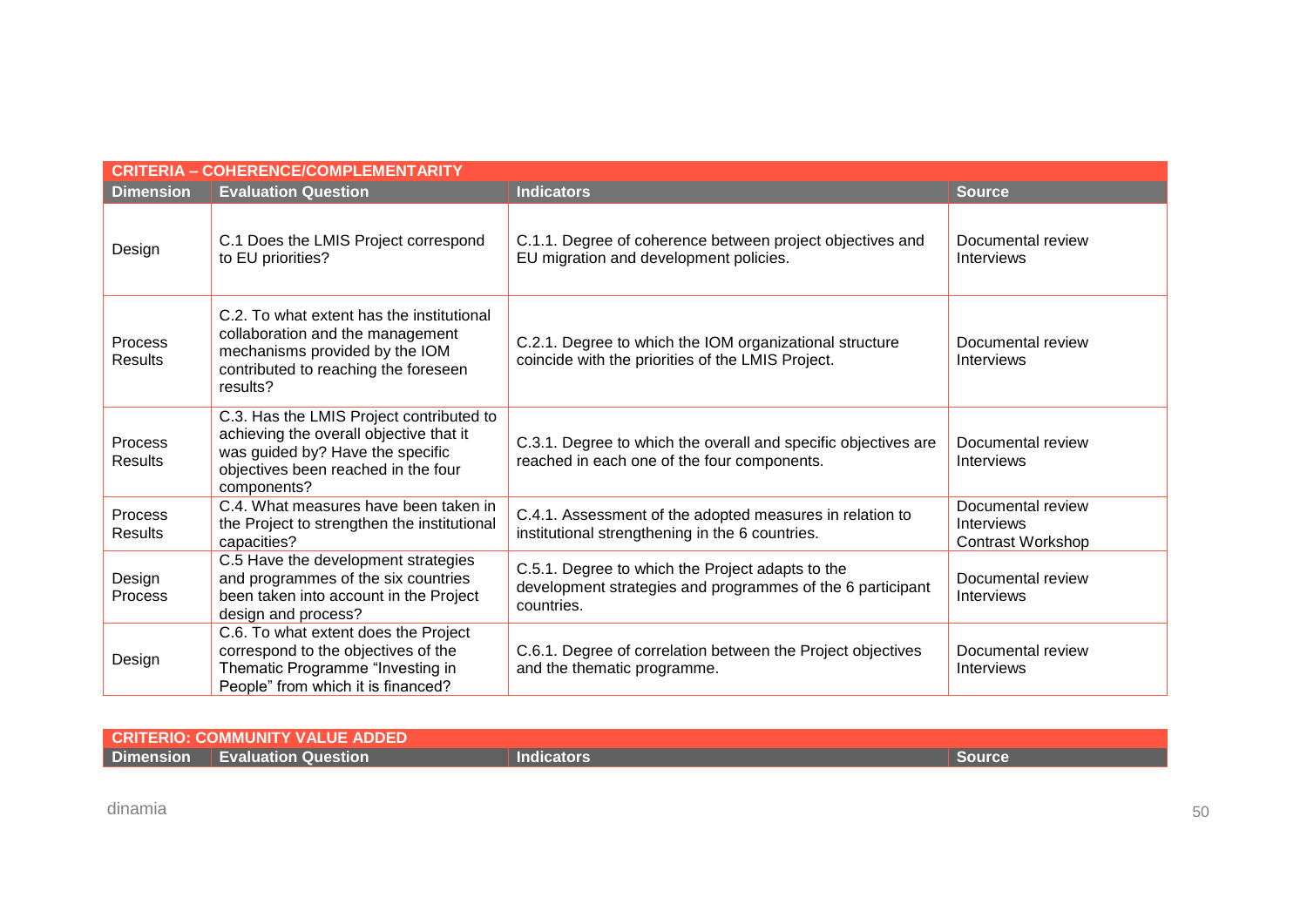| <b>CRITERIO: COMMUNITY VALUE ADDED</b> |                                                                                                                                                                  |                                                                                                                                |                                                                           |  |
|----------------------------------------|------------------------------------------------------------------------------------------------------------------------------------------------------------------|--------------------------------------------------------------------------------------------------------------------------------|---------------------------------------------------------------------------|--|
| <b>Dimension</b>                       | <b>Evaluation Question</b>                                                                                                                                       | <b>Indicators</b>                                                                                                              | <b>Source</b>                                                             |  |
| <b>Process</b><br><b>Results</b>       | C.V.1. In what way do the different<br>partners and participants judge the<br>contribution made by the EC in what<br>regards migratory cooperation and<br>LMIS?  | C.V.1.1. Assessment of the EC contribution to the objectives<br>and aims of the Project.                                       | Documental review<br><b>Interviews</b>                                    |  |
| <b>Structure</b>                       | C.V.2. To what extent do the Project<br>objectives correspond to the priorities of<br>the EC?                                                                    | C.V.2.1. Level of coherence and correspondence between<br>EC migration policies and priorities and LMIS Project<br>objectives. | Documental review<br>Interviews                                           |  |
| <b>Structure</b>                       | C.V.3. In what way does the Project<br>structure with its four components<br>contribute to strengthening the<br>institutional capacities on labour<br>migration? | C.V.3.1 Assessment of the structure's added value to<br>strengthen capacities.                                                 | Documental review<br><b>Interviews</b><br>Contrast Workshop<br>Case Study |  |

| <b>CRITERIO: EFFICIENCY</b>  |                                                                                                                                                                        |                                                                                                                    |                                                      |
|------------------------------|------------------------------------------------------------------------------------------------------------------------------------------------------------------------|--------------------------------------------------------------------------------------------------------------------|------------------------------------------------------|
| <b>Dimension</b>             | <b>Evaluation Question</b>                                                                                                                                             | <b>Indicators</b>                                                                                                  | <b>Source</b>                                        |
| Process                      | EF.1. Have the budget, schedule and<br>estimated times been respected in the<br>LMIS Project for each one of the four<br>components?                                   | EF.1.1. Variation between approved and executed budgets<br>EF.1.2. Variation between schedule and estimated times. | Documental review<br><b>Interviews</b><br>Case Study |
| Process<br><b>Structures</b> | EF.2. What synergies can be found<br>between institutions? Is the exchange of<br>experiences being favoured?                                                           | EF.2.1. Number and type of exchanges produced.<br>EF.2.2. Number and type of successful cases.                     | Documental review<br><b>Interviews</b>               |
| <b>Process</b><br>Results    | EF.3. To what extent have the<br>collaboration between stakeholders and<br>the existing management mechanisms<br>aided in the achievement of the<br>estimated results? | EF.3.1. Degree to which the management tools adjust to the<br>estimated results.                                   | Documental review<br><b>Interviews</b>               |
| <b>Process</b>               | EF.4. Are the results obtained to date<br>adequate in relation to the calendar and                                                                                     | EF.4.1 Degree of the relation estimated resources/results -<br>obtained resources/results.                         | Documental review<br><b>Interviews</b>               |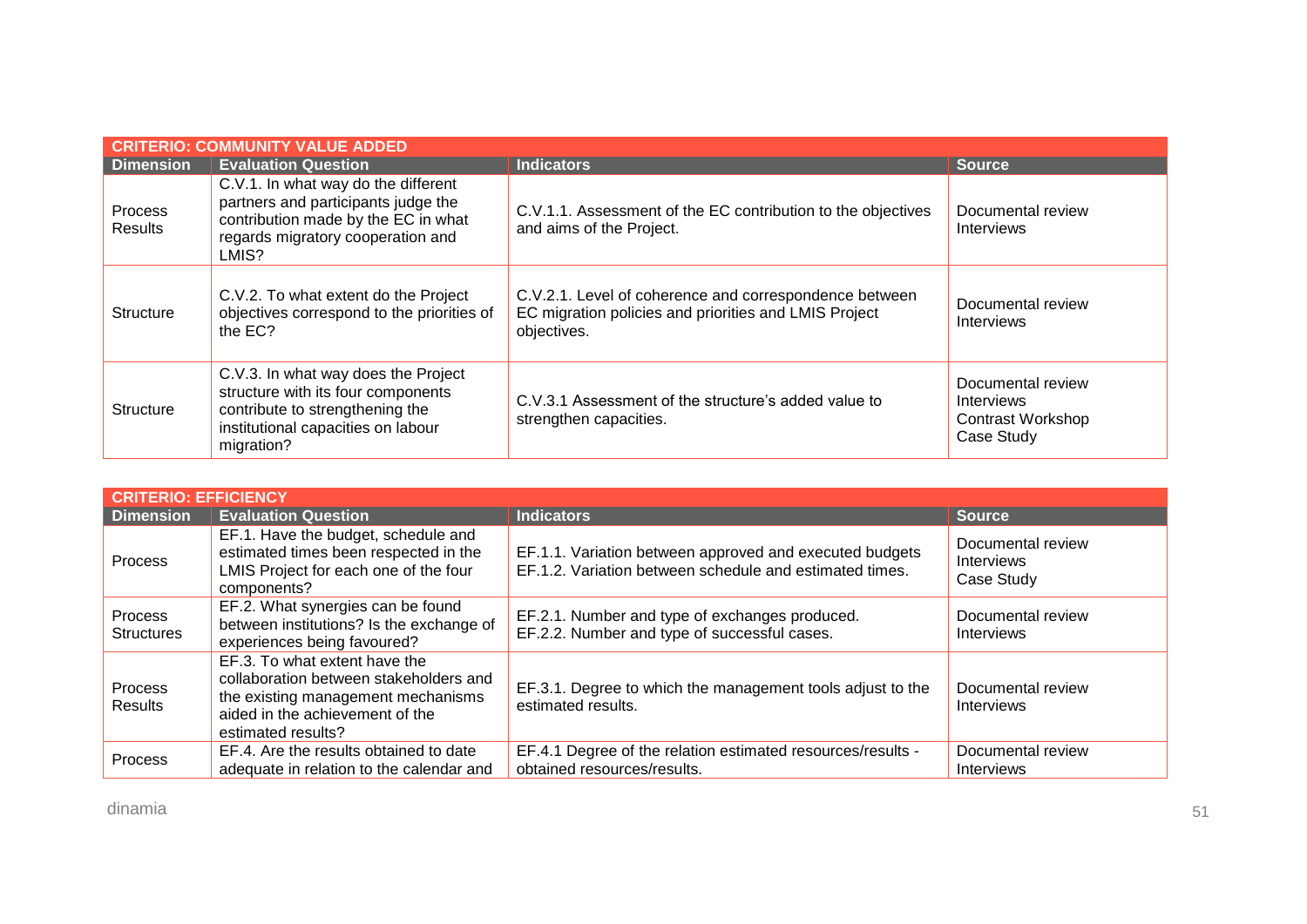| <b>CRITERIO: EFFICIENCY</b> |                                                   |                   |        |  |
|-----------------------------|---------------------------------------------------|-------------------|--------|--|
| <b>Dimension</b>            | $\blacksquare$ Evaluation Question $\blacksquare$ | <b>Indicators</b> | Source |  |
|                             | $\sim$<br>the resources used?                     |                   |        |  |

| <b>CRITERIO: EFFECTIVENESS</b> |                                                                                                                                                               |                                                                                                                                                                                                                   |                                                                           |
|--------------------------------|---------------------------------------------------------------------------------------------------------------------------------------------------------------|-------------------------------------------------------------------------------------------------------------------------------------------------------------------------------------------------------------------|---------------------------------------------------------------------------|
| <b>Dimension</b>               | <b>Evaluation Question</b>                                                                                                                                    | <b>Indicators</b>                                                                                                                                                                                                 | <b>Source</b>                                                             |
| Design                         | E.1. Do the actions carried out<br>correspond with the initial objectives or<br>have there been variations?                                                   | E.1.1. Degree to which the actions carried out correspond<br>with the initial objectives established in the design of the<br>Project.<br>E.1.2. Type of variations in the activities that have been<br>developed. | Documental review<br>Interviews                                           |
| Design                         | E.2. Are the criteria used for the<br>selection of participants adequate?<br>What is their capacity of ownership and<br>multiplication of the lessons learnt? | E.2.1. Degree to which the criteria adapt to the needs and<br>potentialities of the meta population.<br>E.2.2. Degree of adequacy with processes of multiplication<br>and ownership.                              | Documental review<br>Interviews<br><b>Contrast Workshop</b>               |
| <b>Results</b>                 | E.3. Have the expected results,<br>according to the Project planning, been<br>reached?                                                                        | E.3.1. Degree of correspondence between achieved results<br>and the expected results according to the Project planning.                                                                                           | Documental review<br>Interviews                                           |
| Process                        | E.4. To what extent do the institutions<br>participate in the application and<br>management of the intervention?                                              | E.4.1. Degree of implication and participation of the<br>stakeholders and participants.<br>E.4.2. Level of learning among the participant entities in<br>terms of participative organization.                     | Documental review<br>Interviews<br><b>Contrast Workshop</b>               |
| Results                        | E.5. Have any unforeseen effects been<br>detected?                                                                                                            | E.5.1. Type of unforeseen effects, by type of effects and<br>implicated population group.                                                                                                                         | Documental review<br>Interviews<br><b>Contrast Workshop</b>               |
| <b>Process</b>                 | E.6. Is the intervention methodology the<br>most adequate to reach the expected<br>results and objectives?                                                    | E.6.1. Degree of methodological adequacy in terms of<br>implication and participation among the stakeholders and the<br>participant population.                                                                   | Documental review<br><b>Interviews</b><br><b>Contrast Workshop</b>        |
| Process<br><b>Results</b>      | E.7. Are the Pilot Phases adequate to<br>reach the expected results?                                                                                          | E.7.1 Degree to which the design of the Pilot Phases adapt to<br>the objective of the Project.                                                                                                                    | Documental review<br>Interviews<br><b>Contrast Workshop</b><br>Case Study |
| Process<br><b>Structure</b>    | E.8 How have the specific measures of<br>the Project been developed to                                                                                        | E.8.1 Type and characteristic of the specific measures for the<br>strengthening of institutional capacities.                                                                                                      | Documental review<br>Interviews                                           |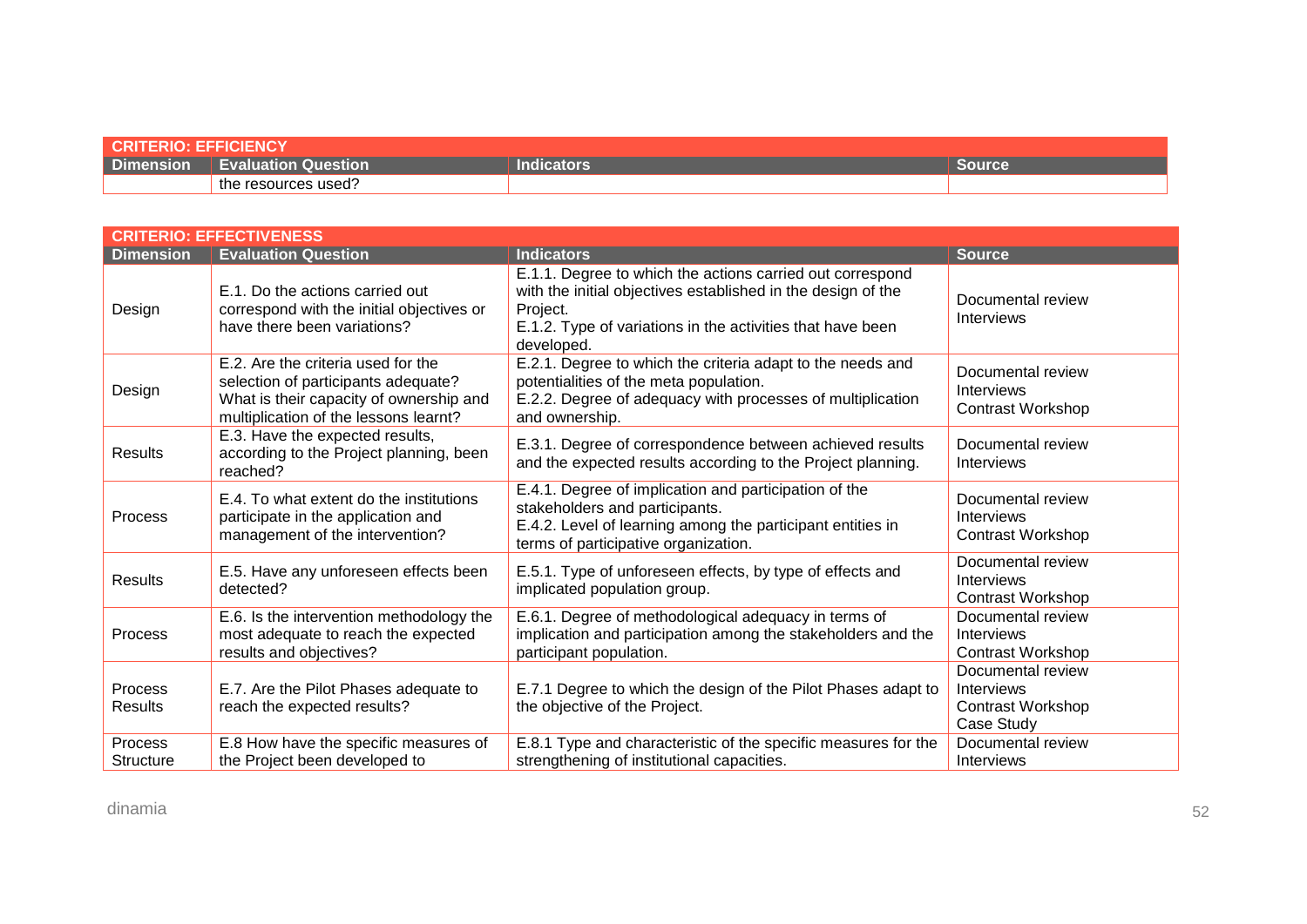| <b>CRITERIO: EFFECTIVENESS</b> |                                            |            |                   |  |  |
|--------------------------------|--------------------------------------------|------------|-------------------|--|--|
|                                | <b>Dimension   Evaluation Question</b>     | Indicators | <b>Source</b>     |  |  |
|                                | strengthen the institutional capacities of |            | Contrast Workshop |  |  |
|                                | the beneficiary countries?                 |            |                   |  |  |

| <b>CRITERIA: SUSTAINABILITY/ VIABILITY</b> |                                                                                                                                                                     |                                                                                                                                               |                                                             |  |  |  |
|--------------------------------------------|---------------------------------------------------------------------------------------------------------------------------------------------------------------------|-----------------------------------------------------------------------------------------------------------------------------------------------|-------------------------------------------------------------|--|--|--|
|                                            | <b>Dimension Evaluation Question</b>                                                                                                                                | <b>Indicators</b>                                                                                                                             | <b>Source</b>                                               |  |  |  |
| <b>Results</b>                             | S.1. Have agreements been made with<br>the authorities or other stakeholders in<br>order to guarantee the sustainability once<br>the external support is withdrawn? | S.1.1. Assessment of the stakeholders regarding the<br>existence of synergies or complementarities with<br>local/regional migration policies. | Documental review<br>Interviews                             |  |  |  |
| Process                                    | S.2. How will the effects be maintained<br>once the LMIS Project finishes?                                                                                          | S.2.1. Number, type, characteristic and conditions for the<br>functioning of stable structures that will maintain once the<br>Project ends.   | Documental review<br>Interviews<br><b>Contrast Workshop</b> |  |  |  |
| <b>Results</b>                             | S.3. Are the Pilot Phases transferable to<br>other institutions and countries?                                                                                      | S.3.1. Assessment of the stakeholders regarding the<br>transferability of the Pilot Phases.                                                   | Documental review<br><b>Interviews</b><br>Case Study        |  |  |  |

| <b>CRITERIO: COVERAGE</b> |                                                                                                                           |                                                                                                                                                                                                                                                       |                                 |  |  |  |  |
|---------------------------|---------------------------------------------------------------------------------------------------------------------------|-------------------------------------------------------------------------------------------------------------------------------------------------------------------------------------------------------------------------------------------------------|---------------------------------|--|--|--|--|
| <b>Dimension</b>          | <b>Evaluation Question</b>                                                                                                | <b>Indicators</b>                                                                                                                                                                                                                                     | <b>Source</b>                   |  |  |  |  |
| Design                    | CO.1. Have the criteria used in the<br>selection of the partner organization and<br>the geographical areas been adequate? | CO.1.1. Type of criteria used to select the partner<br>organizations and geographical areas of action.<br>CO.1.2. Assessment of the stakeholders regarding the<br>adequacy of the criteria to select partner organizations and<br>geographical areas. | Documental review<br>Interviews |  |  |  |  |

| CRITERIO: GENDER APPROACH AND INTERSECCIONALITY |                                       |                                                             |                   |  |  |
|-------------------------------------------------|---------------------------------------|-------------------------------------------------------------|-------------------|--|--|
|                                                 | Dimension Evaluation Question         | <b>Indicators</b>                                           | <b>Source</b>     |  |  |
| Structure                                       | GI.1. How has the LMIS Project        | GI.1.1. Existence of a diagnosis about the differences      | Documental review |  |  |
|                                                 | approached gender inequality? Did the | between women and men, youth and adults, in their situation | Interviews        |  |  |

dinamia 53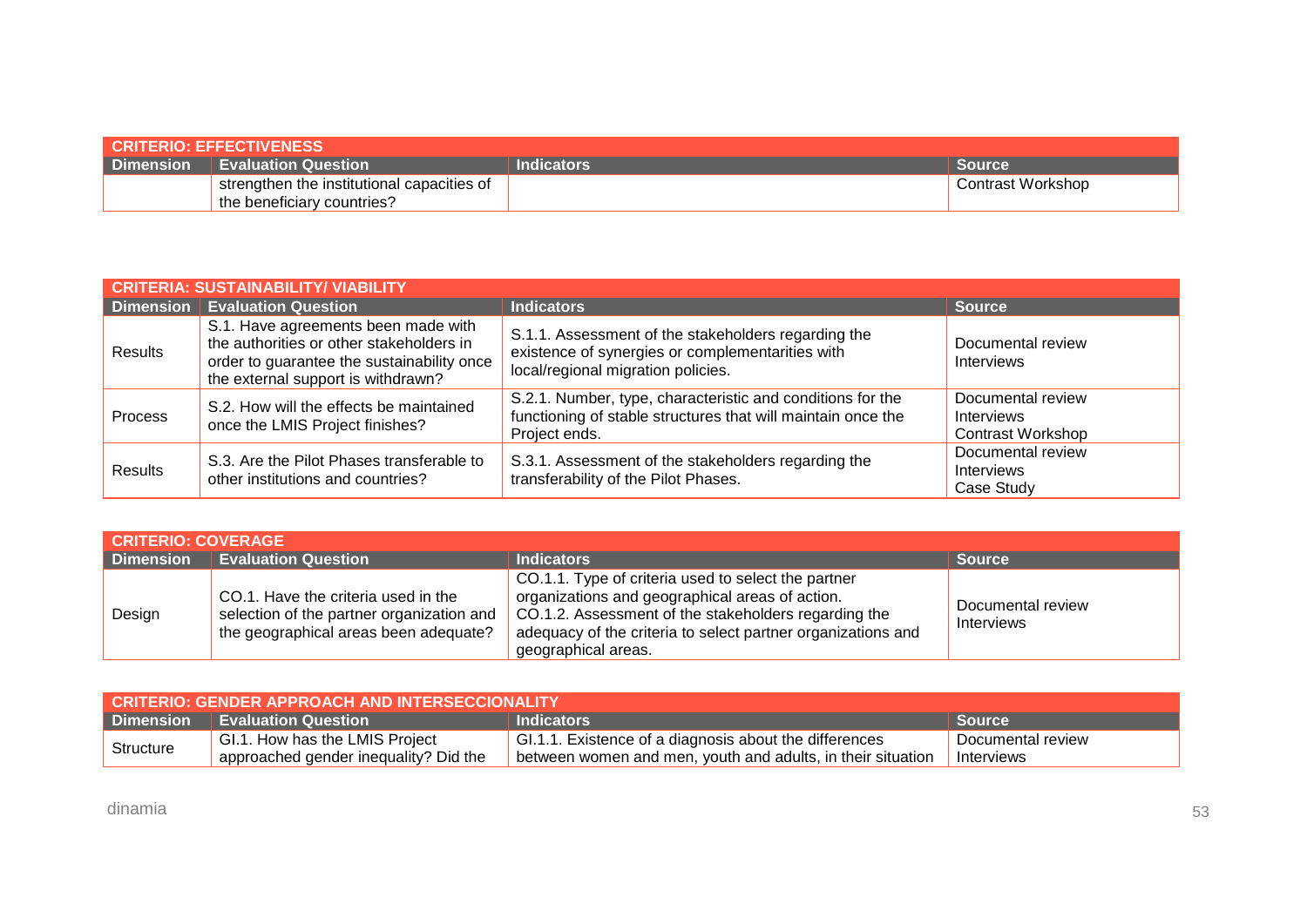| <b>GENDER APPROACH AND INTERSECCIONALITY</b><br><b>CRITERIO:</b> |                                                                                                                                         |                                                                                                                                                                                                                                                   |                                                                           |  |  |  |  |
|------------------------------------------------------------------|-----------------------------------------------------------------------------------------------------------------------------------------|---------------------------------------------------------------------------------------------------------------------------------------------------------------------------------------------------------------------------------------------------|---------------------------------------------------------------------------|--|--|--|--|
| <b>Dimension</b>                                                 | <b>Evaluation Question</b>                                                                                                              | <b>Indicators</b>                                                                                                                                                                                                                                 | <b>Source</b>                                                             |  |  |  |  |
|                                                                  | design and implementation of the<br>Project take the differences in situation<br>and possibility between women and men<br>into account? | and possibilities to participate in the LMIS Project.                                                                                                                                                                                             | <b>Contrast Workshop</b><br>Case Study                                    |  |  |  |  |
| <b>Structure</b>                                                 | GI.2. Has female representation been<br>taken into account in the Project's<br>activities?                                              | GI.2.1. Number of women participating in the activities in<br>relation to the nr of women affected by the Project.<br>GI.2.2. Number of women participating in the activities in<br>relation to the total amount of female participants possible. | Documental review<br><b>Interviews</b><br>Contrast Workshop<br>Case Study |  |  |  |  |
| Results                                                          | GI.3. What advances, in terms of<br>equality have been produced in the<br>spheres where the Project intervened?                         | GI.3.1 Type of advances in terms of equality that have been<br>produced in the intervention spheres of the Project.                                                                                                                               | Documental review<br>Interviews<br>Contrast Workshop<br>Case Study        |  |  |  |  |
| Results                                                          | GI.4. How was the work structured to<br>secure the correct collection of migratory<br>data that is disaggregated by sex?                | GI.4.1 Register of the data collected.                                                                                                                                                                                                            | Documental review<br>Interviews<br>Case Study                             |  |  |  |  |

|                   | <b>CRITERIO: IMPACTO<sup>13</sup></b>                                                  |                                                                                                                                                                                                        |                                                                           |  |  |  |  |
|-------------------|----------------------------------------------------------------------------------------|--------------------------------------------------------------------------------------------------------------------------------------------------------------------------------------------------------|---------------------------------------------------------------------------|--|--|--|--|
| <b>Dimension</b>  | <b>Evaluation Question</b>                                                             | <b>Indicators</b>                                                                                                                                                                                      | <b>Source</b>                                                             |  |  |  |  |
| Results           | I.1. Have the expected results of the<br>LMIS Project been achieved?                   | 1.1.1. Assessment of the expected actions and the achieved<br>results.<br>I.1.2. Degree of achievement of results.<br>I.1.3. Degree of identification of unexpected results and<br>unforeseen effects. | Documental review<br><b>Interviews</b>                                    |  |  |  |  |
| Design<br>Results | I.2. Have the countries' institutional<br>capacities on labour migration<br>increased? | 1.2.1 Assessment of the identified indicators that allow the<br>measurement of an increase in the institutional capacities on<br>labour migration.                                                     | Documental review<br>Interviews<br><b>Contrast Workshop</b><br>Case Study |  |  |  |  |

-

<sup>&</sup>lt;sup>13</sup> The actual impact assessment is impossible given that all the activities are not finished at the time of the evaluation. This criterion touches thus more upon Viability and Effectiveness.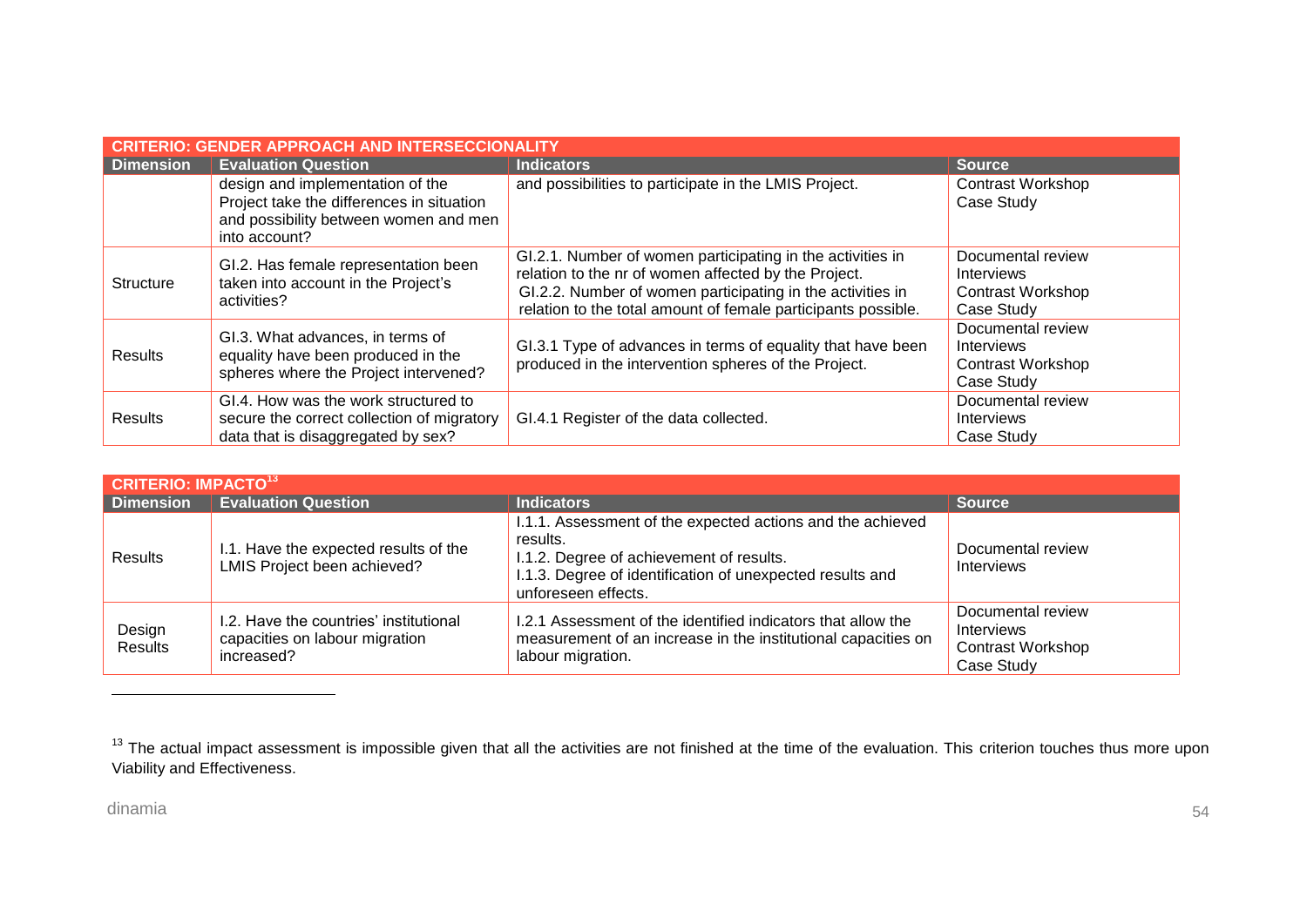| <b>CRITERIO: IMPACTO<sup>13</sup></b> |                                                                                                                                                |                                                                                                                                                                   |                                                                           |  |  |  |  |
|---------------------------------------|------------------------------------------------------------------------------------------------------------------------------------------------|-------------------------------------------------------------------------------------------------------------------------------------------------------------------|---------------------------------------------------------------------------|--|--|--|--|
| <b>Dimension</b>                      | <b>Evaluation Question</b>                                                                                                                     | <b>Indicators</b>                                                                                                                                                 | <b>Source</b>                                                             |  |  |  |  |
| Results<br>Process                    | I.3. Does the LMIS Project provide<br>significant change regarding the<br>management of migratory policy?                                      | I.3.1. Type of change identified in a medium term in the<br>priorities of the Project.<br>I.3.2. Degree to which the overall objectives have been<br>implemented. | Documental review<br>Interviews<br><b>Contrast Workshop</b><br>Case Study |  |  |  |  |
| <b>Results</b>                        | I.4. Have positive effects (expected and<br>unexpected) taken place among the<br>direct beneficiaries of the Project? And<br>negative effects? | I.4.1 Assessment of the effects (expected and unexpected)<br>by the beneficiaries.<br>I.4.2 Type of change identified among the direct<br>beneficiaries.          | Documental review<br>Interviews<br><b>Contrast Workshop</b><br>Case Study |  |  |  |  |

## Annex 8: Management response to the recommendations made in the External Evaluation

| Recommendation nº 1<br>Maintain ownership and a high participation among participants                                                                      |                                   |                           |                    |                                                                                                                           |            |  |  |
|------------------------------------------------------------------------------------------------------------------------------------------------------------|-----------------------------------|---------------------------|--------------------|---------------------------------------------------------------------------------------------------------------------------|------------|--|--|
| Response from the administration:                                                                                                                          |                                   |                           |                    |                                                                                                                           |            |  |  |
|                                                                                                                                                            |                                   |                           | <b>Monitoring:</b> |                                                                                                                           |            |  |  |
| <b>Key Action/s:</b>                                                                                                                                       | Period:                           | <b>Responsible Units:</b> | <b>Status:</b>     | Expected (or achieved) results or products:                                                                               | Comment/s: |  |  |
| 1.1 Establish a Strategic Plan<br>for the continuation of the<br>country initiatives.                                                                      | 6 months                          | <b>Partner countries</b>  |                    | Provide the necessary tools and guidelines for a<br>road map to guide future work.                                        |            |  |  |
| 1.2 Have regular meetings<br>with people participating in<br>the project.                                                                                  | Developm<br>ent of the<br>project | <b>IOM</b>                |                    | Constant feedback from the participants to<br>secure viability of the project.                                            |            |  |  |
| 1.3 Invite the partners in the<br>design of the project.                                                                                                   | Future<br>Projects                | <b>IOM</b>                |                    | Secure ownership of the project as well as<br>relevance, which will have positive aspects in all<br>the project's phases. |            |  |  |
| Recommendation nº 2<br>Facilitate, support and strengthen the exchange and the cooperation between countries with prior migration relations and agreements |                                   |                           |                    |                                                                                                                           |            |  |  |
| Response from the administration:                                                                                                                          |                                   |                           |                    |                                                                                                                           |            |  |  |
|                                                                                                                                                            |                                   |                           |                    | <b>Monitoring:</b>                                                                                                        |            |  |  |
| <b>Key Action/s:</b>                                                                                                                                       | Period:                           | <b>Responsible Units:</b> | Status:            | Expected (or achieved) results or products:                                                                               | Comment/s: |  |  |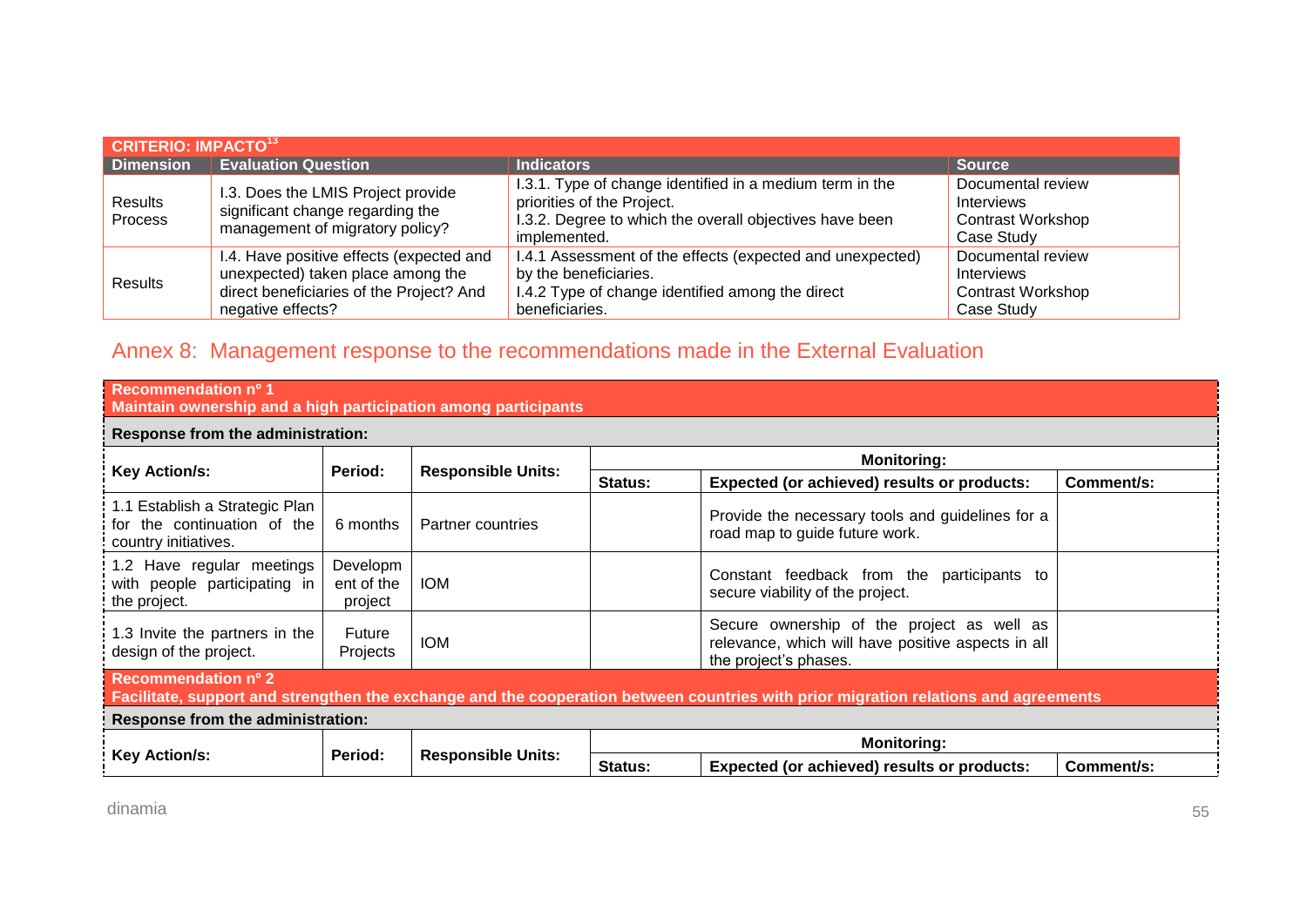| regional<br>Carry<br>out<br>2.1<br>conferences.                                                                                            | Developm<br>ent of the<br>project | IOM / EC                           |         | Contribute to increasing the knowledge obtained<br>through the exchange of best practices.<br>Lower costs in relation to<br>international<br>conferences where representatives from three<br>regions meet. |            |  |
|--------------------------------------------------------------------------------------------------------------------------------------------|-----------------------------------|------------------------------------|---------|------------------------------------------------------------------------------------------------------------------------------------------------------------------------------------------------------------|------------|--|
| 2.2 Establish an action plan<br>for mutual<br>learning<br>and<br>exchange of best practices                                                | Future<br>Projects                | <b>IOM</b>                         |         | Guarantee transference of good practices<br>applicability of the<br>knowledge<br>and<br>obtained.                                                                                                          |            |  |
| 2.3 Use permanent ICTs to<br>guarantee the exchange of<br>information                                                                      | 1-2 years                         | IOM / EC /<br>Partner<br>countries |         | Create the possibility to learn and catch both<br>practical and conceptual models and establish<br>mechanisms for replicability and transference.                                                          |            |  |
| Recommendation nº 3<br>Select participant countries with similar migratory dynamics and contexts                                           |                                   |                                    |         |                                                                                                                                                                                                            |            |  |
| Response from the administration:                                                                                                          |                                   |                                    |         |                                                                                                                                                                                                            |            |  |
| <b>Monitoring:</b>                                                                                                                         |                                   |                                    |         |                                                                                                                                                                                                            |            |  |
| <b>Key Action/s:</b>                                                                                                                       | Period:                           | <b>Responsible Units:</b>          | Status: | Expected (or achieved) results or products:                                                                                                                                                                | Comment/s: |  |
| 3.1 Improve the criteria for<br>selecting counties                                                                                         | Project<br>Design                 | IOM / EC                           |         | Secure the interest and need of collaboration<br>between participant countries.                                                                                                                            |            |  |
| 3.2 Select counties that are<br>more similar and have a<br>greater interest to collaborate<br>among each other.                            | Project<br>Design                 | IOM / EC                           |         | Create a favourable space for exchange of best<br>practices and possible bilateral agreements.                                                                                                             |            |  |
| 3.3 Consider as a criterion,<br>the importance and influence<br>of the migratory processes in<br>the countries' institutional<br>dynamics. | Project<br>Design                 | IOM / EC                           |         | Guarantee the countries' interest in the project.                                                                                                                                                          |            |  |
| Recommendation nº 4                                                                                                                        |                                   |                                    |         |                                                                                                                                                                                                            |            |  |
| Include a transversal gender approach in the design and development                                                                        |                                   |                                    |         |                                                                                                                                                                                                            |            |  |
| Response from the administration:                                                                                                          |                                   |                                    |         |                                                                                                                                                                                                            |            |  |
| <b>Key Action/s:</b>                                                                                                                       | Period:                           | <b>Responsible Units:</b>          |         | <b>Monitoring:</b>                                                                                                                                                                                         |            |  |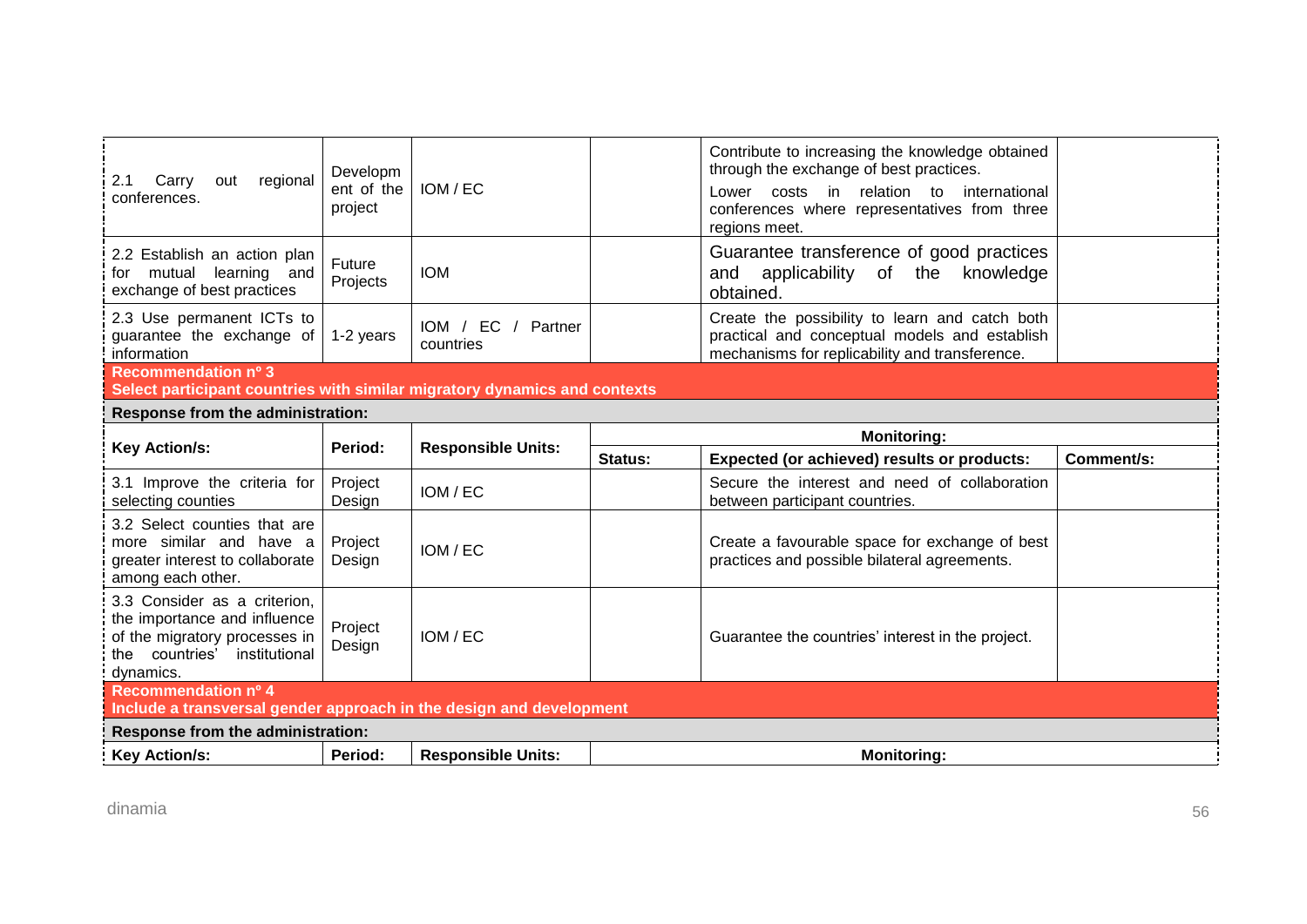|                                                                                                                                                |                                       |                           | Status: | Expected (or achieved) results or products:                                                                                                       | Comment/s: |  |  |
|------------------------------------------------------------------------------------------------------------------------------------------------|---------------------------------------|---------------------------|---------|---------------------------------------------------------------------------------------------------------------------------------------------------|------------|--|--|
| Make sure that the<br>4.1.<br>particular situation that can<br>affect women are visualized<br>and taken into account from<br>the design phase. | Project<br>Design                     | IOM / EC                  |         | Guarantee that the project has a transversal<br>gender approach that brings to light the particular<br>situation that may affect women.           |            |  |  |
| 4.2. Fix specific criteria that<br>secure female representation<br>the<br>beneficiary<br>among<br>population.                                  | Project<br>Design                     | IOM / EC                  |         | Secure that women are represented in the<br>project, without leaving female representation to<br>chance.                                          |            |  |  |
| 4.3. The gender aspect<br>should have an intersectional<br>vision                                                                              | Project<br>Design                     | IOM / EC                  |         | Include the realities which they try to "read":<br>gender, socio-cultural<br>and socioeconomic<br>realities, class, legality and legal framework. |            |  |  |
| Recommendation nº 5<br>Harmonize efforts with other project                                                                                    |                                       |                           |         |                                                                                                                                                   |            |  |  |
| Response from the administration:                                                                                                              |                                       |                           |         |                                                                                                                                                   |            |  |  |
|                                                                                                                                                |                                       |                           |         | <b>Monitoring:</b>                                                                                                                                |            |  |  |
| <b>Key Action/s:</b>                                                                                                                           | Period:                               | <b>Responsible Units:</b> | Status: | Expected (or achieved) results or products:                                                                                                       | Comment/s: |  |  |
| Inform the selected<br>5.1<br>organizations about the other<br>project that have been<br>financed within the same call<br>for proposal.        | Initial<br>phase of<br>the<br>project | EC                        |         | The organizations make contact to establish a<br>possible collaboration.                                                                          |            |  |  |
| 5.2 Maintain a register of the<br>project related to migration<br>issues that are being carried<br>out in the regions<br>of<br>intervention.   | Continuou<br>s                        | <b>IOM</b>                |         | Establish contact with the organizations to set<br>points of collaboration.                                                                       |            |  |  |
| Recommendation nº 6<br><b>Involve EU Member States more</b>                                                                                    |                                       |                           |         |                                                                                                                                                   |            |  |  |
| Response from the administration:                                                                                                              |                                       |                           |         |                                                                                                                                                   |            |  |  |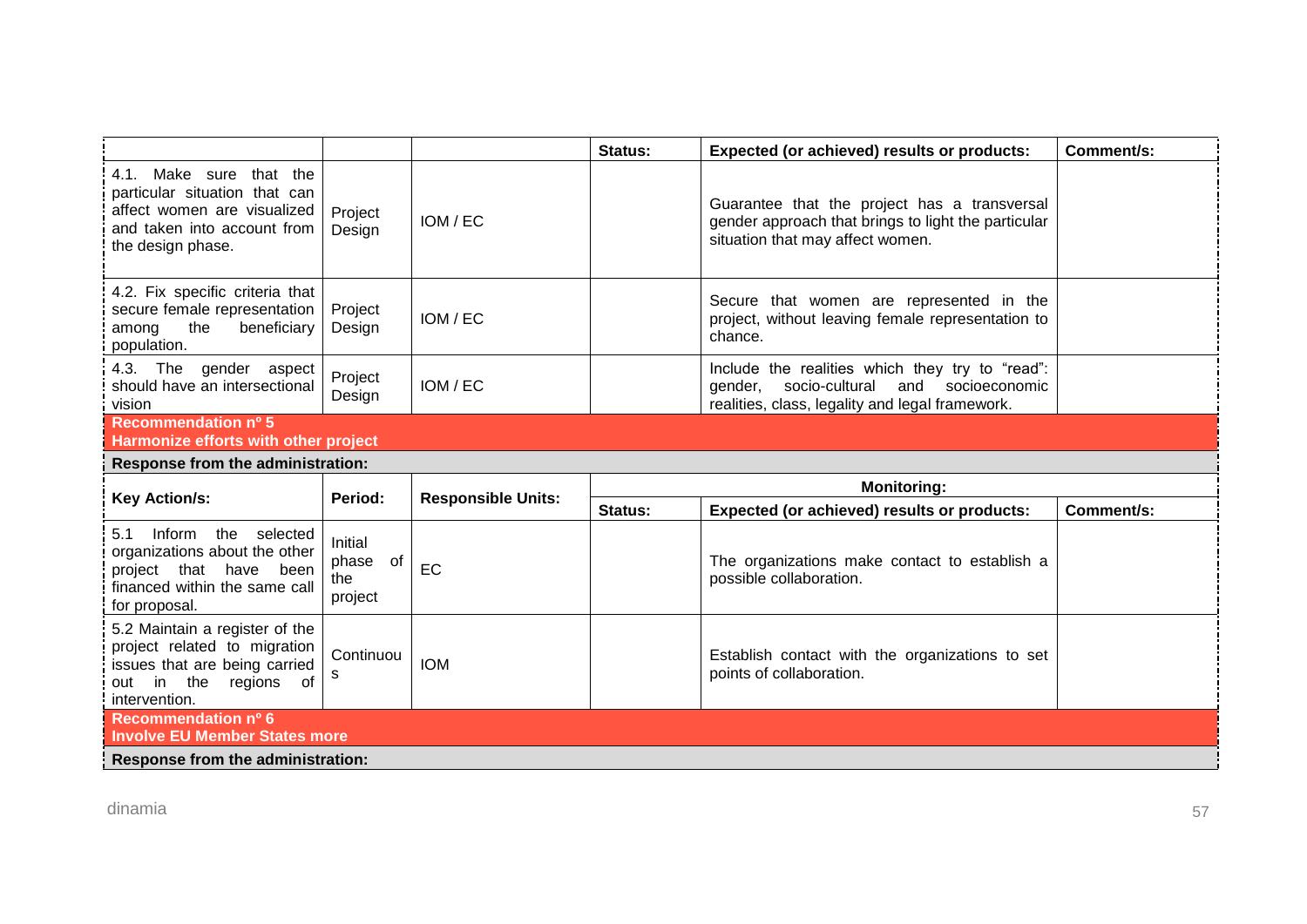|                                                                                                                                                          |                                       |                                   | <b>Monitoring:</b> |                                                                                                                                                                                                                                        |            |  |
|----------------------------------------------------------------------------------------------------------------------------------------------------------|---------------------------------------|-----------------------------------|--------------------|----------------------------------------------------------------------------------------------------------------------------------------------------------------------------------------------------------------------------------------|------------|--|
| <b>Key Action/s:</b>                                                                                                                                     | Period:                               | <b>Responsible Units:</b>         | <b>Status:</b>     | Expected (or achieved) results or products:                                                                                                                                                                                            | Comment/s: |  |
| 6.1 Make use of the spaces<br>for exchange to increase the<br>presence<br>of<br>European<br>representatives                                              | Developm<br>ent of the<br>project     | EC                                |                    | Strengthen the exchange of good practices and<br>mutual learning of successful experiences on<br>migration and labour.                                                                                                                 |            |  |
| 6.2<br>Communicate<br>the<br>responsible person at the<br>MMSS about the projects<br>carried out in their area.                                          | Initial<br>phase of<br>the<br>project | EC                                |                    | Create spaces for collaboration between MMSS<br>and the project.                                                                                                                                                                       |            |  |
| Recommendation nº 7                                                                                                                                      |                                       |                                   |                    |                                                                                                                                                                                                                                        |            |  |
| Favour a more fluid dialogue between the EC and the beneficiary countries, overcoming the distances between the two<br>Response from the administration: |                                       |                                   |                    |                                                                                                                                                                                                                                        |            |  |
|                                                                                                                                                          |                                       |                                   | <b>Monitoring:</b> |                                                                                                                                                                                                                                        |            |  |
| <b>Key Action/s:</b>                                                                                                                                     | Period:                               | <b>Responsible Units:</b>         | Status:            | Expected (or achieved) results or products:                                                                                                                                                                                            | Comment/s: |  |
| 7.1 Include both donor and<br>beneficiary<br>the<br>in<br>management meetings.                                                                           | Initial<br>phase of<br>the<br>project | IOM / EC                          |                    | Avoid discrepancies between EC objectives and<br>those of beneficiary countries.<br>Secure relevance of the project.                                                                                                                   |            |  |
| Recommendation nº 8                                                                                                                                      |                                       |                                   |                    |                                                                                                                                                                                                                                        |            |  |
| Improve the capacity to create and gather knowledge from all stakeholders involved.<br>Response from the administration:                                 |                                       |                                   |                    |                                                                                                                                                                                                                                        |            |  |
|                                                                                                                                                          |                                       | Responsible                       |                    | <b>Monitoring:</b>                                                                                                                                                                                                                     |            |  |
| <b>Key Action/s:</b>                                                                                                                                     | Period:                               | Units:                            | <b>Status:</b>     | Expected (or achieved) results or products:                                                                                                                                                                                            | Comment/s: |  |
| 8.1 Deepen and promote the<br>collaboration of the national<br><b>IOM</b> offices                                                                        | Continuous                            | <b>IOM</b>                        |                    | Assuring their participation in the formulation and<br>ownership of the projects presented to the EC,<br>making use of their specific country knowledge.                                                                               |            |  |
| 8.2 Include a linear analysis<br>in the LMIS to get to know<br>tendencies and the evolution<br>of the migratory processes in<br>each country             | 1-2 years                             | IOM/ EC /<br>Partner<br>Countries |                    | Permit a historic knowledge, the place and<br>trajectory of data (of a migrant worker). Allow for<br>the establishment of standardized processes that<br>may give space for a wider knowledge, and<br>access to data and transparency. |            |  |

dinamia 58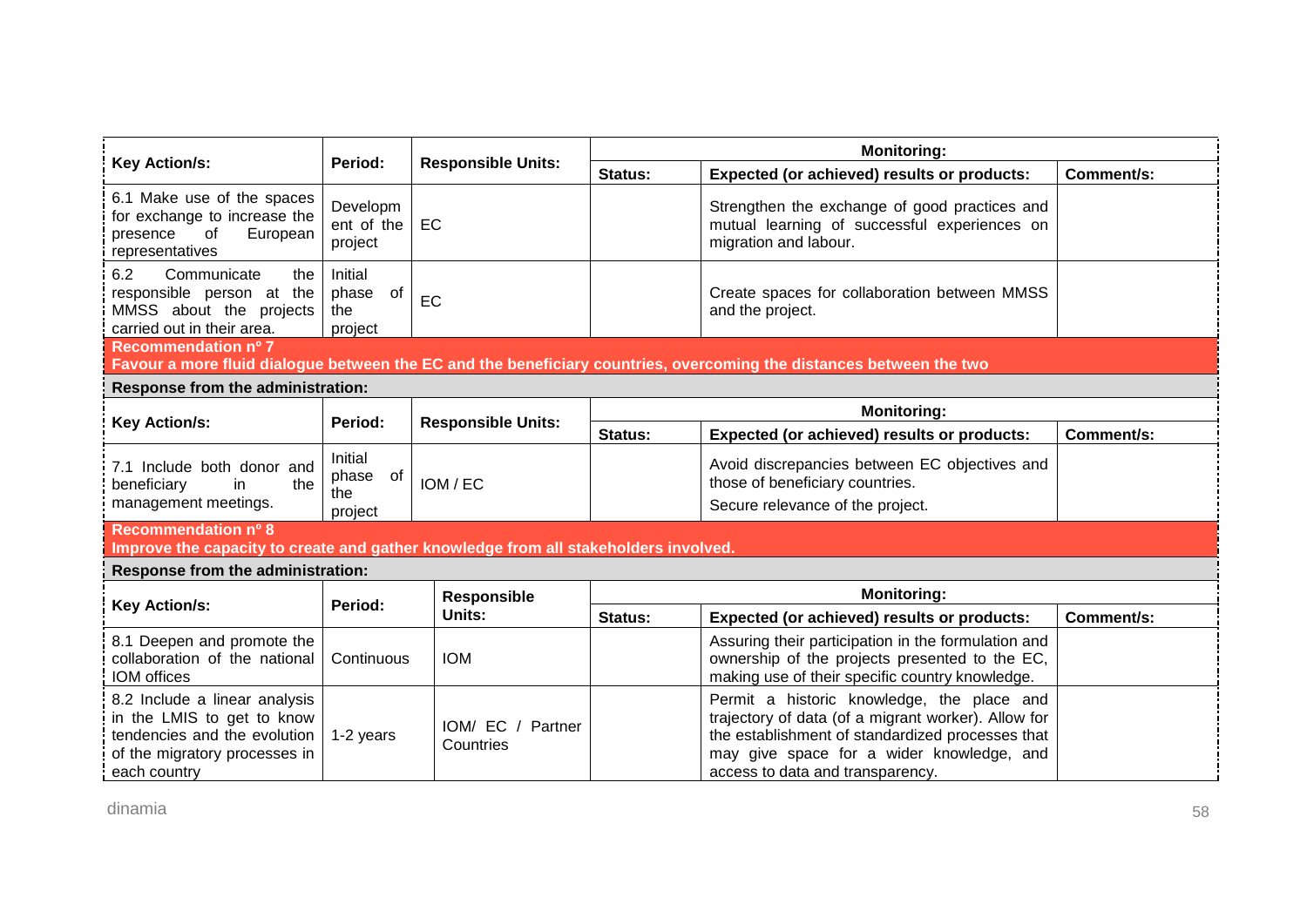| $\begin{array}{c c} \n   8.3 \quad \text{Secure} \quad a \quad \text{process} \quad \text{of} \n   \text{Before} \n   \text{participative diagnosis in the} \n \end{array}$<br>identification of the call for<br>proposal. | the<br>call<br>for I<br>proposals | EC |  | Break a possible unidirectionality that goes from<br>the EU to the beneficiary institutions.<br>Makes it possible to explore new<br>* routes.<br>influences and replicability between partners and<br>with the EU. |  |
|----------------------------------------------------------------------------------------------------------------------------------------------------------------------------------------------------------------------------|-----------------------------------|----|--|--------------------------------------------------------------------------------------------------------------------------------------------------------------------------------------------------------------------|--|
|----------------------------------------------------------------------------------------------------------------------------------------------------------------------------------------------------------------------------|-----------------------------------|----|--|--------------------------------------------------------------------------------------------------------------------------------------------------------------------------------------------------------------------|--|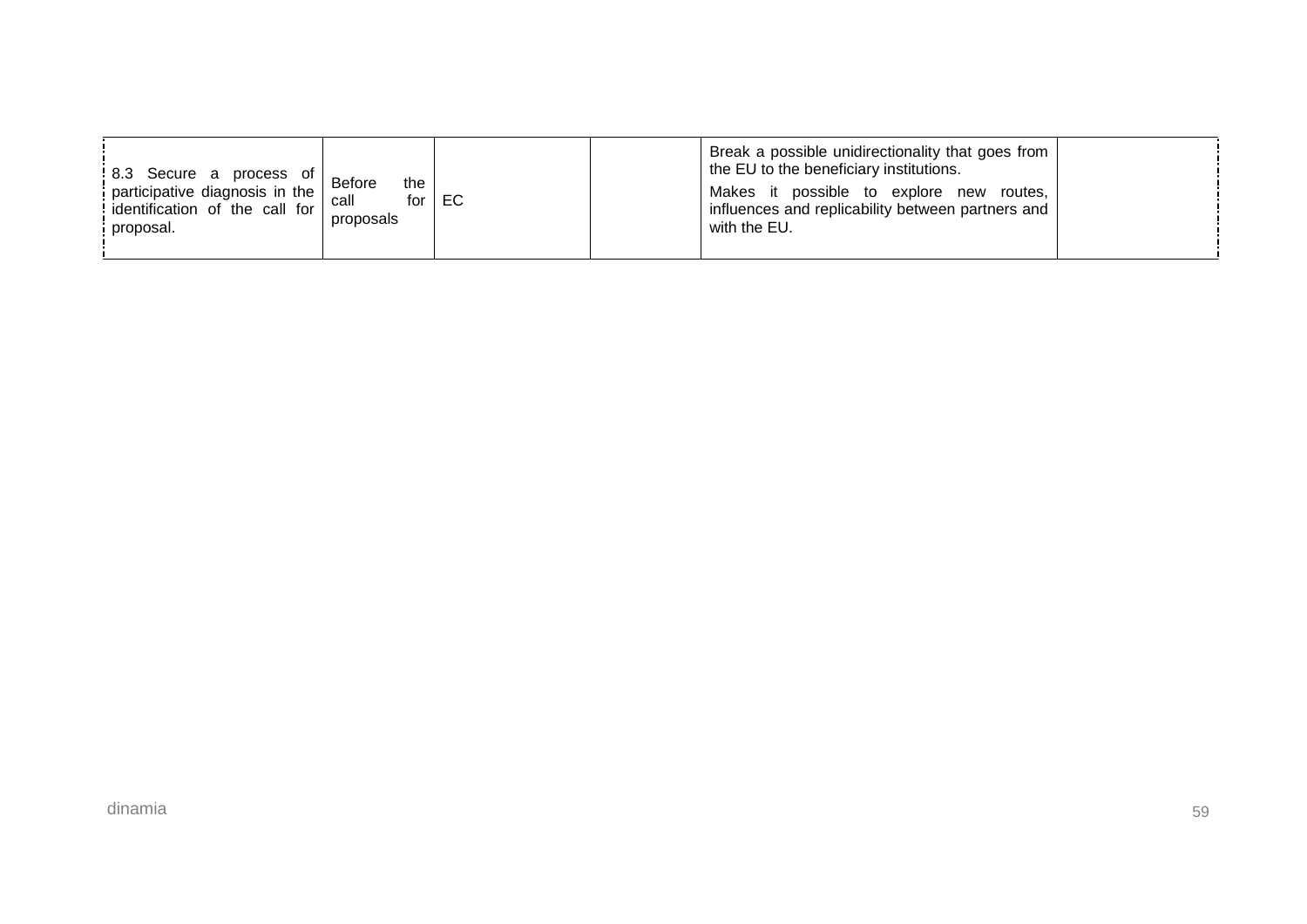## Annex 9: DAC Evaluation Sheet

| DAC EXTERNAL EVALUATION SHEET                                                                                                                                                                                                                                                                                                                                                                                                                                                                                                                                                                                                                                                                                                                                                                                                                                                                                           |                                                                                                                                                                                                                                                                                                                                                                                                                       |                     |            |                                                                     |
|-------------------------------------------------------------------------------------------------------------------------------------------------------------------------------------------------------------------------------------------------------------------------------------------------------------------------------------------------------------------------------------------------------------------------------------------------------------------------------------------------------------------------------------------------------------------------------------------------------------------------------------------------------------------------------------------------------------------------------------------------------------------------------------------------------------------------------------------------------------------------------------------------------------------------|-----------------------------------------------------------------------------------------------------------------------------------------------------------------------------------------------------------------------------------------------------------------------------------------------------------------------------------------------------------------------------------------------------------------------|---------------------|------------|---------------------------------------------------------------------|
| Title:                                                                                                                                                                                                                                                                                                                                                                                                                                                                                                                                                                                                                                                                                                                                                                                                                                                                                                                  | Best practices on collecting and sharing Labour<br>Migration Data for the improvement of the<br>Labour Market Information Systems (LMIS)                                                                                                                                                                                                                                                                              | Place:              |            | Colombia, Costa Rica, Ghana,<br>Nicaragua, Senegal, Tunisia         |
| Sector:                                                                                                                                                                                                                                                                                                                                                                                                                                                                                                                                                                                                                                                                                                                                                                                                                                                                                                                 | Promoting social cohesion, employment and<br>decent work                                                                                                                                                                                                                                                                                                                                                              | Subsector:          |            | Improving labour market information                                 |
| <b>Type of Evaluation:</b>                                                                                                                                                                                                                                                                                                                                                                                                                                                                                                                                                                                                                                                                                                                                                                                                                                                                                              | Summative-educational<br>⋗<br>Results based<br>External                                                                                                                                                                                                                                                                                                                                                               | Cost $(\epsilon)$ : |            | 1.883.774 €                                                         |
| Date of the intervention:                                                                                                                                                                                                                                                                                                                                                                                                                                                                                                                                                                                                                                                                                                                                                                                                                                                                                               | 15.01.2010 - 14.01.2013 (36 months)                                                                                                                                                                                                                                                                                                                                                                                   | Implemen<br>ter     | <b>IOM</b> | Date of the<br>15.01.2010 - 14.01.2013 (36 months)<br>intervention: |
| <b>Date</b><br><b>of</b><br>the<br>external<br>evaluation:                                                                                                                                                                                                                                                                                                                                                                                                                                                                                                                                                                                                                                                                                                                                                                                                                                                              | 14.01.2013 - 11.03.2013                                                                                                                                                                                                                                                                                                                                                                                               | Evaluator           |            | Dinamia S.Coop.Mad                                                  |
| The project has three overall objectives:<br>1) To support the inclusion and proper management of labour migration data in LMISs.<br>2) To contribute to policymaking, with a view to fostering greater intra-regional labour mobility and international dialogue and cooperation<br>3) To enhance the positive effect of migration on the economic development of the 6 countries.<br>And 1 Specific objective:<br>overall<br><b>Background</b><br>and<br>1) To strengthen the capacities of the target countries to collect and share labour migration data and feed it into the LMIS and labour<br>objectives<br>the<br>of<br>migration policy process via mutual learning and exchange of best practices.<br>intervention:<br>The project is divided into 4 components:<br><b>Comparative Study</b><br>International Workshops<br>$\mathbf{2}$<br>3)<br><b>National Trainings</b><br><b>Pilot Phases</b><br>$\vert$ |                                                                                                                                                                                                                                                                                                                                                                                                                       |                     |            |                                                                     |
| Principles and objectives of<br>the external evaluation                                                                                                                                                                                                                                                                                                                                                                                                                                                                                                                                                                                                                                                                                                                                                                                                                                                                 | The external evaluation has been centred on the results, taken into account the processes and the design of the intervention and its<br>different actions and activities that make up the four components. It also looks at their interaction and synergies. As basic principles, the<br>evaluation centres on:<br>A participative methodology for the evaluation<br>Maintain a gender approach and Intersectionality |                     |            |                                                                     |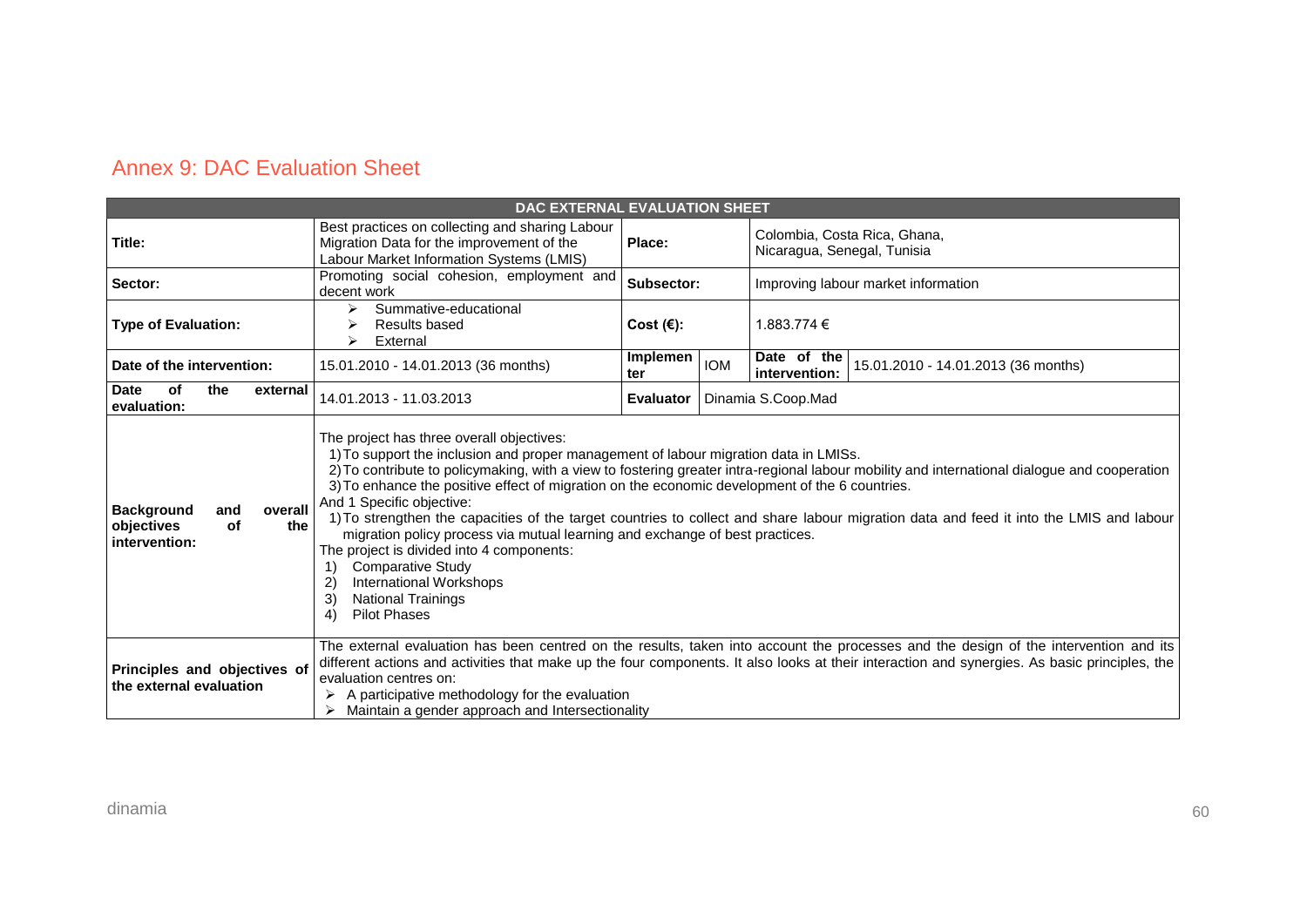| <b>Methodology and Tools</b>                                                                    | <b>Documental Review</b><br>⋗<br>Semi-structured interviews<br>➤<br>Case Studies of the Pilot Initiatives in Nicaragua and Ghana<br>➤<br>Contrast Workshop in Nicaragua |                                                                                                                                                                                                                                                                                                                                                                                                                                                                                                                                                                                                     |  |
|-------------------------------------------------------------------------------------------------|-------------------------------------------------------------------------------------------------------------------------------------------------------------------------|-----------------------------------------------------------------------------------------------------------------------------------------------------------------------------------------------------------------------------------------------------------------------------------------------------------------------------------------------------------------------------------------------------------------------------------------------------------------------------------------------------------------------------------------------------------------------------------------------------|--|
|                                                                                                 | Relevance                                                                                                                                                               | The project has been relevant in its context, even though the initial phase of elaboration and design had some<br>limiting aspects regarding identification, particularly after the elaboration of the Comparative Study.                                                                                                                                                                                                                                                                                                                                                                           |  |
| <b>Conclusions and</b><br>recommendations of the<br>external evaluation of the<br>intervention: | Coherence/<br><b>Complementarity</b>                                                                                                                                    | The structure of the project, with its four components, has favoured the achievement of the objectives. The<br>benefits that the Comparative Study has provided for the other components should particularly be brought<br>forward.<br>The project has been coherent with the EC strategies, in the objectives of its financial instrument. It has also been<br>able to observe coherence with most of the countries' development strategies, particularly in the African cases.                                                                                                                    |  |
|                                                                                                 | <b>Community Added</b><br>Value                                                                                                                                         | Has not been explicit and could have been used better in the project, fundamentally the EC's capacity to summon<br>member states to the international workshops. Even though there have been synergies between European<br>projects, the little collaboration between projects financed within the same call for proposal stands out. It would<br>provide such value, both for the project as for the EC as financing organism. This criterion has observed a<br>limitation in the alignment of the EC objectives with the needs of the beneficiary countries.                                      |  |
|                                                                                                 | <b>Efficiency</b>                                                                                                                                                       | the institutional capacities on labour migration have increased adequately, thanks to the efforts related to the<br>practical activities at a national level. The efficiency related to the improved knowledge through exchange of best<br>practices has been more doubtful (centred on the International Workshops).                                                                                                                                                                                                                                                                               |  |
|                                                                                                 | <b>Effectiveness</b>                                                                                                                                                    | The limitations in the identification phase have had repercussions on the effectiveness of the Project. The low<br>capacity or inexistence of the LMISs had not been identified before the start of the project, so some of the<br>countries had to change their approach in order to strengthen the information system before being able to start<br>working on labour migration data. The most visual result is the increase in capacities to manage labour migration<br>data and the increased awareness among personnel on the need of an information system that is stable and up-<br>to-date. |  |
|                                                                                                 | Sustainability/<br><b>Viability</b>                                                                                                                                     | The ownership that has been obtained by the beneficiary institutions has generated possibilities for future<br>sustainability of the intervention.<br>Al participant countries have elaborated a Road Map for the continuation of the work. Ghana has in turn<br>developed a Strategic Plan for the Labour Department, which can contribute to sustainability.                                                                                                                                                                                                                                      |  |
|                                                                                                 | Coverage                                                                                                                                                                | Coverage in the evaluation has been related to the country selection, which seems to have lacked proper section<br>criteria. The participant countries are very different, both in economic development as in advances of the LMIS<br>and their migratory flows.                                                                                                                                                                                                                                                                                                                                    |  |
|                                                                                                 | <b>Gender Approach</b>                                                                                                                                                  | It has not been possible to observe a specific gender approach in the project. The documents related to it,<br>including the Comparative Study, do not at any point mention the inequities between sexes, and the analysis of<br>the problem does not at any point take this specific case or the differential reality of migrant women into account.<br>The project in itself has not promoted any advancement in terms of equality between men and women in any of<br>the six countries.                                                                                                          |  |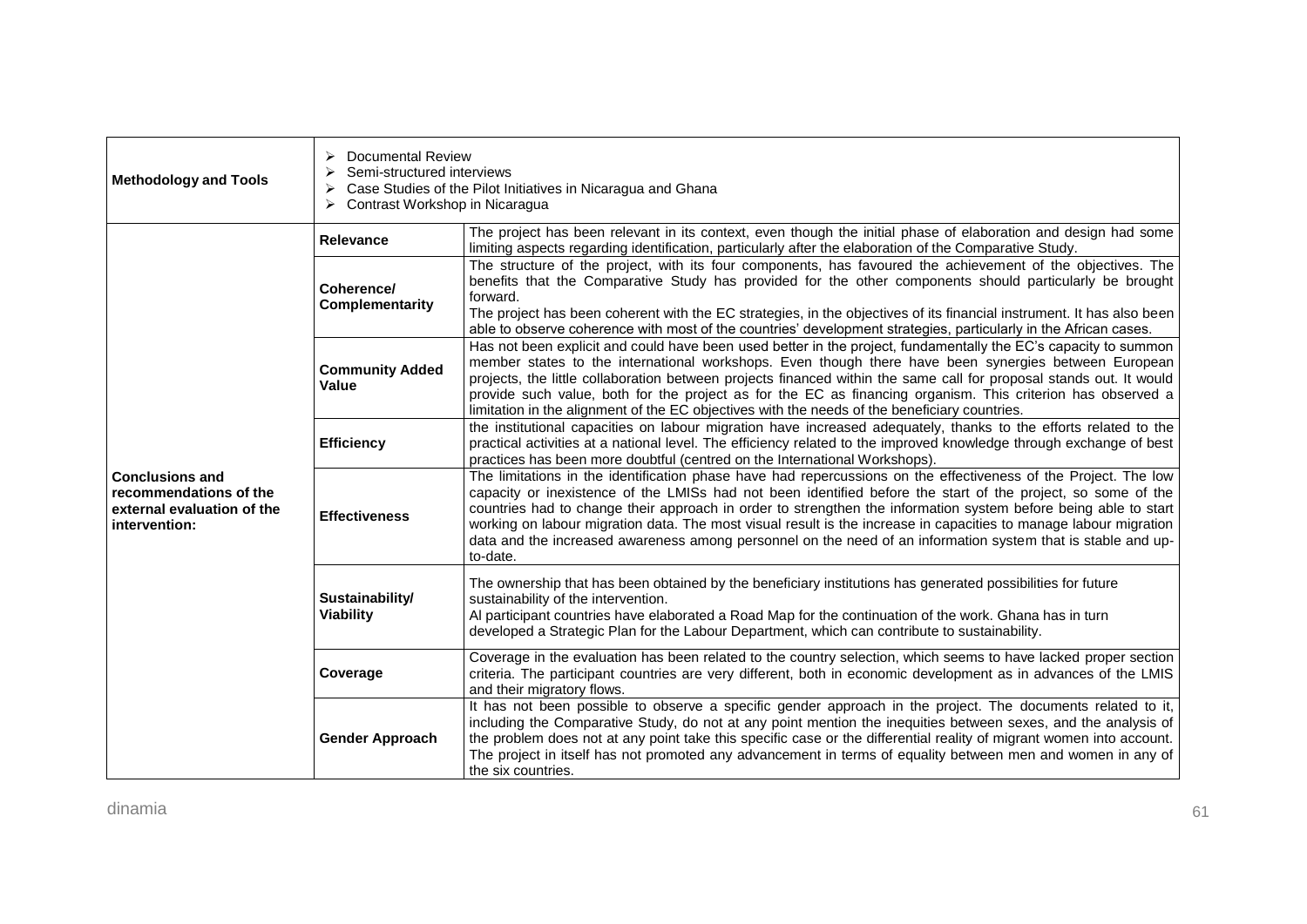|                              | Impact                                                                                                                                                                                                                                                                                                                                                                                                                                                                                                                                                                                                                                                                                                                                                                                                                                                                                                                                                                                                                                                                                                                                                                                                                                                                                                                                                                                                                                                                                                                                                                                                                                                                                                                                                                                                                             | There are several possible impacts that can be perceived, such as increased awareness and inter-institutional<br>cooperation. As mentioned previously, it has been difficult to include labour migration in the LMIS, mainly because<br>of its own deficiencies. On the contrary, both the Comparative Study and the trainings on labour migration and<br>data collect have been satisfactory. It was foreseen to improve knowledge by exchange of best practices, but this<br>effort has been less successful than planned. There was a mutual learning and exchange of ideas in the<br>international workshops, but they have not been structured enough to be able to assess whether these ideas<br>have been implemented practically in each country. |
|------------------------------|------------------------------------------------------------------------------------------------------------------------------------------------------------------------------------------------------------------------------------------------------------------------------------------------------------------------------------------------------------------------------------------------------------------------------------------------------------------------------------------------------------------------------------------------------------------------------------------------------------------------------------------------------------------------------------------------------------------------------------------------------------------------------------------------------------------------------------------------------------------------------------------------------------------------------------------------------------------------------------------------------------------------------------------------------------------------------------------------------------------------------------------------------------------------------------------------------------------------------------------------------------------------------------------------------------------------------------------------------------------------------------------------------------------------------------------------------------------------------------------------------------------------------------------------------------------------------------------------------------------------------------------------------------------------------------------------------------------------------------------------------------------------------------------------------------------------------------|-----------------------------------------------------------------------------------------------------------------------------------------------------------------------------------------------------------------------------------------------------------------------------------------------------------------------------------------------------------------------------------------------------------------------------------------------------------------------------------------------------------------------------------------------------------------------------------------------------------------------------------------------------------------------------------------------------------------------------------------------------------|
| <b>Specific Conclusions:</b> | The Project has made an important contribution to the management of labour migration in all the countries where it has been<br>implemented, assuring the need and relevance of including migration aspects in labour policies.<br>The LMIS Project has managed to increase the institutional capacities of the countries to manage labour migration information. This<br>accomplishment has been reached through the following elements:<br>Training civil servants, mainly on labour migration and data collection.<br>$\circ$<br>The improved inter-institutional cooperation in all countries, and in some cases it is also relevant to point out the capacities to<br>$\circ$<br>homogenize processes between ministries, making the work more efficient.<br>The capacity to raise awareness of the importance to generate and correctly manage labour migration information and how it<br>$\Omega$<br>has raised consciousness about the need of having an accessible LMIS that is up-to-date.<br>The LMIS Project has managed a high degree of ownership and participation, contributing to the possible sustainability and<br>transference of the project.<br>The ownership was achieved by the beneficiary institutions through a high level of participation in all four components of the<br>$\circ$<br>project, and thanks to the participation in the design of the Pilot Initiatives and the elaboration of the Road Maps.<br>The ownership has in turn positive effects on the applicability, replicability and transference of the Project, highly relevant<br>$\circ$<br>aspects, both for the beneficiary institutions as for the financing organism.<br>The elaboration of Road Maps in each country has contributed both to the ownership and the sustainability and transference<br>$\circ$<br>of the project. |                                                                                                                                                                                                                                                                                                                                                                                                                                                                                                                                                                                                                                                                                                                                                           |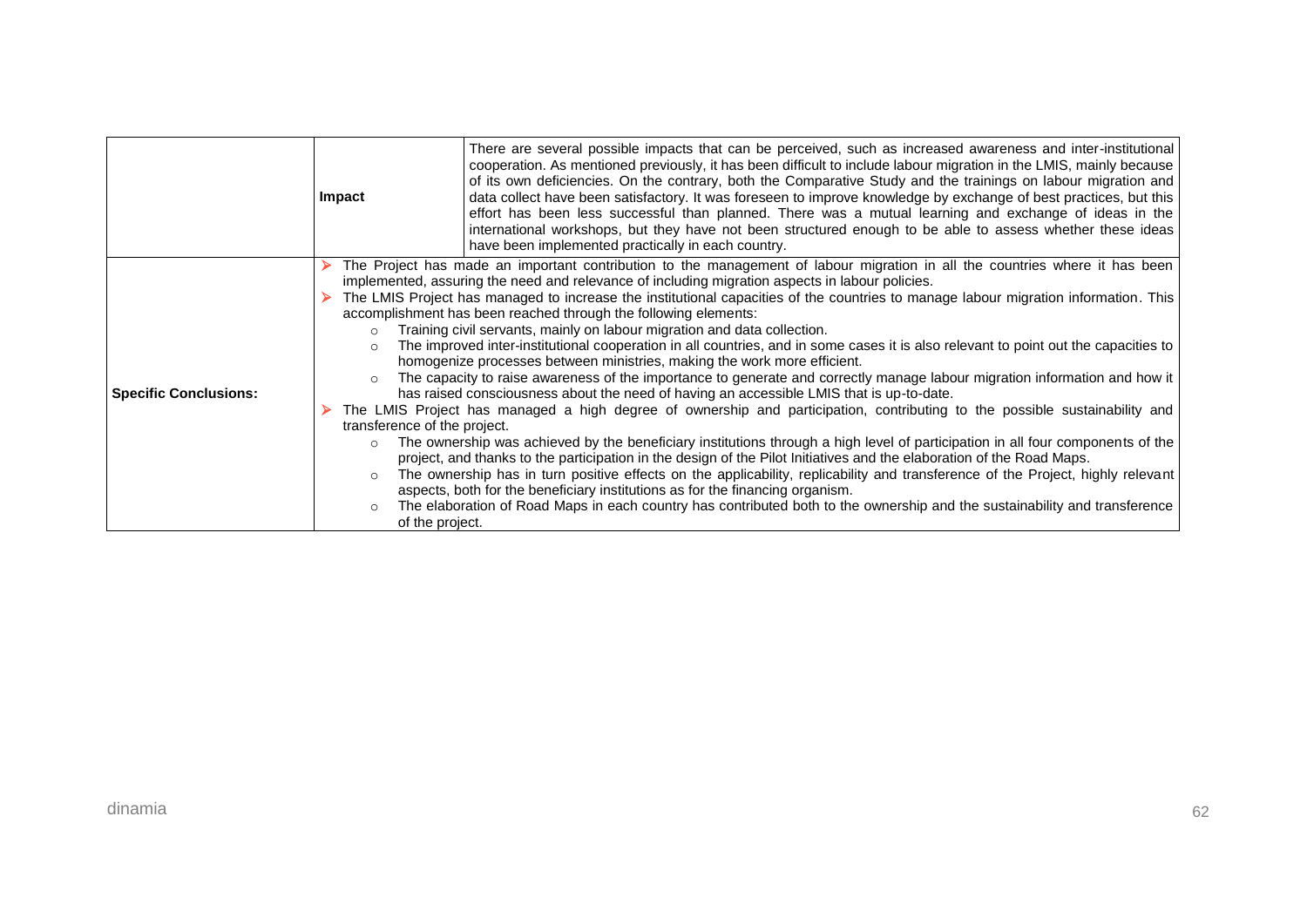|                                  | <b>Strategic Recommendations</b>                                                                                                                    |
|----------------------------------|-----------------------------------------------------------------------------------------------------------------------------------------------------|
|                                  | Maintain ownership and a high participation among participants<br>٠                                                                                 |
|                                  | Facilitate, support and strengthen the exchange and the cooperation between countries with prior migration relations and<br>$\bullet$<br>agreements |
|                                  | Select participant countries with similar migratory dynamics and contexts<br>٠                                                                      |
|                                  | The gender aspect should have an intersectional vision<br>$\bullet$                                                                                 |
|                                  | Harmonize efforts with other project<br>$\bullet$                                                                                                   |
|                                  | Involve EU Member States more<br>٠                                                                                                                  |
|                                  | Favour a more fluid dialogue between the EC and the beneficiary countries, overcoming the distances between the two<br>$\bullet$                    |
|                                  | Improve the capacity to create and gather knowledge from all stakeholders involved                                                                  |
| <b>Specific Recommendations:</b> | <b>Operational Recommendations</b>                                                                                                                  |
|                                  | Carry out prior identifications or provide a space for methodological readjustment<br>٠                                                             |
|                                  | Establish realistic overall objectives and specific objectives that are attached to the explicit demands and the diagnosis made<br>$\bullet$        |
|                                  | Improve the criteria for selecting counties<br>٠                                                                                                    |
|                                  | Include a gender approach in the design and development<br>٠                                                                                        |
|                                  | Deepen and promote the collaboration of the national IOM offices<br>$\bullet$                                                                       |
|                                  | Carry out regional conferences<br>$\bullet$                                                                                                         |
|                                  | Establish an action plan for mutual learning and exchange of best practices<br>٠                                                                    |
|                                  | Use permanent ICTs to guarantee the exchange of information<br>٠                                                                                    |
|                                  | Include a linear analysis in the LMIS to get to know tendencies and the evolution of the migratory processes in each country<br>$\bullet$           |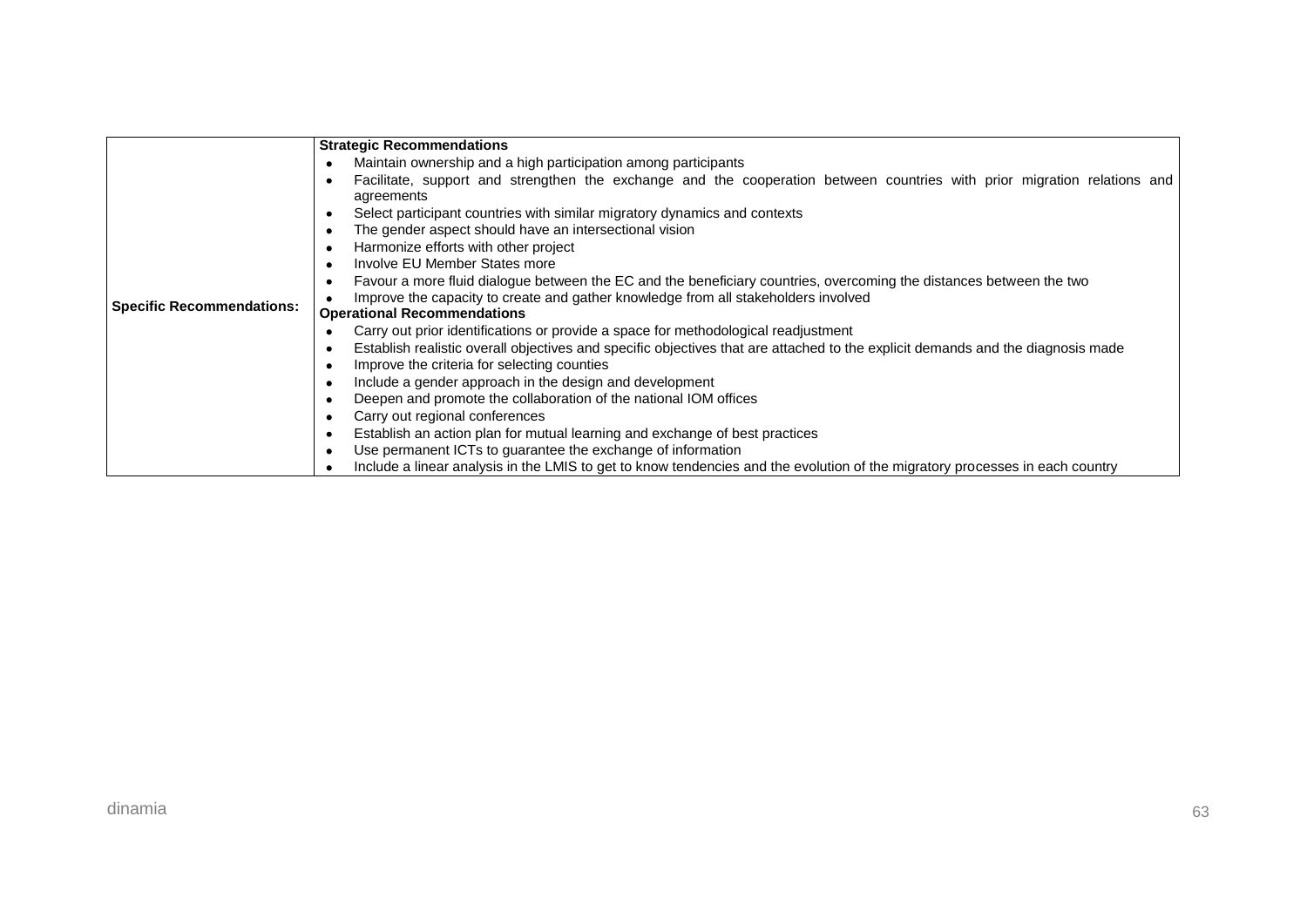| <b>Stakeholders</b><br>intervened: | that | have | Olivier Grosjean - Responsible/ Project Coordinator at the IOM Regional Office in Brussels<br>$\Rightarrow$<br>Alba Riobo-Souto – Responsible for the Project at the EC (DEVCO D3)<br>$\Rightarrow$<br>IOM Team (Program Manager and/or Program Assistants in each country)<br>$\Rightarrow$<br>Robert Natiello and Donna Cabrera - IOM Colombia<br>Sofía Salas - IOM Costa Rica<br>Kojo Wilmot - IOM Ghana<br>$\circ$<br>Carmen Zepeda and Alexandra Bonnie - IOM Nicaragua<br>$\circ$<br>Taibatou Sidibe - IOM Senegal<br>$\circ$<br>Francesco Carella and Shiraz Jerbi - IOM Tunisia<br>$\Omega$<br>Iván Martín Martín – international expert, main researcher in the Comparative Study<br>$\Rightarrow$<br>Civil Servants in each one of the countries<br>$\Rightarrow$<br>Colombia - Néstor Ordúz Cárdenas, Ministry of Labour<br>$\Omega$<br>Costa Rica - Johnny Ruiz, Labour Migration Department, MTSS<br>$\circ$<br>Ghana - Eugene Korletey, Labour Department, Ministry of Employment and Labour Relations<br>$\circ$<br>Nicaragua - Martha Olivia Gutiérrez, MINREX; Hellen Montenegro, MINREX; Edgard Acevedo C., DGME; Delia Torres,<br>$\circ$<br>DGME (all participants of the contrast workshop)<br>Senegal - Rokhaya Niang Thiaw, National Agency for Youth Employment<br>Tunisia - Fatma Moussa, ONEQ<br>$\Omega$ |
|------------------------------------|------|------|-------------------------------------------------------------------------------------------------------------------------------------------------------------------------------------------------------------------------------------------------------------------------------------------------------------------------------------------------------------------------------------------------------------------------------------------------------------------------------------------------------------------------------------------------------------------------------------------------------------------------------------------------------------------------------------------------------------------------------------------------------------------------------------------------------------------------------------------------------------------------------------------------------------------------------------------------------------------------------------------------------------------------------------------------------------------------------------------------------------------------------------------------------------------------------------------------------------------------------------------------------------------------------------------------------------------------------------|
|------------------------------------|------|------|-------------------------------------------------------------------------------------------------------------------------------------------------------------------------------------------------------------------------------------------------------------------------------------------------------------------------------------------------------------------------------------------------------------------------------------------------------------------------------------------------------------------------------------------------------------------------------------------------------------------------------------------------------------------------------------------------------------------------------------------------------------------------------------------------------------------------------------------------------------------------------------------------------------------------------------------------------------------------------------------------------------------------------------------------------------------------------------------------------------------------------------------------------------------------------------------------------------------------------------------------------------------------------------------------------------------------------------|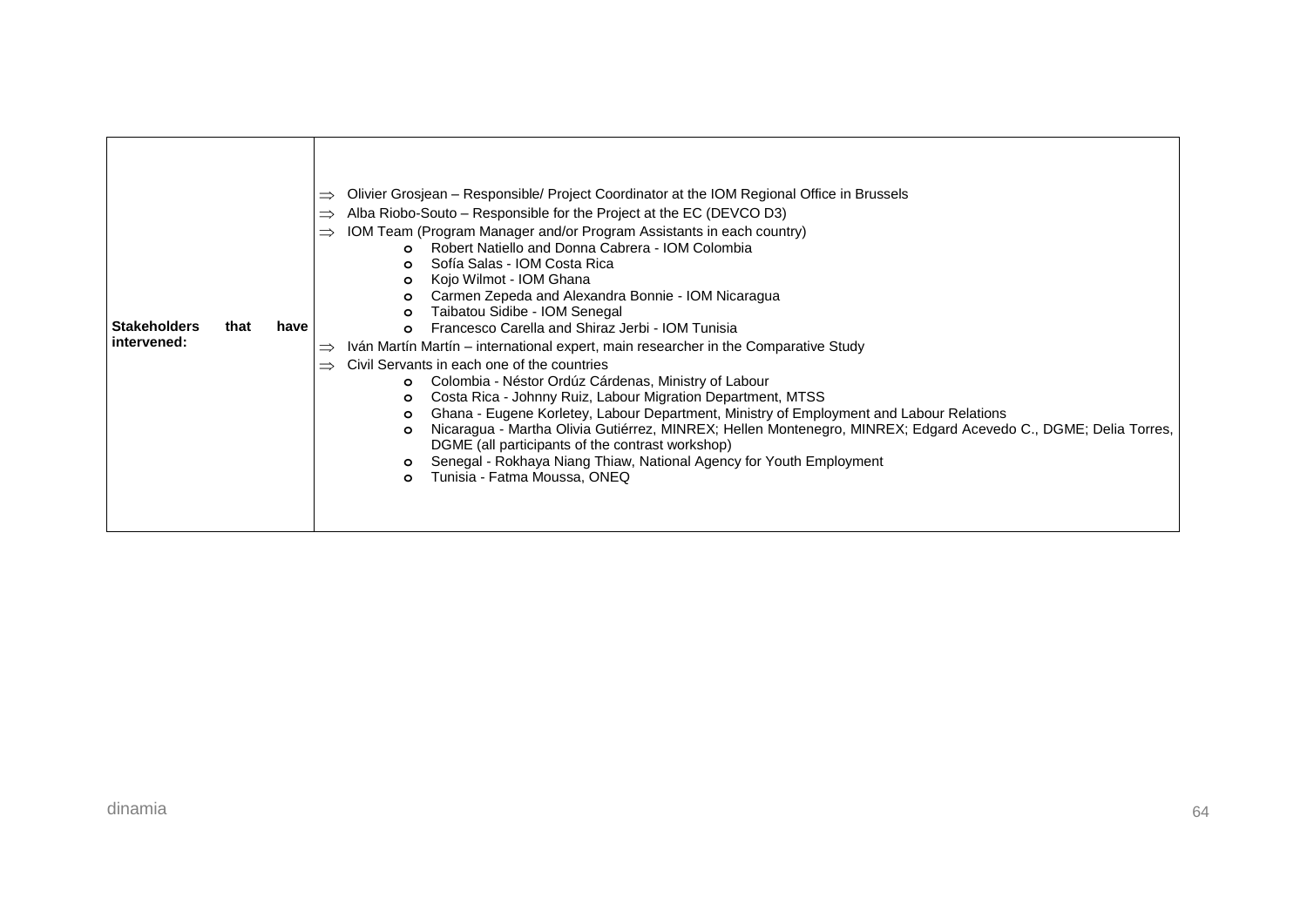## Annex 10: Evaluation questions from the ToR

The following table presents the 10 Evaluation Questions that were established by the ToR setting the MU's information needs and a short summary of the answers to the questions.

| <b>Evaluation Questions according to the ToR</b>                                                                                                                                                                              | <b>Answers - Key aspects</b>                                                                                                                                                                                                                                                                                                                                                                                                                                                                                                                                                                                                                                                                                                                                                                                                                                                                                                                                   |
|-------------------------------------------------------------------------------------------------------------------------------------------------------------------------------------------------------------------------------|----------------------------------------------------------------------------------------------------------------------------------------------------------------------------------------------------------------------------------------------------------------------------------------------------------------------------------------------------------------------------------------------------------------------------------------------------------------------------------------------------------------------------------------------------------------------------------------------------------------------------------------------------------------------------------------------------------------------------------------------------------------------------------------------------------------------------------------------------------------------------------------------------------------------------------------------------------------|
| Question 1: Does the LMIS Project correspond with EU priorities and the<br>needs of the beneficiary population?                                                                                                               | The LMIS Project corresponds with EU priorities in the sense that it has been<br>carried out within the thematic programme "Investing in People". The external<br>evaluation has not been able to assess whether the Project corresponds with<br>the needs of the beneficiary population, although a correlation between<br>national employment and development strategies and the Project can be<br>perceived.                                                                                                                                                                                                                                                                                                                                                                                                                                                                                                                                                |
| Question 2: Have the budget, schedule and planned time of the LMIS Project<br>been respected within each one of its components?                                                                                               | Both the schedule and the budget was modifies, but no negative<br>consequences upon the project results have been observed.                                                                                                                                                                                                                                                                                                                                                                                                                                                                                                                                                                                                                                                                                                                                                                                                                                    |
| Question 3: Have the specific objectives and the expected results of the LMIS<br>project been achieved?<br>Question 5: Has the LMIS Project contributed to the achievement of the overall<br>objective that it was guided by? | Overall Objective 1: It has not been possible to include labour migration<br>data in the LMIS, because these systems were too weak. The efforts have<br>instead been more centred on strengthening the LMIS in itself, or in<br>developing a relevant database on labour migration. An improvement in the<br>management of labour migration information can be perceived, particularly<br>in what regards the collection and inter-institutional exchange of data.<br>Overall Objective 2: It has not been possible to observe any advanced in<br>the contribution to the definition of policies. The advocacy has been limited,<br>given that the project has been more aimed at a technical level. On the<br>other hand, the differences between countries (excluding the situation<br>Costa Rica - Nicaragua), makes intraregional mobility irrelevant for the<br>participant countries, complicating a possible dialogue and international<br>cooperation. |
|                                                                                                                                                                                                                               | Overall Objective 3: It is yet too soon to assess whether the actions to                                                                                                                                                                                                                                                                                                                                                                                                                                                                                                                                                                                                                                                                                                                                                                                                                                                                                       |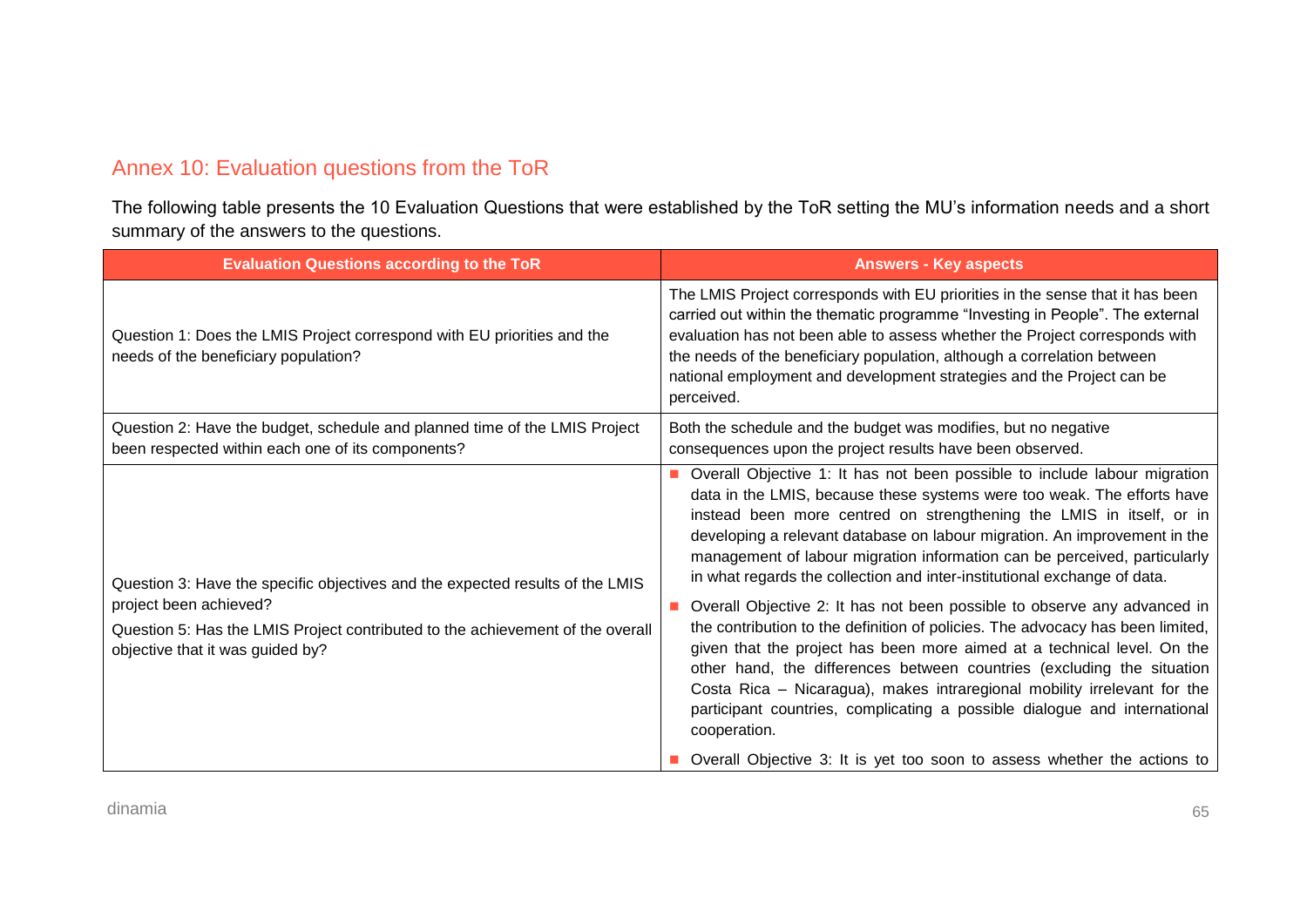|                                                                                                                                                                                            | strengthen management and capacity building on labour migration<br>information has had a positive impact on the economic development of the<br>countries.                                                                                                                                                                                                                                 |  |  |
|--------------------------------------------------------------------------------------------------------------------------------------------------------------------------------------------|-------------------------------------------------------------------------------------------------------------------------------------------------------------------------------------------------------------------------------------------------------------------------------------------------------------------------------------------------------------------------------------------|--|--|
|                                                                                                                                                                                            | Specific Objective 1: It has been possible to observe a strengthening in<br>institutional capacities to collect and share labour migration data, but this<br>capacity building was not produced by the exchange of best practices<br>among countries, but by the high level of participation of the institutions in<br>the development of the project and their ownership of the results. |  |  |
| Question 4: In what way has the institutional collaboration and the<br>management mechanisms provided by the IOM (and the EU) contributed to<br>achieving the results of the LMIS Project? | The organisational structure of the IOM is perceived to be positive for the<br>development of the project. The task division between the coordinator in<br>Brussels and the national IOM offices has had a positive impact on the<br>Project. The organizational division has been able to assure the overall quality<br>of the Project as well as a close relation with local partners.  |  |  |
| Question 6: Has the design and process of the LMIS Project taken into<br>account the development strategies and programmes of the 6 countries<br>involved in the Project?                  | A specific consideration of the development strategies of the countries cannot<br>be perceived in the design, but it has been achieved in the process, given the<br>high participation of the beneficiary institutions.                                                                                                                                                                   |  |  |
|                                                                                                                                                                                            | Among the measures to strengthen the institutional capacities on labour<br>migration, the following stand out:                                                                                                                                                                                                                                                                            |  |  |
|                                                                                                                                                                                            | The efforts of training civil servants.                                                                                                                                                                                                                                                                                                                                                   |  |  |
| Question 7: How have the specific measures of the LMIS Project been<br>developed to strengthen the institutional capacities of the beneficiary<br>countries?                               | The increase in inter-institutional cooperation, and the capacity to<br>homogenize processes among ministries, making the job more efficient.                                                                                                                                                                                                                                             |  |  |
|                                                                                                                                                                                            | The capacity of awareness raising on the importance of generating labour<br>migration information and managing it correctly.                                                                                                                                                                                                                                                              |  |  |
|                                                                                                                                                                                            | The ownership achieved on behalf of the beneficiary institutions.                                                                                                                                                                                                                                                                                                                         |  |  |
| Question 8: Have there been positive effect (expected and unexpected) in the<br>collective direct beneficiary of the Project? And negative effects?                                        | The increase in inter-institutional cooperation is probably the most positive<br>unexpected result.                                                                                                                                                                                                                                                                                       |  |  |